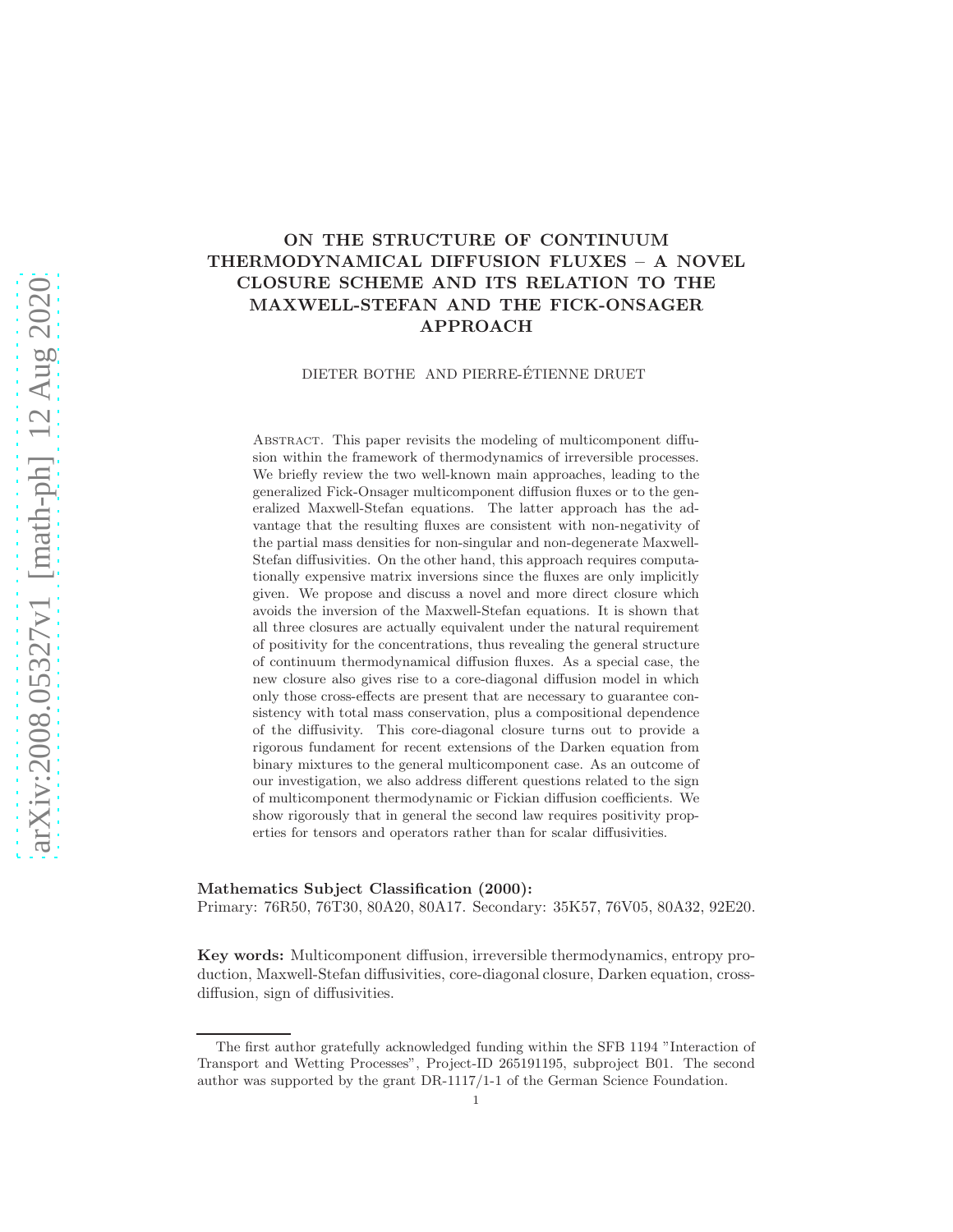#### <span id="page-1-0"></span>1. INTRODUCTION

In 1855, Adolf Fick summarized his findings on diffusion of matter in liquids in his seminal paper [\[24\]](#page-42-0) and formulated (in one dimension) what is today known as Fick's first law, namely the closure relation

(1.1) 
$$
\mathbf{j}_i^{\text{mol}} = -D_i \nabla c_i,
$$

where  $\mathbf{j}_{i}^{\text{mol}}$  denotes the molar mass flux and  $c_{i}$  is the molar concentration of constituent  $A_i, i \in \{1, \ldots, N\}$ , of a mixture. The phenomenological coefficient  $D_i$  is called diffusion coefficient or diffusivity of the species. It turned out that this "law" applies well for dilute species, i.e. a species  $A_i$  such that its molar fraction  $x_i = c_i/c$ , with  $c = \sum_{k=1}^{N} c_k$  the total molar concentration, satisfies  $x_i \ll 1$ . But outside of this dilute case, closure laws for multicomponent diffusion fluxes get much more involved, mainly in two ways: (i) even for moderate concentrations, the activity of a species is not linearly related to its concentration and (ii) interactions between species  $i$  and all other constituents–instead of interactions only between a dilute solute and the solvent–lead to cross-effects. Concerning (i), a more deeper thermodynamical study showed that–still in simple cases–the so-called driving force of diffusion is not given by  $-\nabla c_i$ , but rather by  $-c_i\nabla \frac{\mu_i^{\text{mol}}}{RT}$  with  $\mu_i^{\text{mol}}$  denoting the chemical potential of constituent  $i$ . Regarding (ii) above, let us note that the continuity equation (see [\(2.5\)](#page-4-0) below) as the total mass balance imposes a constraint on the set of all diffusion fluxes, which necessarily leads to a cross-coupling between all mass fluxes.

In fact, only in very particular cases, use of Fick's law for all constituents of a mixture is consistent with the continuity equation, usually requiring the introduction of ad hoc convective velocities and/or the rather unrealistic assumption that all diffusivities coincide.

The general setting of the Theory of Irreversible Processes (T.I.P.) as summarized in [\[26\]](#page-42-1) allowed to overcome these deficiencies and has lead to the Fick-Onsager form of diffusion fluxes, replacing the diffusion coefficients  $D_i$  by a matrix of phenomenological coefficients  $L_{ij}$ , also called Onsager coefficients (for diffusion). This matrix will be dense in real applications and the  $L_{ij}$  strongly depend on the composition of the system as well as on temperature, i.e. they are functions of the thermodynamic state variables and in a highly non-trivial manner. This makes it difficult to infer realistic models for the phenomenological coefficients from experimental measurements or molecular dynamics (MD) simulation, although it is rather easy to compute an approximation of the value of  $L_{ij}$  from MD simulations for a specific thermodynamic state. The difficulty comes in because of the complicated dependencies in particular on the composition.

Another approach employs the Maxwell-Stefan equations which–in the diffusive approximation–assumes a force balance between friction forces occurring because of the relative motion of the different constituents and so-called thermodynamic driving forces. The coefficients appearing in these force balances are hence friction coefficients and these are always associated with a pair of constituents. The reciprocal of these coefficients, possibly up to a common factor, are called Maxwell-Stefan (MS) diffusivities and denoted as  $\Theta_{ij}$ . The  $\Theta_{ij}$  also depend on temperature and especially on the composition, but in a much more moderate way as compared to the Onsager coefficients. An indication for this is the fact that even with constant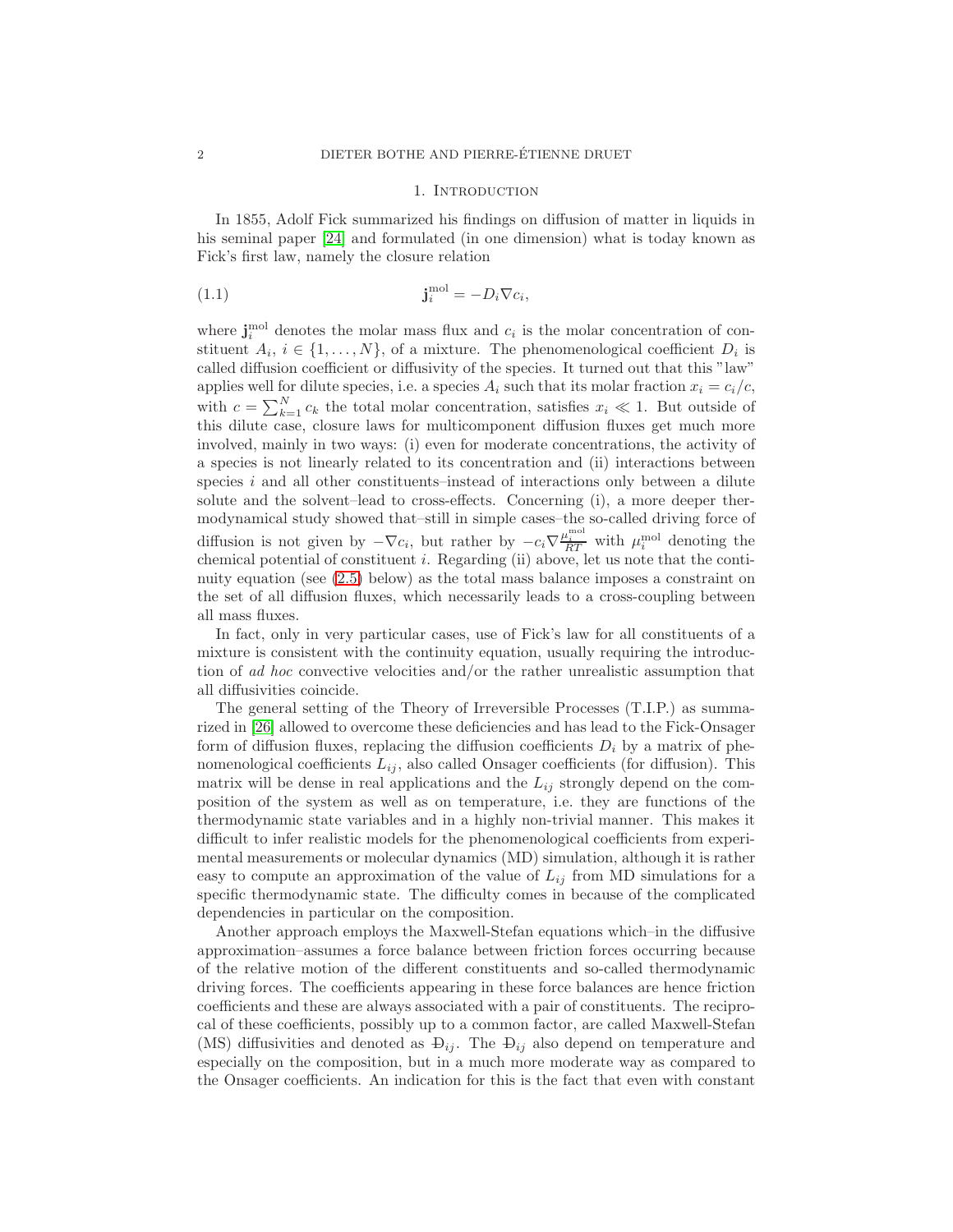$\Theta_{ij}$ , the system of partial differential equations resulting from the partial mass balances allows for non-negative solutions (which exist at least locally in time). The latter is not true if constant  $L_{ij}$  are used in the Fick-Onsager approach. At least in the case that non-conservative mass transfer mechanisms are present (chemical reactions, boundary interactions), the complete extinction of constituents in finite time is possible even for smooth solutions: See [\[21\]](#page-42-2) for some mathematical results including this aspect.

The thermodynamic driving forces used in the Maxwell-Stefan approach have been obtained outside of the T.I.P. via approximate solutions to the multicomponent Boltzmann equations. It took a while until it was shown in [\[55\]](#page-44-0) that this approach is consistent with the second law of thermodynamics. On the other hand, for small–up to quaternary–systems, the Maxwell-Stefan diffusivities are nowadays routinely used to compute (Fick-)Onsager coefficients by using explicit inversion formulae; cf. [\[57\]](#page-44-1). Interestingly, MD simulations are often employed for computing Maxwell-Stefan diffusivities in which case, in the first place, Green-Kubo integral representations are used to compute Onsager coefficients. These are then converted into Maxwell-Stefan diffusivities since the latter are better suited to describe the dependence on composition. This also demonstrates that a close link between both approaches is of course present. Actually, it has already been stated explicitly (see, e.g., [\[17\]](#page-42-3)) that both approaches are equivalent - albeit without a precise statement how this equivalence should look like, not to mention a proof of the equivalence.

It is one of the main results in the present paper that the Fick-Onsager and the Maxwell-Stefan approach to multicomponent diffusion are indeed equivalent to each other in a rigorous, mathematical sense. Furthermore, as another main contribution we introduce a third way of performing a thermodynamically consistent closure of the diffusion fluxes which combines the advantages of the Fick-Onsager and the Maxwell-Stefan approach. This novel closure separates those cross-couplings between the diffusion fluxes which are necessary to simultaneously fulfill the continuity equation, i.e. the fact that all mass diffusion fluxes taken against the barycentric velocity must sum up to zero, from "true cross-effects" which may be present or not. The outcome, again, is proven to be equivalent to both the Fick-Onsager and the Maxwell-Stefan approach.

In recent years, the topic of accurate and consistent modeling of multicomponent diffusion fluxes has received an even increased popularity. On the one hand, the ever growing computing power allows for detailed and fully resolved numerical simulations of transport processes in multicomponent fluid mixtures, mainly with chemical reactions.

This is relevant to understand, quantitatively describe, optimize and control a multitude of phenomena and processes, including ocean-atmosphere exchange, cloud physics, combustion, separation, materials processing, water treatment, electrolysis and many more. For this purpose, highly accurate models for the diffusion coefficients are mandatory. Accordingly, usually in the context of the Maxwell-Stefan approach, (semi-)empirical or theoretical models for the  $\mathbf{D}_{ij}$  have been further developed, often based on existing relations for binary systems. For instance, the classical Vignes equation,

$$
\mathbf{D}_{12} = \left( \mathbf{D}_{12}^{x_1 \to 1} \right)^{x_1} \left( \mathbf{D}_{12}^{x_2 \to 1} \right)^{x_2}
$$

has been extended in [\[36\]](#page-43-0) to ternary systems based on empirical information.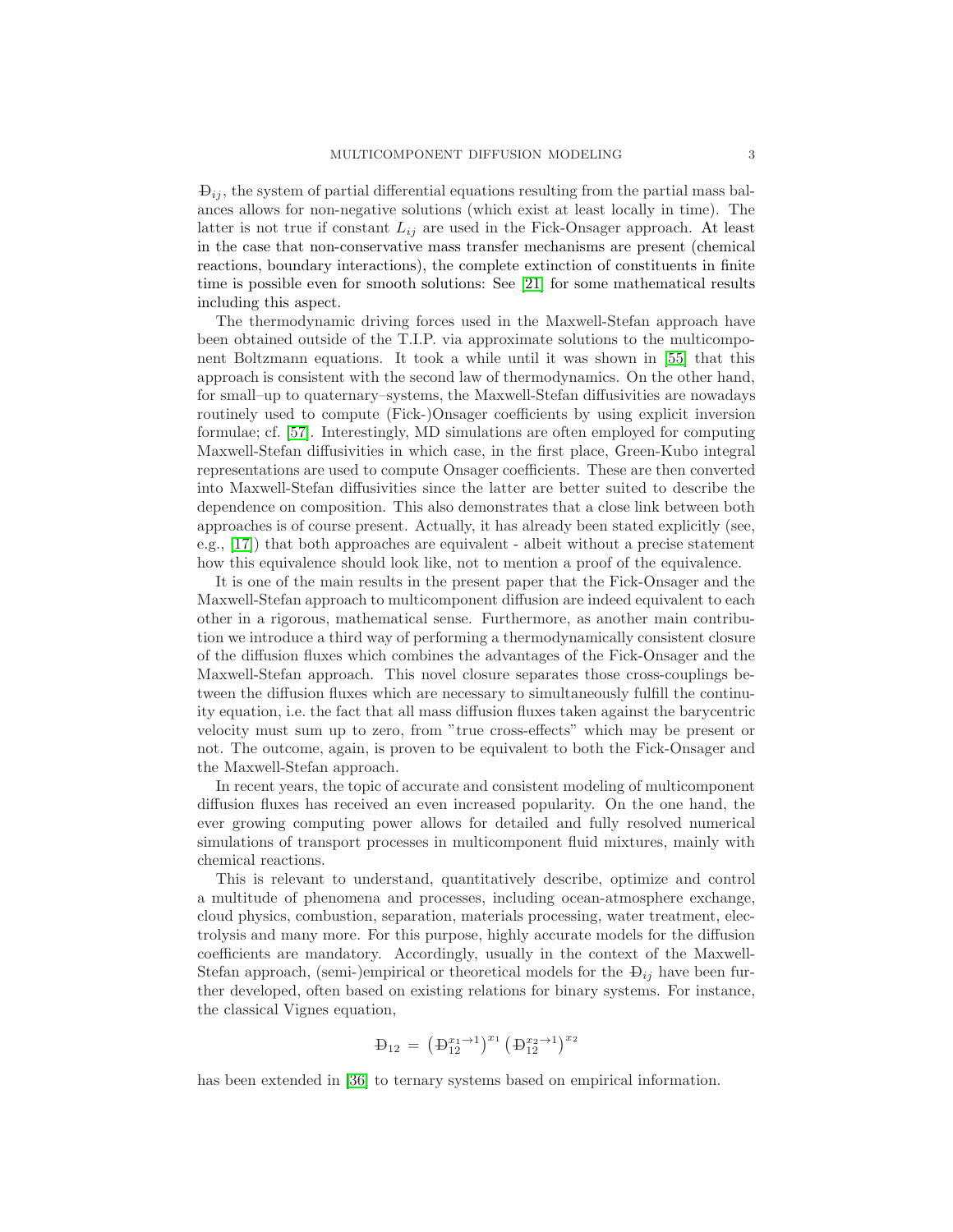Another example is the classical Darken equation,

$$
D_{12} = x_2 D_{1,\text{self}} + x_1 D_{2,\text{self}},
$$

which has been extended in [\[40\]](#page-43-1) to the multicomponent case based on theoretical ad hoc arguments. In this respect and as another main result, we show that our novel closure approach in the special case of a core-diagonal closure, i.e. if only the necessary cross-effects enforced by the total mass balance are included, provides a consistent derivation of this multicomponent extension of the Darken equation.

In the applied literature, there are ongoing discussions on the sign of Maxwell-Stefan diffusivities; see, e.g., [\[11\]](#page-42-4), [\[34\]](#page-43-2). We therefore also ask in this paper which consequences can be derived from the second law of thermodynamics for the main scalar diffusion coefficients occurring in the three closure schemes. For special cases with simple compositional dependencies – as for instance purely binary dependence of MS-coefficients – we show that thermodynamic diffusivities are sometimes required to be positive. But as already shown for ternary systems by counterexamples, the general picture is that the second law does not impose the sign of diffusion coefficients. We prove that the same is essentially valid for the multicomponent Fickian diffusion coefficients expressing the proportionality between diffusion fluxes and concentration gradients.

In the last decade, new interest in the mathematical analysis of multicomponent diffusion systems, in particular within the Maxwell-Stefan formulation, arose. This comprises both the proof of short time existence of strong or even classical solutions (see [\[28\]](#page-42-5), [\[25\]](#page-42-6), [\[53\]](#page-44-2), [\[9\]](#page-42-7)) as well as global existence of weak solutions (see [\[14\]](#page-42-8), [\[48\]](#page-43-3), [\[21\]](#page-42-2), [\[5\]](#page-41-0), [\[22\]](#page-42-9)). In most of these papers, the underlying physics of multicomponent diffusion is exploited for the way to treat these systems mathematically.

Let us therefore note that our estimate of ellipticity constants for diffusion matrices in Theorem 7.2 below is a new finding out of the equivalence proof, but also of interest for the mathematical analysis. Currently, the existence of unique global solutions without restriction on the initial data is not known, even for the isothermal and isobaric case where the mechanics simplifies to trivial. Here the core-diagonal case, where cross-effects are reduced to minimal, might be an interesting case to start with.

In order to focus on the aspect of multicomponent diffusion, we restrict our attention to the iso-thermal case throughout the entire paper. Indeed, variable temperature implies that the forces driving diffusion have a more complex expression than in the isothermal case. The question of finding consistent proportional closure relations between diffusion fluxes and these driving forces is not essentially affected, though.

For more information about the history of research on diffusion in liquids see, e.g., [\[17\]](#page-42-3), [\[42\]](#page-43-4) and the primary literature cited there.

#### 2. Continuum Thermodynamical Framework

<span id="page-3-0"></span>A thermodynamically consistent model for multicomponent diffusion has to be based on continuum thermodynamics of irreversible processes, for instance in the framework of the by now classical Theory of Irreversible Processes (T.I.P.) as summarized in the excellent book by De Groot and Mazur [\[26\]](#page-42-1). Within Continuum Thermodynamics, the modeling of multicomponent diffusion fluxes is based on the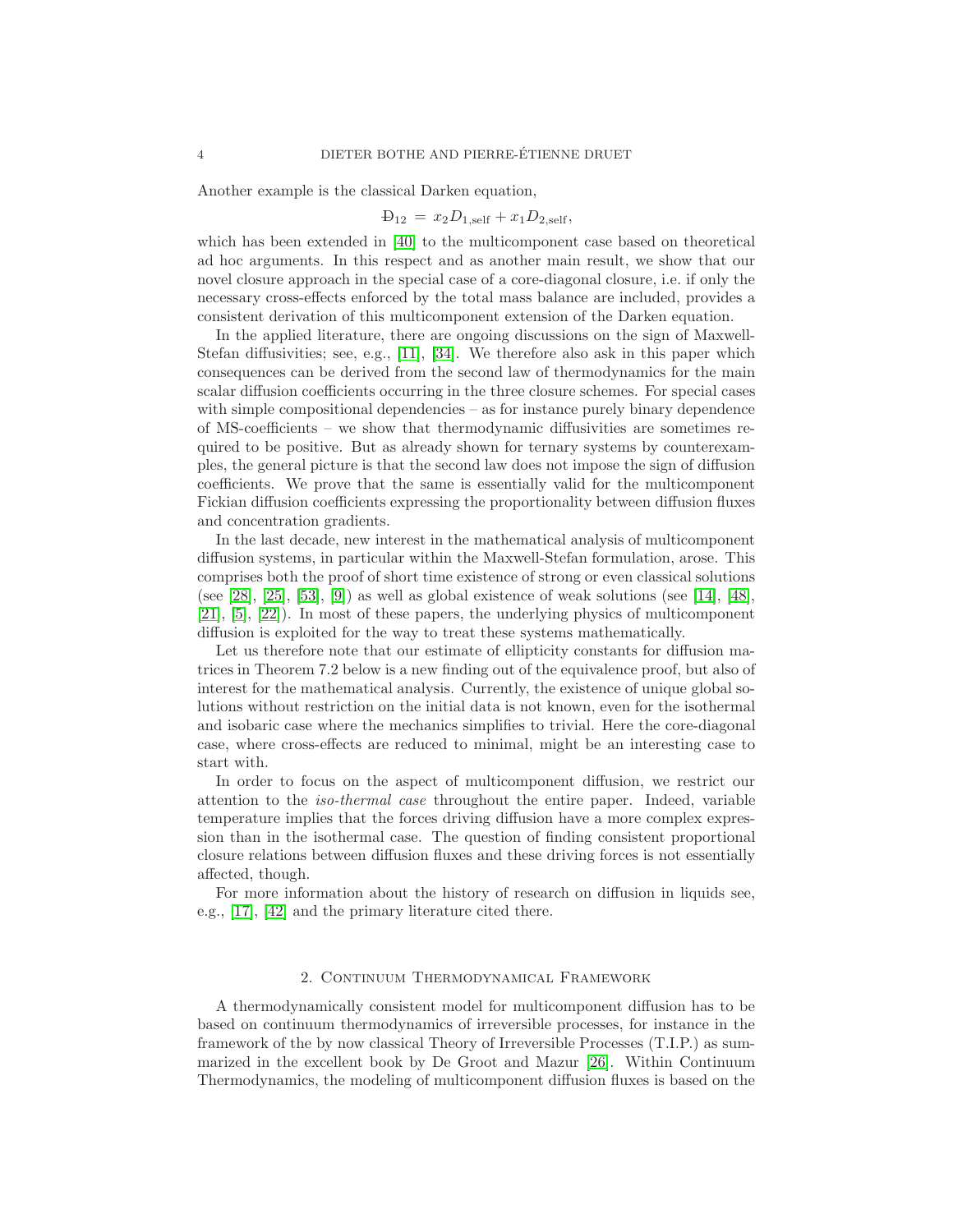partial mass balances for the mass densities  $\rho_i$  of all constituents  $A_1, \ldots, A_N$  of the considered mixture. The partial mass balances read as

<span id="page-4-1"></span>(2.1) ∂tρ<sup>i</sup> + div (ρivi) = r<sup>i</sup> ,

where  $r_i$  are the rates of mass production due to chemical reactions and  $v_i$  are the individual continuum mechanical velocities. The mass production rate for species  $A_i$  is

(2.2) 
$$
r_i = M_i \sum_{a=1}^{N_R} \nu_i^a R_a,
$$

where  $M_i$  is the molar mass of  $A_i$ ,  $R_a = R_a^f - R_a^b$  denotes the molar rate of the  $a^{\text{th}}$  reaction (forward minus backward rate) and the  $\nu_i^a$  are the stoichiometric coefficients for this reaction, i.e.  $\nu_i^a = \beta_i^a - \alpha_i^a$  if the  $a^{\text{th}}$  chemical reaction is of the type

(2.3) 
$$
\alpha_1^a A_1 + \ldots + \alpha_N^a A_N \rightleftharpoons \beta_1^a A_1 + \ldots + \beta_N^a A_N.
$$

In this section, we briefly recall the class-I model for a multicomponent fluid mixture, i.e. we consider partial mass balances but only a single balance for the total momentum and energy, respectively; see [\[7\]](#page-42-10) and the references given there for class-II modeling with partial momenta.

To formulate the common momentum balance, we define the total mass density  $\rho$  and the barycentric velocity **v** of the mixture according to

<span id="page-4-2"></span>(2.4) 
$$
\rho := \sum_{i=1}^{N} \rho_i \quad \text{and} \quad \rho \mathbf{v} := \sum_{i=1}^{N} \rho_i \mathbf{v}_i.
$$

Exploiting the conservation of total mass, summation of  $(2.1)$  for  $i = 1, \ldots, N$  then yields the total mass balance

<span id="page-4-0"></span>(2.5) 
$$
\partial_t \rho + \text{div} (\rho \mathbf{v}) = 0,
$$

i.e. the continuity equation. The total momentum balance reads as

(2.6) 
$$
\partial_t(\rho \mathbf{v}) + \mathrm{div}(\rho \mathbf{v} \otimes \mathbf{v} - \mathbf{S}) = \rho \mathbf{b},
$$

where **S** denotes the stress tensor, and the total body force **b** is given via

(2.7) 
$$
\rho \mathbf{b} := \sum_{i=1}^{N} \rho_i \mathbf{b}_i
$$

in the general case of individual body forces  $\mathbf{b}_i$ . Next, we let

(2.8) 
$$
P := -\frac{1}{3}\text{tr}(\mathbf{S}) \quad \text{and} \quad \mathbf{S}^{\circ} := \mathbf{S} + P\mathbf{I}
$$

denote the mechanical pressure and the traceless part of the stress, respectively. We only consider non-polar fluids for which the balance of angular momentum reduces to the symmetry of S, i.e. we have

$$
\mathbf{S}^{\mathsf{T}} = \mathbf{S}.
$$

In the class-I modeling, the individual velocities  $v_i$  are decomposed as  $v_i = v+u_i$ with the barycentric velocity **v** and the diffusion velocities

$$
\mathbf{u}_i = \mathbf{v}_i - \mathbf{v}.
$$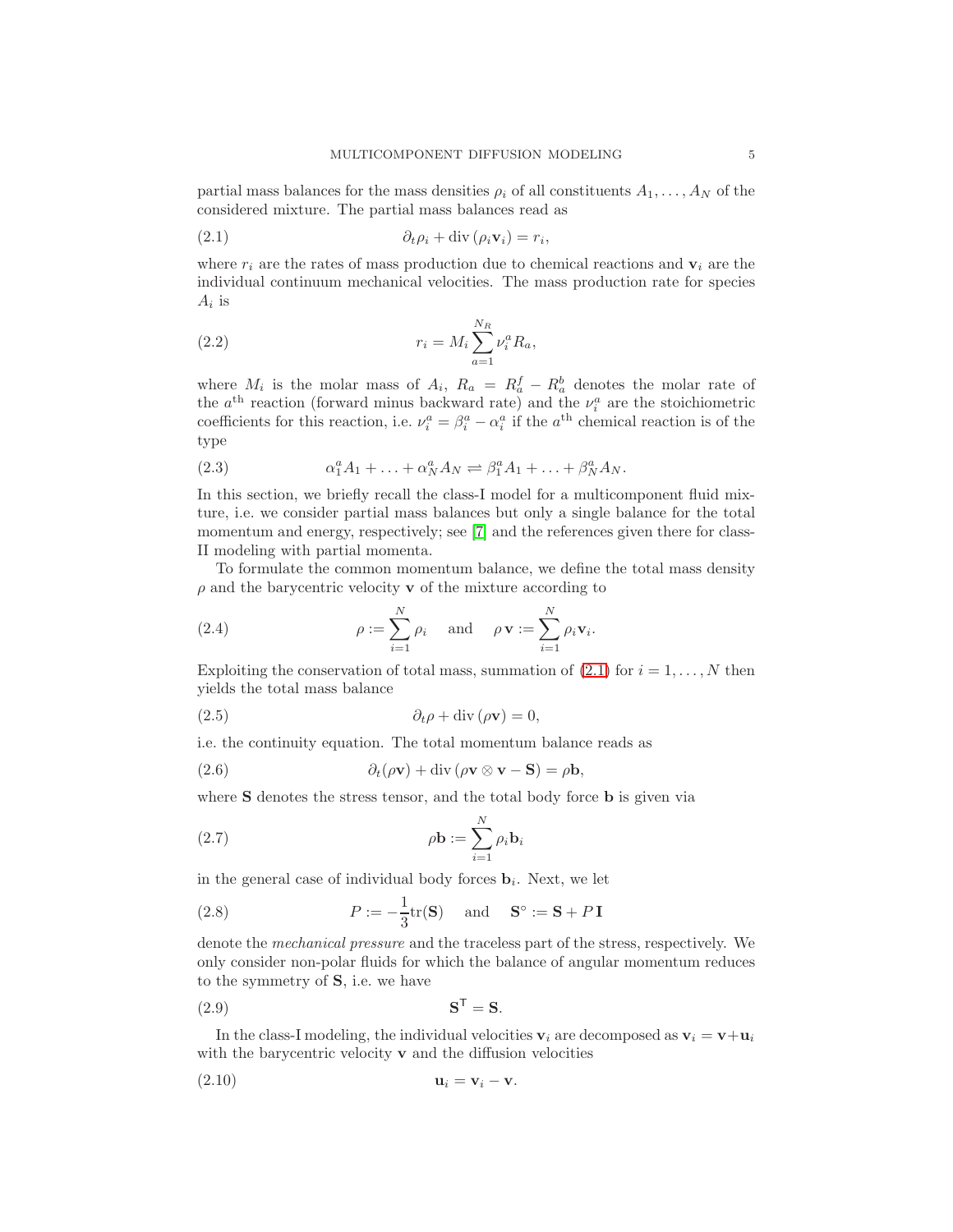Accordingly, the partial mass balances are written as

<span id="page-5-6"></span>(2.11) 
$$
\partial_t \rho_i + \text{div} (\rho_i \mathbf{v} + \mathbf{j}_i) = r_i,
$$

with the mass diffusion fluxes defined as

$$
\mathbf{j}_i = \rho_i \mathbf{u}_i.
$$

Due to  $(2.4)$  and the continuity equation  $(2.5)$ , the diffusive mass fluxes satisfy the relation

<span id="page-5-5"></span>(2.13) 
$$
\sum_{i=1}^{N} \mathbf{j}_{i} = 0,
$$

which is a constraint for the modeling of the fluxes  $\mathbf{j}_i$ .

Molar-based (instead of mass-based) variants are also useful, employing the molar mass balances

<span id="page-5-4"></span>(2.14) 
$$
\partial_t c_i + \text{div}(c_i \mathbf{v} + \mathbf{j}_i^{\text{mol}}) = \sum_{a=1}^{N_R} \nu_i^a R_a
$$

for the molar concentrations  $c_i := \rho_i/M_i$  with molar diffusion fluxes  $\mathbf{j}_i^{\text{mol}} := \mathbf{j}_i/\rho_i$ . Note that these molar diffusion fluxes are still defined relative to the barycentric velocity and have to obey the constraint

(2.15) 
$$
\sum_{i=1}^{N} M_i \mathbf{j}_i^{\text{mol}} = 0.
$$

Throughout the entire paper, the superscript "mol" is used for molar-based quantities to distinguish them from the mass-based variants.

The description of diffusion processes requires a full thermodynamical treatment of the considered mixture. For this purpose, the balance of internal energy is required as well which reads as

<span id="page-5-0"></span>(2.16) 
$$
\partial_t(\rho e) + \text{div}(\rho e \mathbf{v} + \mathbf{q}) = \mathbf{D} : \mathbf{S} + \sum_{i=1}^N \mathbf{j}_i \cdot \mathbf{b}_i,
$$

where e is the specific internal energy, **q** the heat flux and  $\mathbf{D} = \frac{1}{2}(\nabla \mathbf{v} + (\nabla \mathbf{v})^T)$  the symmetric part of the velocity gradient. Equation  $(2.16)$  is also called the first law of (continuum) thermodynamics.

In addition to these balances of conserved quantities, we finally add the balance of entropy, i.e.

<span id="page-5-1"></span>(2.17) 
$$
\partial_t(\rho s) + \text{div}(\rho s \mathbf{v} + \mathbf{\Phi}) = \zeta,
$$

where s denotes the specific entropy,  $\Phi$  the entropy flux and  $\zeta$  the rate of entropy production. The second law of (continuum) thermodynamics then postulates that

(2.18)  $\zeta \ge 0$  for any thermodynamic process.

We consider the simplest class of (fluid) materials for which

<span id="page-5-2"></span>(2.19) 
$$
\rho s = \widetilde{\rho s}(\rho e, \rho_1, \dots, \rho_N)
$$

with a strictly concave function  $\tilde{\rho s}$  which is strictly increasing in  $\rho e$ . We then define the (absolute) temperature T and the chemical potentials  $\mu_i$  as

<span id="page-5-3"></span>(2.20) 
$$
\frac{1}{T} = \frac{\partial \widetilde{\rho s}}{\partial \rho e}, \qquad -\frac{\mu_i}{T} = \frac{\partial \widetilde{\rho s}}{\partial \rho_i}.
$$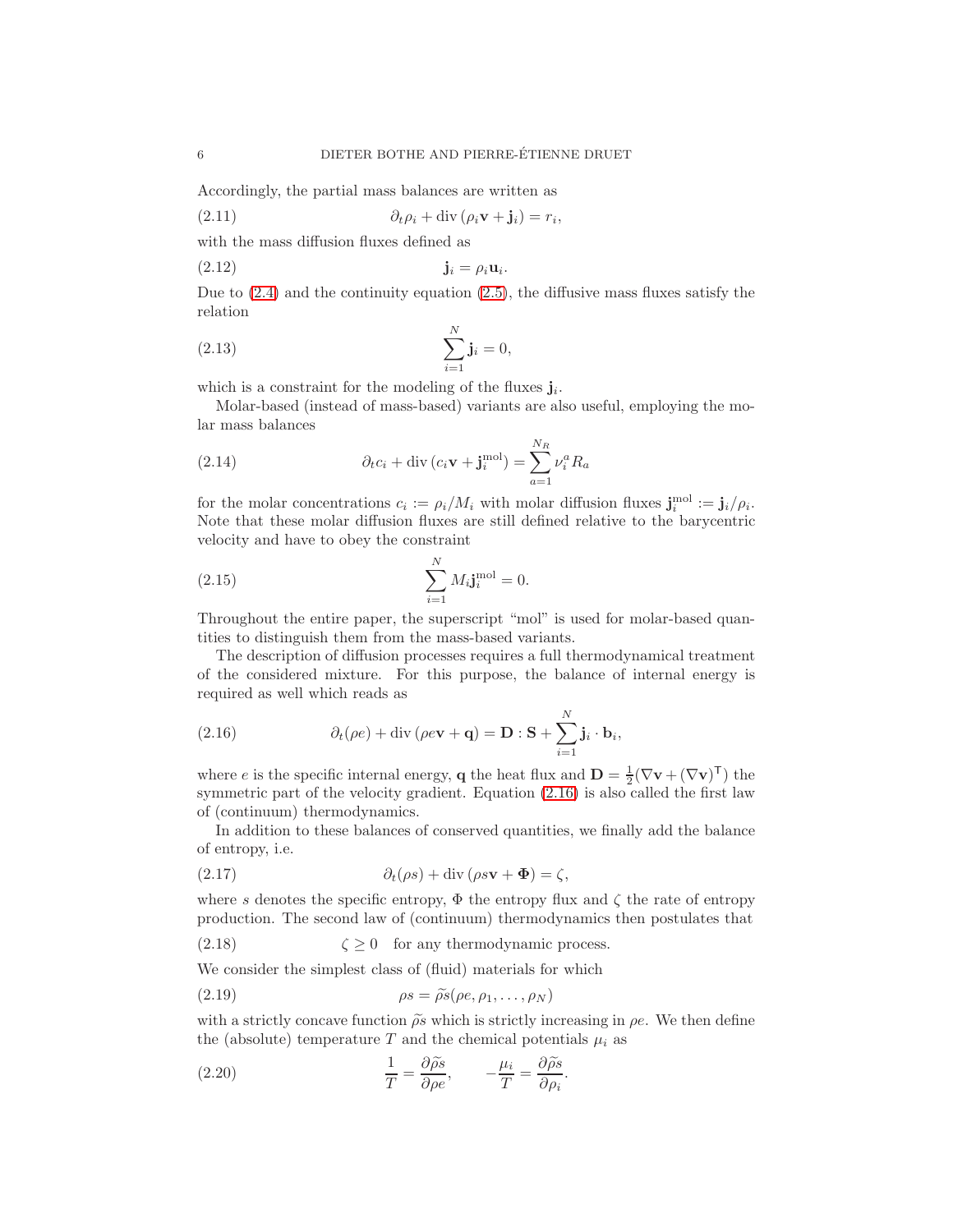Exploiting [\(2.17\)](#page-5-1), [\(2.19\)](#page-5-2), [\(2.20\)](#page-5-3) and eliminating time derivatives by means of the balance equations, a straightforward calculation yields

(2.21) 
$$
\zeta = \text{div} \left( \Phi - \frac{\mathbf{q}}{T} + \sum_{i=1}^{N} \frac{\mu_i \mathbf{j}_i}{T} \right) - \frac{1}{T} (\rho e - \rho s T + P - \sum_{i=1}^{N} \rho_i \mu_i) \text{div} \mathbf{v}
$$

$$
+ \mathbf{q} \cdot \nabla \frac{1}{T} + \frac{1}{T} \mathbf{S}^\circ : \mathbf{D}^\circ - \sum_{i=1}^{N} \mathbf{j}_i \cdot \left( \nabla \frac{\mu_i}{T} - \frac{\mathbf{b}_i}{T} \right) - \frac{1}{T} \sum_{a=1}^{N_R} R_a \mathcal{A}_a
$$

for the entropy production, where  $A_a = \sum_{i=1}^{N} M_i \nu_i^a \mu_i$  are the so-called affinities and  $A<sup>°</sup>$  denotes the traceless part of a second-rank tensor  $A$ . Now the entropy principle, see [\[7\]](#page-42-10) for a strengthened version, requires that a closure for the entropy flux leads to a reduced entropy production being a sum over binary products. Here, we choose the entropy flux as

(2.22) 
$$
\Phi := \frac{\mathbf{q}}{T} - \sum_{i=1}^{N} \frac{\mu_i \mathbf{j}_i}{T}
$$

and obtain the reduced entropy production rate as

<span id="page-6-0"></span>(2.23) 
$$
\zeta = -\frac{1}{T} (\rho e - \rho s T + P - \sum_{i=1}^{N} \rho_i \mu_i) \operatorname{div} \mathbf{v} + \mathbf{q} \cdot \nabla \frac{1}{T} + \frac{1}{T} \mathbf{S}^\circ : \mathbf{D}^\circ - \sum_{i=1}^{N} \mathbf{j}_i \cdot \left( \nabla \frac{\mu_i}{T} - \frac{\mathbf{b}_i}{T} \right) - \frac{1}{T} \sum_{a=1}^{N_R} R_a \mathcal{A}_a.
$$

The entropy production is a sum of binary products, running over all dissipative mechanisms which are acting in the mixture. In the considered case they correspond to – in the order of their appearance in [\(2.23\)](#page-6-0) – volume variations, heat conduction, shear strain, multicomponent diffusion and chemical reactions.

The discussion of different approaches for a thermodynamically consistent closure of the multicomponent diffusion fluxes is the main subject of the present paper and starts in the next section. Here, for the sake of completeness, let us briefly explain the treatment of the other binary products. For technical simplicity we do not consider cross-effects between the different dissipative mechanisms[∗](#page-6-1) which can be treated easily using entropy neutral mixing on the level of the entropy production rate; see [\[7\]](#page-42-10) for more details on this new concept to introduce crosseffects which are then accompanied by associated Onsager-Casimir relations for the phenomenological coefficients.

For the first three binary products we employ the standard linear (in the cofactors) closure, i.e. we let

<span id="page-6-2"></span>(2.24) 
$$
\rho e - \rho sT + P - \sum_{i=1}^{N} \rho_i \mu_i := -\lambda \operatorname{div} \mathbf{v},
$$

(2.25) 
$$
\mathbf{q} := \tilde{\alpha} \nabla \frac{1}{T} = -\alpha \nabla T,
$$

$$
S^{\circ} := 2\eta \mathbf{D}^{\circ},
$$

<span id="page-6-1"></span><sup>∗</sup> i.e., for technical simplicity, the Dufour- and Soret-effects of thermo-diffusion (among other possible couplings) are not treated.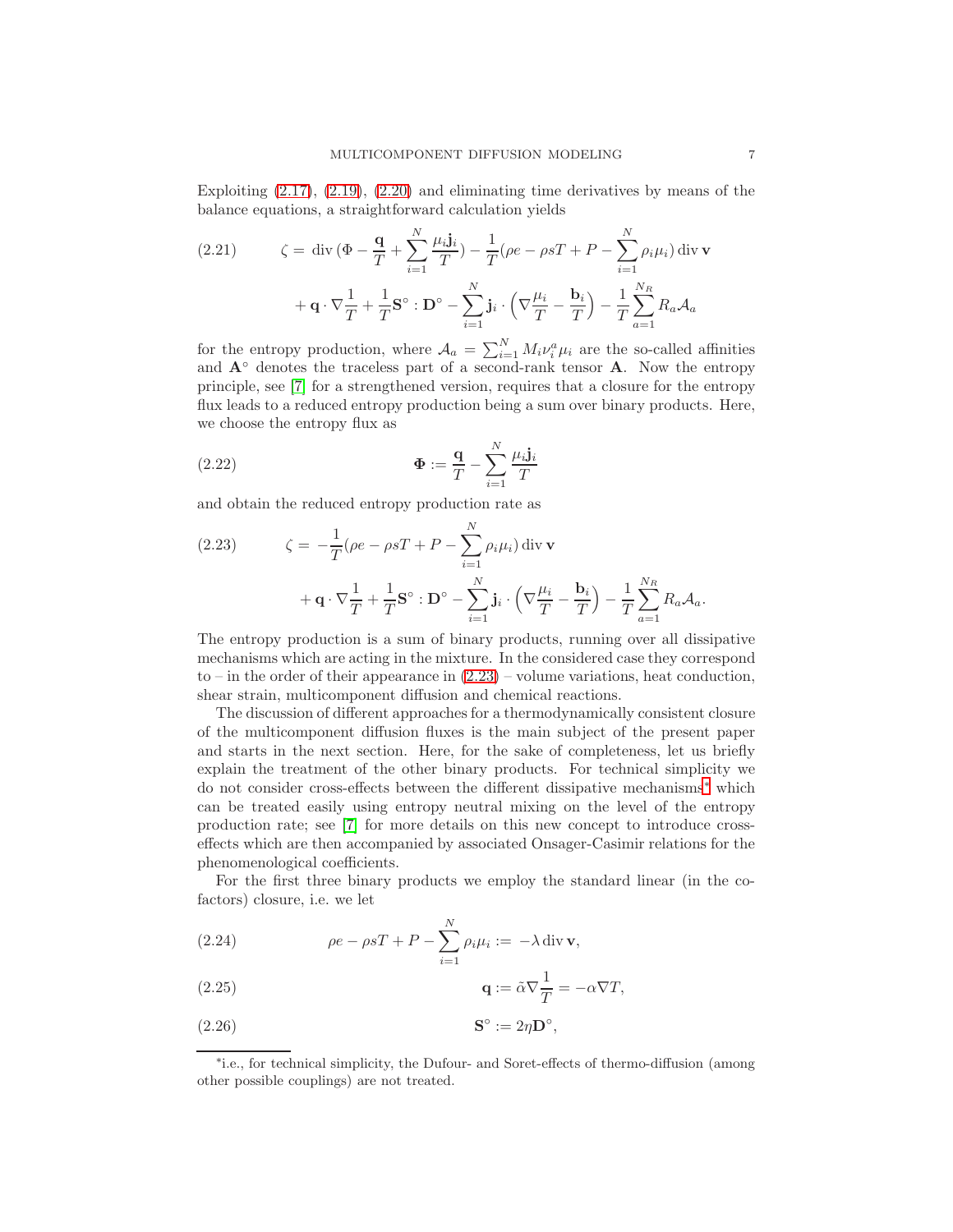where the phenomenological coefficients  $\lambda, \alpha, \eta \geq 0$  depend on the basic thermodynamic variables which are, after a Legendre transformation,  $T, \rho_1, \ldots, \rho_N$ . Since a closure without cross-effects renders every individual binary product non-negative for any thermodynamic process, it is already clear that in equilibrium, i.e. for vanishing entropy production, the co-factors must also vanish, i.e.

(2.27) 
$$
\operatorname{div} \mathbf{v} = 0, \quad \nabla T = 0, \quad \mathbf{D}^{\circ} = \mathbf{0}.
$$

Therefore, the mechanical pressure at equilibrium satisfies

<span id="page-7-0"></span>(2.28) 
$$
P_{|equ} = -\rho e + \rho sT + \sum_{i=1}^{N} \rho_i \mu_i.
$$

Motivated by [\(2.28\)](#page-7-0), we define the thermodynamic pressure as

<span id="page-7-3"></span>(2.29) 
$$
p := -\rho e + \rho s T + \sum_{i=1}^{N} \rho_i \mu_i.
$$

In order to interchange  $\rho e$  with T as independent variables, we introduce the free energy density as

$$
\rho \psi := \rho e - \rho s T.
$$

It is straightforward to show that with  $\psi = \psi(T, \rho, y_1, \ldots, y_N)$ , where the mass fractions

$$
(2.31) \t\t y_i := \frac{\rho_i}{\rho}
$$

satisfy the constraint  $\sum_{i=1}^{N} y_i = 1$ , the thermodynamic pressure fulfills the relation

(2.32) 
$$
p = \rho^2 \frac{\partial \psi}{\partial \rho}.
$$

Conversely, if we define the thermodynamic pressure, as is often done, according to [\(2.32\)](#page-7-1) than p necessarily satisfies the Gibbs-Duhem (also called Euler) relation, i.e.

(2.33) 
$$
\rho e - \rho s T + p = \sum_{i=1}^{N} \rho_i \mu_i.
$$

If we now let

$$
\pi := P - p
$$

denote the dynamic pressure, the closure [\(2.24\)](#page-6-2) simply reads as

<span id="page-7-4"></span><span id="page-7-1"></span>
$$
\pi = -\lambda \operatorname{div} \mathbf{v}
$$

and models a viscous pressure contribution due to volume variation, where the material dependent parameter  $\lambda$  is called bulk viscosity.

Next, we recall the closure of the mass production rates according to [\[7\]](#page-42-10), where  $R_a$  is decomposed into forward minus backward rate according to

<span id="page-7-2"></span>
$$
R_a = R_a^f - R_a^b.
$$

Since chemical reactions are activated processes which often occur far from equilibrium, a linear (in the affinities) closure for  $R_a$  is not appropriate. Instead, we use the nonlinear closure

(2.35) 
$$
\ln \frac{R_a^f}{R_a^b} = -\gamma_a \frac{\mathcal{A}_a}{RT} \quad \text{with } \gamma_a > 0
$$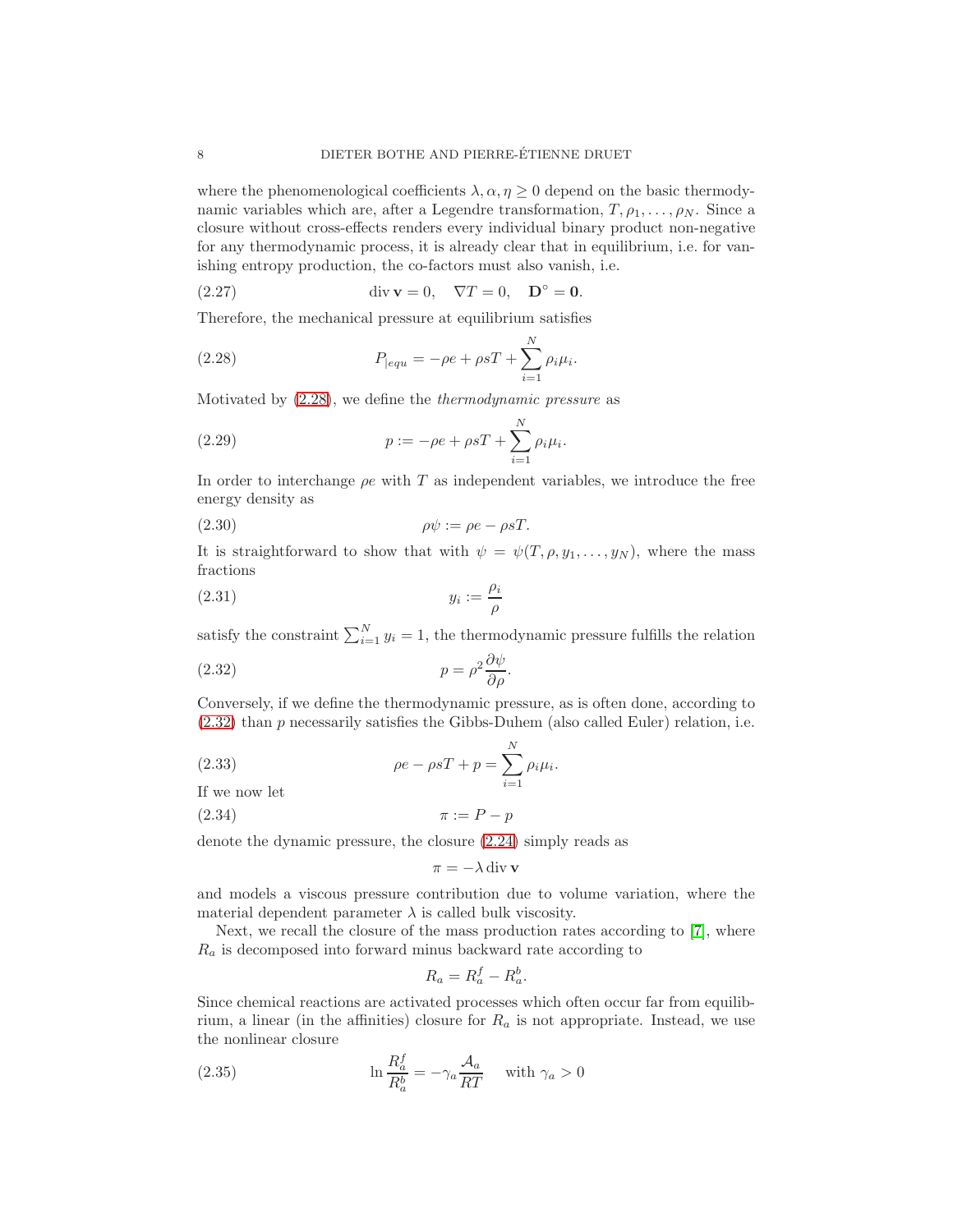which implies

$$
\zeta_{\text{CHEM}} = R \sum_{a=1}^{N_R} \frac{1}{\gamma_a} (R_a^f - R_a^b) (\ln R_a^f - \ln R_a^b) \ge 0,
$$

since the logarithm is monotone increasing. Notice that still one of the rates – either for the forward or the backward path – needs to be modeled, while the form of the other one then follows from [\(2.35\)](#page-7-2). This logarithmic closure not only allows to include standard mass action kinetics into this framework, but to provide thermodynamically consistent extensions; cf. [\[20\]](#page-42-11), where this is employed for a rigorous derivation and an extension of the Butler-Volmer equation for fluid interfaces.

Because of the strict monotonicity of the logarithm, the reactive contribution to the entropy production only vanishes if all reaction are separately in equilibrium, i.e. all forward and corresponding backward rates coincide. This is an instance of the principle of detailed balance, called Wegscheider's condition in the context of chemical reaction kinetics.

In addition to the required choice of appropriate phenomenological coefficients, the free energy  $\rho\psi$  of the mixture needs to be modeled in order to arrive at a closed system of partial differential equations. If the free energy is given as a function  $\rho \psi = (\rho \psi)(T, \rho_1, \ldots, \rho_N)$ , then the chemical potentials can be obtained from

(2.36) 
$$
\mu_i(T, \rho_1, \dots, \rho_N) = \frac{\partial(\rho \psi)}{\partial \rho_i}(T, \rho_1, \dots, \rho_N)
$$

and the thermal equation of state, i.e. the relation  $p = p(T, \rho_1, \ldots, \rho_N)$ , is obtained from [\(2.29\)](#page-7-3). While the modeling of appropriate free energies is a non-trivial important topic on its own, it lies outside of the scope of the present paper. Let us only note in passing that a procedure for the construction of a consistent free energy, building on a given thermal equation of state and on partial information on the chemical potentials, has been introduced in [\[7\]](#page-42-10) and is currently being developed further [\[8\]](#page-42-12).

To give a relevant prototype class for the underlying free energy model, let us introduce the so-called ideal mixtures which are present in most of the classical references. We emphasize at the same time that the results of this paper are valid for much wider classes of mixtures than ideal ones. We call a mixture ideal if the chemical potentials obey the additive splitting

<span id="page-8-0"></span>(2.37) 
$$
\mu_i = g_i(T, p) + \frac{c(T)}{M_i} \ln x_i.
$$

The functions  $g_1, \ldots, g_N$  are the Gibbs energies of the constituents, meaning that  $\partial_p g_i(T, p) = 1/\hat{\rho}_i(T, p)$ , where  $\hat{\rho}_i(T, p)$  is the bulk density of the i<sup>th</sup> constituent at  $(T, p)$ . The number  $c(T)$  denotes some function of temperature only, usually  $c(T) = RT$ .

An equivalent characterization, shown in the upcoming paper [\[8\]](#page-42-12), states that a mixture is ideal if and only if it is volume additive and simple with respect to the composition variable. The volume-additivity refers to the linear additive representation of the average molar volume

(2.38) 
$$
\frac{1}{c} = \sum_{i=1}^{N} \frac{M_i}{\hat{\rho}_i(T, p)} x_i = \sum_{i=1}^{N} \partial_p g_i(T, p) M_i x_i.
$$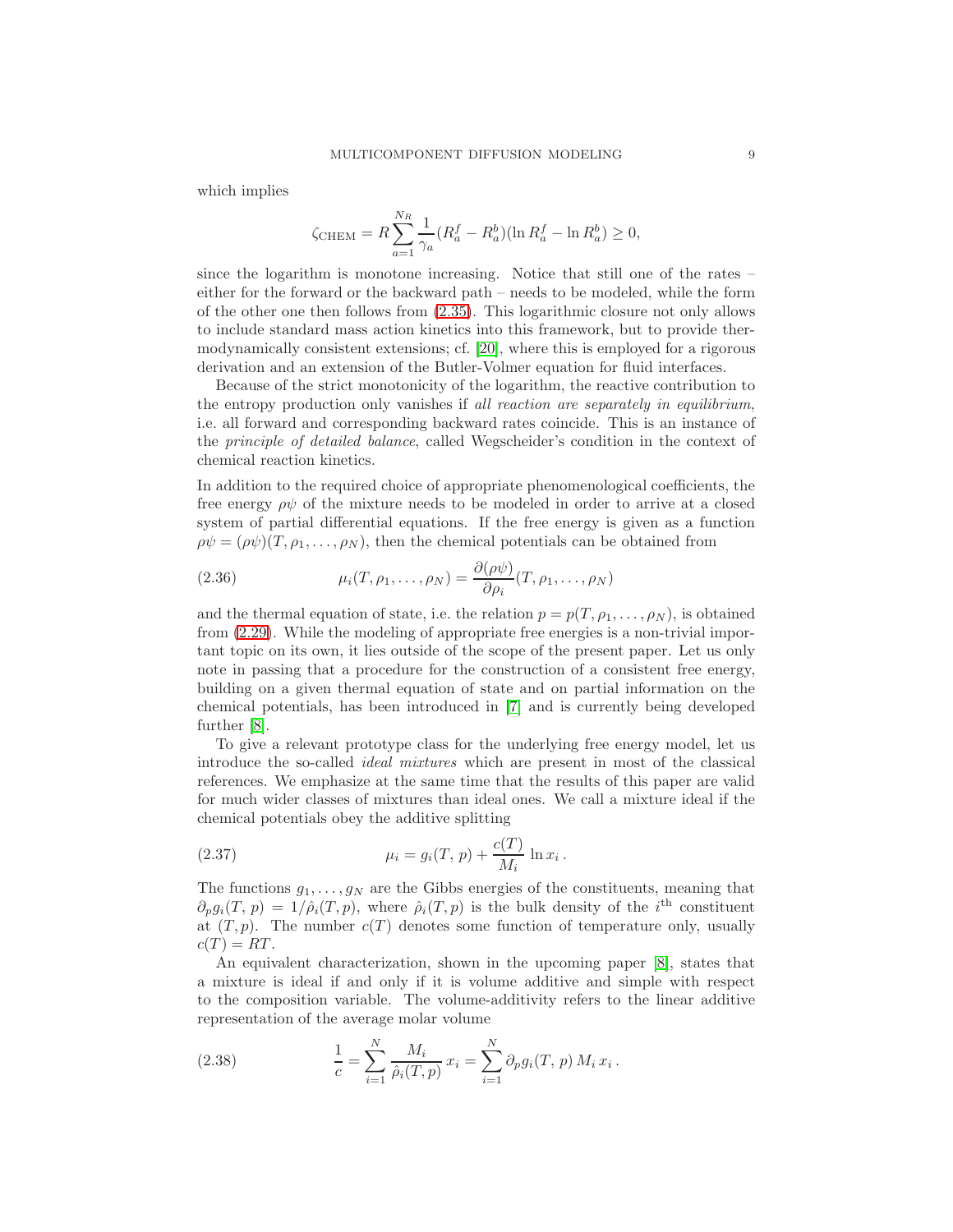It can be shown rigorously that the property of volume-additivity is equivalent with separation of the pressure and the composition variables according to

(2.39) 
$$
\mu_i = g_i(T, p) + a_i(T, x).
$$

Here  $a_i$  are certain maps related to the activities/fugacities of the species. Requiring also that  $\mu_i$  depends on the composition of species  $A_i$  only via  $x_i$ , which is the meaning of a simple dependence, it follows that  $a_i(T, x) = a_i(T, x_i)$ . Then, rigorous arguments show that  $a_i(T, x_i) = c(T)/M_i \ln x_i$ , i. e. the representation [\(2.37\)](#page-8-0) is necessary. We refer the interested reader to [\[8\]](#page-42-12) for complete proofs.

For more details about the classical theory of irreversible processes we refer in particular to [\[26\]](#page-42-1). Concerning an extended thermodynamical description involving partial momentum balances see [\[7\]](#page-42-10) and further references given there. Further information on the continuum thermodynamics of mixtures can be found, e.g., in the monographs [\[58\]](#page-44-3), [\[45\]](#page-43-5),[\[47\]](#page-43-6), [\[30\]](#page-43-7), [\[32\]](#page-43-8) and [\[51\]](#page-43-9).

## <span id="page-9-0"></span>3. Fick-Onsager Closure

<span id="page-9-1"></span>In 1945, Lars Onsager in [\[50\]](#page-43-10) generalized Fick's law [\(1.1\)](#page-1-0) to a non-dilute multicomponent liquid mixture by employing the closure

(3.1) 
$$
\mathbf{j}_i^{\text{mol}} = -\sum_{k=1}^N D_{ik} \nabla c_k
$$

with so-called binary diffusivities  $D_{ik}$ . Recall that the molar concentration of species  $A_k$  is given as  $c_k = \rho_k / M_k$  with corresponding balance equation [\(2.14\)](#page-5-4). In case  $D_{ik} \neq 0$  for  $i \neq k$ , the flux of species  $A_i$  obviously couples to the gradient of concentrations of  $A_k$ , a phenomenon named *cross-diffusion*. In general, the closure above is not thermodynamically consistent:

- (1) It does not comply with mass conservation unless, essentially, all diffusivities are the same (cf. Chapter 7, Section 5 in [\[25\]](#page-42-6));
- (2) The co-factors of the mass fluxes in the entropy production, eq. [\(2.23\)](#page-6-0), are not (directly) involved, hence the second law will only be fulfilled in very particular cases.

The classical theory of irreversible processes (T.I.P.), essentially in the form as briefly recalled in section [2](#page-3-0) above, has been employed to generalize the Fickian closure from dilute (hence, in particular, ideal) systems to the non-dilute, non-ideal case. Furthermore, it provides a consistent coupling between the partial mass and the total momentum balances. The latter is extremely important, since pressure effects can lead to significant changes of diffusion fluxes, mediated by the pressure dependence of the chemical potentials. Even if no macroscopic flow is observed, the pressure counteracts external forces and pressure gradients can be significant. This is, e.g., relevant for modeling the transport processes in ultra-centrifuges, see [\[57\]](#page-44-1), and for the modeling of molecular transport in electrolytes, especially in the vicinity of electrodes, see [\[20\]](#page-42-11).

In the present paper, the notion of "Fick-Onsager diffusion fluxes" shall be used not for  $(3.1)$ , but for a thermodynamically consistent closure which yields expressions for the  $j_i$  based on [\(2.23\)](#page-6-0). In contrast to other approaches, the Fick-Onsager closure directly yields expressions for the diffusion fluxes, where the constraint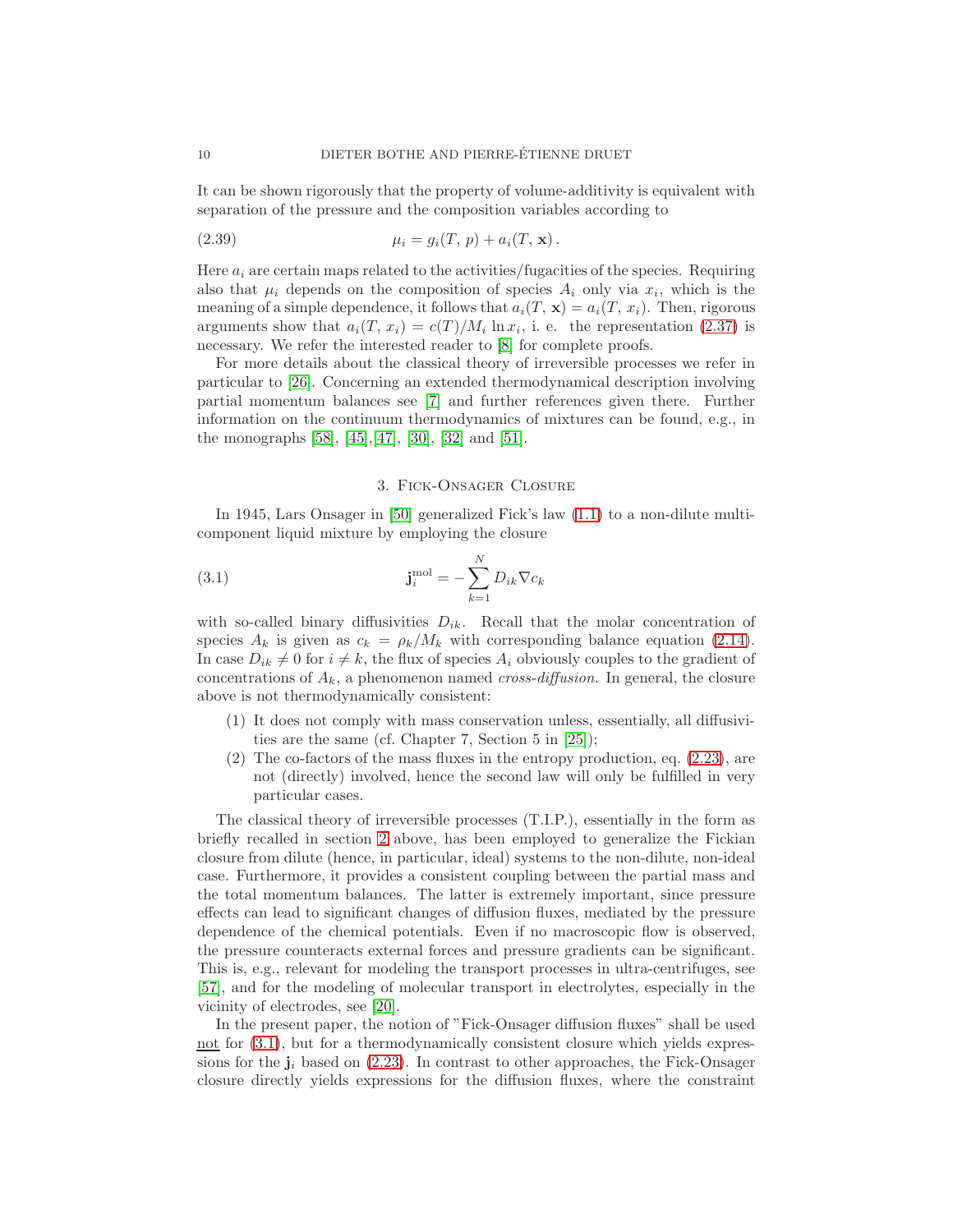$(2.13)$  is built in by elimination of one of them, say  $\mathbf{j}_N$ . To keep this paper selfcontained, we briefly show how to derive the relevant equations. For better readability, we specialize to the case  $\mathbf{b}_i = \mathbf{b}$  which can easily be generalized afterwards, by replacing  $\nabla \frac{\mu_i}{T}$  with  $\nabla \frac{\mu_i}{T} - \frac{\mathbf{b}_i}{T}$  $\frac{\mathbf{b}_i}{T}$ . With this simplification, the diffusional contribution to the entropy production reads as

(3.2) 
$$
\zeta_{\text{DIFF}} = -\sum_{i=1}^{N} \mathbf{j}_i \cdot \nabla \frac{\mu_i}{T},
$$

hence elimination of  $\mathbf{j}_N$  via [\(2.13\)](#page-5-5) yields

(3.3) 
$$
\zeta_{\text{DIFF}} = -\sum_{i=1}^{N-1} \mathbf{j}_i \cdot \nabla \frac{\mu_i - \mu_N}{T}.
$$

Restricting again to a linear (in the co-factors) closure, we let

<span id="page-10-0"></span>(3.4) 
$$
\mathbf{j}_i := -\sum_{k=1}^{N-1} L_{ik} \nabla \frac{\mu_k - \mu_N}{RT} \quad \text{for } i = 1, ..., N-1
$$

with a symmetric and positive definite  $(N-1) \times (N-1)$ -matrix of phenomenological (Onsager) coefficients  $L_{ik}$ . These coefficients are sometimes called mobilities (note the different physical dimension compared to the diffusivities introduced above) and are functions of the state variables, i.e.  $L_{ik} = L_{ik}(T, \rho, \mathbf{y}')$  In [\(3.4\)](#page-10-0), the universal gas constant  $R$  has been inserted in order to simplify the physical dimension of the  $L_{ik}$ . Note that  $\mu_i^{\text{mol}}/RT$  with the molar-based chemical potential  $\mu_i^{\text{mol}} = M_i \mu_i$  is a dimensionless quantity. The diffusion flux  $\mathbf{j}_N$  follows from [\(2.13\)](#page-5-5), resulting in

<span id="page-10-1"></span>(3.5) 
$$
\mathbf{j}_N = -\sum_{k=1}^{N-1} L_{Nk} \nabla \frac{\mu_k - \mu_N}{RT},
$$

where

<span id="page-10-3"></span>(3.6) 
$$
L_{Nk} := -\sum_{i=1}^{N-1} L_{ik}.
$$

Evidently, the sums in [\(3.4\)](#page-10-0) and [\(3.5\)](#page-10-1) can also run up to  $k = N$  for arbitrary  $L_{iN}$ . We let

<span id="page-10-4"></span>(3.7) 
$$
L_{iN} := -\sum_{k=1}^{N-1} L_{ik} \quad \text{for } i = 1, ..., N,
$$

which leads to a symmetric and positive semi-definite extended  $N \times N$ -matrix  $[L_{ik}],$ and obtain the symmetric (w.r. to the  $\mu_k$ ) closure

<span id="page-10-2"></span>(3.8) 
$$
\mathbf{j}_{i} = -\sum_{k=1}^{N} L_{ik} \nabla \frac{\mu_{k}}{RT} \text{ for } i = 1, ..., N.
$$

The fluxes from [\(3.8\)](#page-10-2) are called "Fick-Onsager diffusion fluxes" throughout this paper. Symmetry of  $[L_{ik}]$  is assumed in accordance with the Onsager reciprocal relations and [\(3.8\)](#page-10-2) is sometimes also referred to as the Fick-Onsager closure in the literature.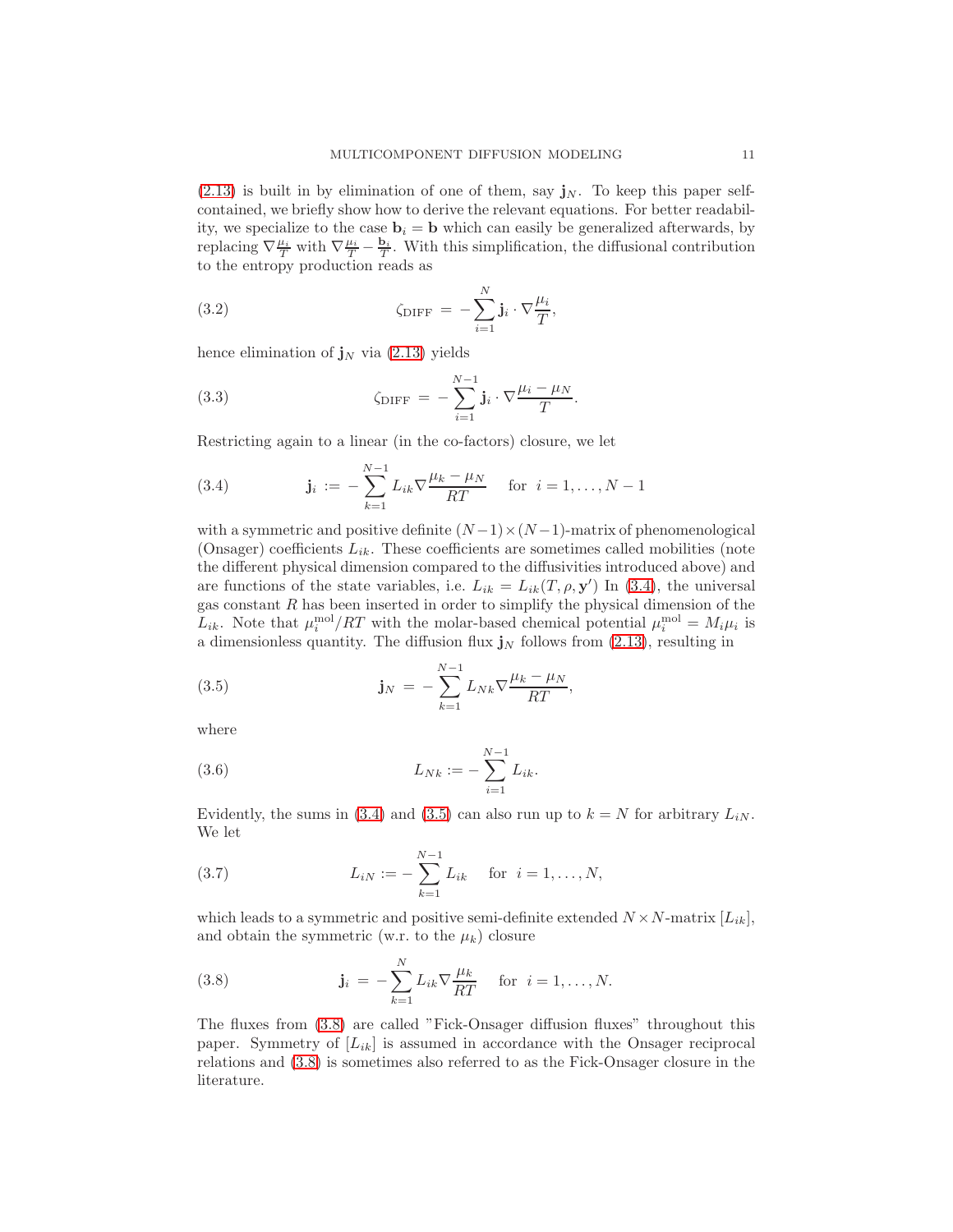To facilitate the comparison of different closures, we rewrite the Fick-Onsager diffusion fluxes employing a condensed tensor notation. For this purpose, we abbreviate the full system of fluxes as

$$
\mathbf{J}:=[\,\mathbf{j}_1|\cdots|\,\mathbf{j}_N]^\mathsf{T}
$$

and let

<span id="page-11-0"></span>
$$
\nabla \frac{\mu}{RT} := [\nabla \frac{\mu_1}{RT} | \cdots | \nabla \frac{\mu_N}{RT}]^{\mathsf{T}}.
$$

Then

(3.9) 
$$
\mathbf{J} = -\mathbf{L}\nabla \frac{\mu}{RT} = -\mathbf{P}_N^{\mathsf{T}}\mathbf{L}'\mathbf{P}_N\nabla \frac{\mu}{RT},
$$

where  $\mathbf{L} := [L_{ik}] \in \mathbb{R}^{N \times N}, \mathbf{L}' := [L_{ik}]_{i,k=1}^{N-1} \in \mathbb{R}^{N-1 \times N-1}$  and

(3.10) 
$$
\mathbf{P}_N = [\mathbf{I}_{N-1} | -\mathbf{e}'] \in \mathbb{R}^{N-1 \times N}
$$

with  $\mathbf{e}' = (1, \ldots, 1)^{\mathsf{T}} \in \mathbb{R}^{N-1}$  and  $\mathbf{I}_{N-1}$  the identity on  $\mathbb{R}^{N-1}$ . Column by column, [\(3.9\)](#page-11-0) means

$$
\vec{j}^k = -\mathbf{P}_N^{\mathsf{T}} \mathbf{L}' \mathbf{P}_N \partial_k \frac{\vec{\mu}}{RT} \quad \text{for } k = 1, 2, 3
$$

with  $\vec{j}^k$  the vector of all  $k^{\text{th}}$  components of the fluxes,  $\partial_k$  denotes the partial derivative w.r. to the  $k^{\text{th}}$  spatial coordinate and  $\vec{\mu} = (\mu_1, \dots, \mu_N)^{\mathsf{T}} = \boldsymbol{\mu}^{\mathsf{T}}$ .

This Fick-Onsager closure within classical T.I.P. provides a thermodynamically consistent coupling between the partial mass balances and the momentum and energy balances. It also yields explicit formulas for the  $\mathbf{j}_i$ , i.e. no tedious inversion of a system of equations is required. But this form of the closure also has two main disadvantages:

- (1) For real mixtures, the phenomenological coefficients  $L_{ik}$  show a complex nonlinear dependence on the composition. This is observed in experiments (cf. [\[57\]](#page-44-1)), but also related to the qualitative behavior of solutions of the resulting PDE systems. E.g., positivity of solutions may, in general, not persist globally in time for constant  $L_{ik}$ .
- (2) Since the symmetry w.r. to the  $\mu_k$  in the closure above is only restored afterwards by extension of  $\mathbf{L}'$  to  $\mathbf{L}$  via [\(3.6\)](#page-10-3) and [\(3.7\)](#page-10-4), a full matrix  $\mathbf{L}'$ , hence also **L**, is to be expected. In particular, the special case of a diagonal matrix L ′ , while, e.g., appropriate for dilute solutions, does not cover the general case. In other words, possible cross-effects between the constituents interfere with the necessary coupling enforced by [\(2.13\)](#page-5-5).

The aspect of positivity of solutions will be discussed in more detail in section [6](#page-20-0) below, leading to structural information about the  $L_{ik}$ .

In order to arrive at a closed system of partial differential equations (PDEs), there remains the highly non-trivial task to model the functional dependencies of all  $L_{ik}$  on  $(T, \rho_1, \ldots, \rho_N)$ . In our opinion, the main purpose of the Maxwell-Stefan approach is precisely to provide a framework for this modeling of the functional dependencies of the phenomenological coefficients in a physically consistent manner; in particular in such a way that positivity of concentrations is preserved during the time evolution.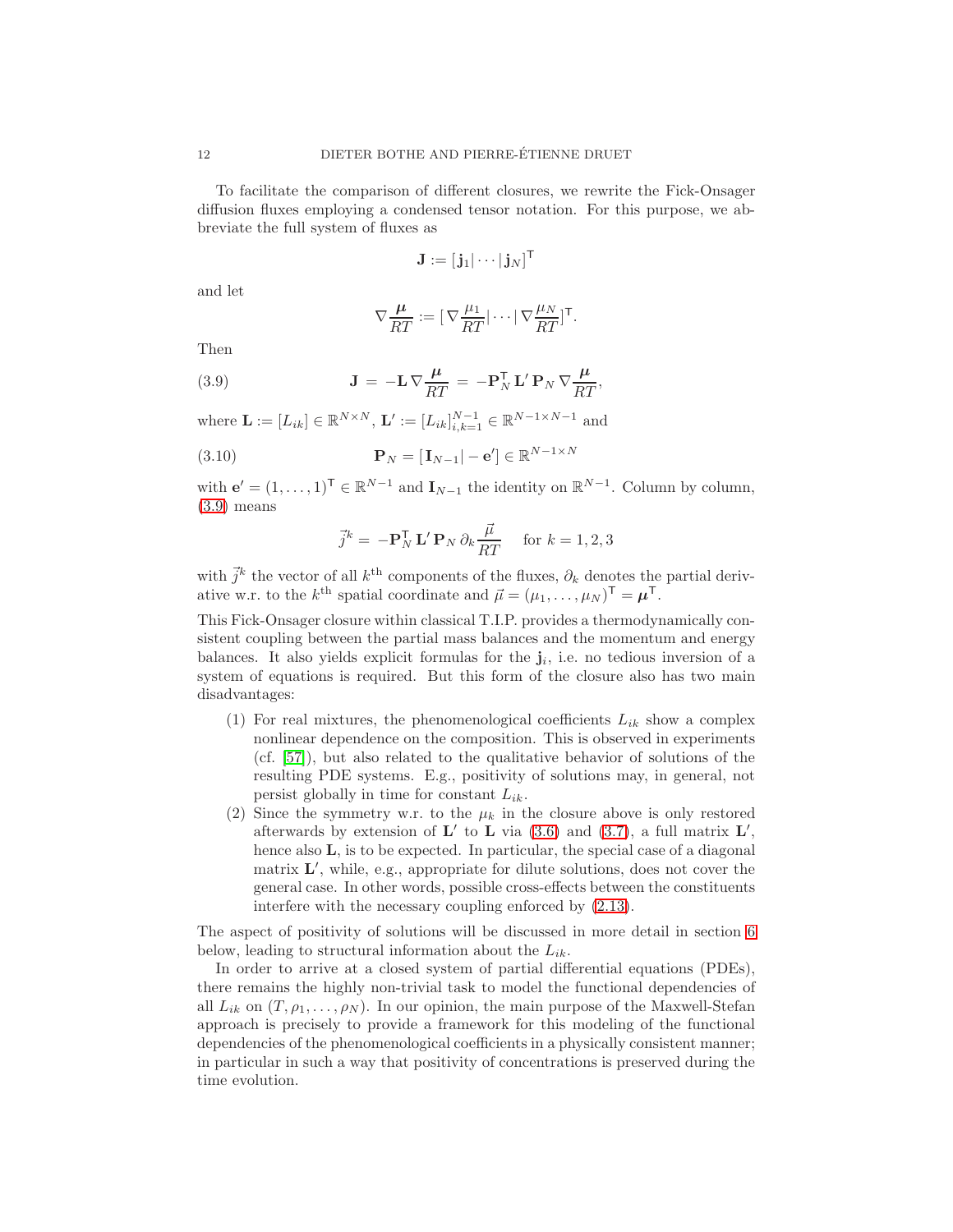#### MULTICOMPONENT DIFFUSION MODELING 13

#### 4. Maxwell-Stefan Closure

<span id="page-12-4"></span>In his classical paper [\[41\]](#page-43-11), James Clerk Maxwell used kinetic theory of gases to derive a relation for the diffusion velocity of a binary mixture of simple gases. Shortly after this, Josef Stefan essentially gave a continuum mechanical derivation in  $[56]$ , valid for a system of N constituents. He employed the assumption that every particle of a gas, if it is moving, encounters a resistive force by every other gas, being proportional to the density of that gas and to the relative velocity between the two. He used this to formulate partial momentum balances which, in the diffusion approximation, lead to

<span id="page-12-0"></span>(4.1) 
$$
-\sum_{k\neq i} f_{ik}\rho_i \rho_k (\mathbf{u}_i - \mathbf{u}_k) = \nabla p_i,
$$

where  $p_i$  are the partial pressures.

Later on, building on the work of Ludwig Boltzmann, i.e. the Boltzmann equations, use of statistical mechanics gave rise to several types of approximate solutions to the multi-species Boltzmann equations. Hirschfelder, Curtiss and Bird in particular obtained the so-called generalized driving forces  $\mathbf{d}_i$  which were to replace the partial pressure  $p_i$ ; see [\[29\]](#page-43-12) and cf. also [\[4\]](#page-41-1). These have then been used to formulate the reduced force balances (diffusional approximation), i.e. equation [\(4.1\)](#page-12-0) but with right-hand side  $\mathbf{d}_i$ . An equivalent version reads as

(4.2) 
$$
-\sum_{k\neq i}\frac{x_k\mathbf{j}_i^{\text{mol}} - x_i\mathbf{j}_k^{\text{mol}}}{c \cdot \mathbf{D}_{ik}} = \mathbf{d}_i.
$$

The system [\(4.2\)](#page-12-1) is nowadays referred to as the Maxwell-Stefan equations.

A short derivation of the Maxwell-Stefan equations within T.I.P. employs the socalled resistance form in which the role of the co-factors in the diffusional entropy production is exchanged; cf. [\[32\]](#page-43-8). To start with, we have

<span id="page-12-1"></span>
$$
\zeta_{\text{DIFF}} = -\sum_{i=1}^{N} \mathbf{j}_{i} \cdot (\nabla \frac{\mu_{i}}{T} - \Lambda)
$$

for any vector field  $\Lambda$  due to [\(2.13\)](#page-5-5), which we rewrite as

(4.3) 
$$
\zeta_{\text{DIFF}} = -\sum_{i=1}^{N} \mathbf{u}_i \cdot \rho_i \left( \nabla \frac{\mu_i}{T} - \Lambda \right).
$$

By choosing  $\Lambda = \sum_k y_k \nabla \frac{\mu_k}{T}$ , this yields the alternative representation of the diffusional entropy production as

(4.4) 
$$
\zeta_{\text{DIFF}} = -R \sum_{i=1}^{N} \mathbf{u}_i \cdot \mathbf{d}_i,
$$

where

<span id="page-12-3"></span>(4.5) 
$$
\mathbf{d}_{i} = \rho_{i} \left( \nabla \frac{\mu_{i}}{RT} - \sum_{k=1}^{N} y_{k} \nabla \frac{\mu_{k}}{RT} \right)
$$

satisfies

<span id="page-12-2"></span>(4.6) 
$$
\sum_{i=1}^{N} \mathbf{d}_i = 0.
$$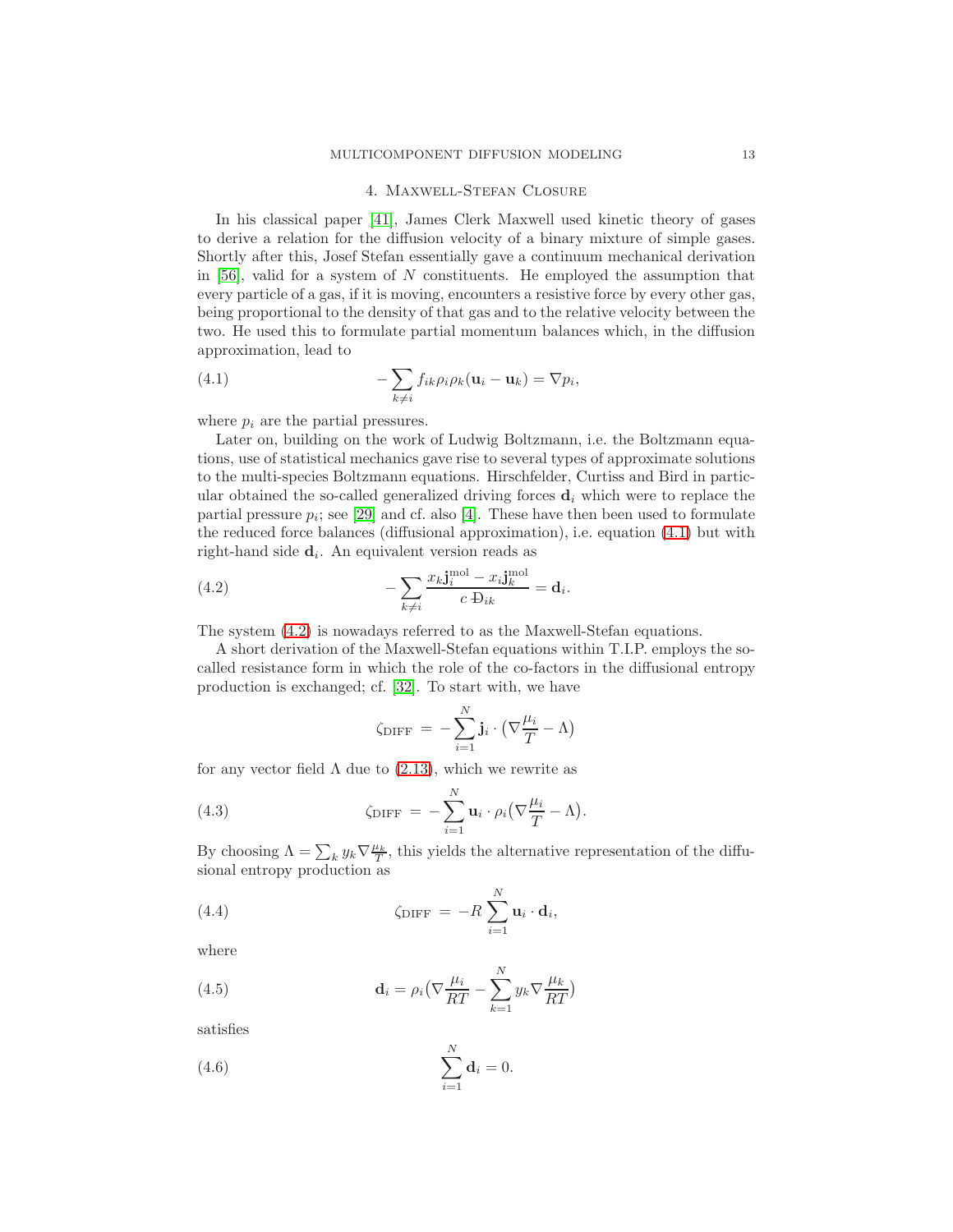Above, we again expanded by the universal gas constant  $R$  in order to get the combination RT inside the driving forces.

Eliminating  $\mathbf{d}_N$  by means of [\(4.6\)](#page-12-2), the Maxwell-Stefan system follows from the linear closure

<span id="page-13-4"></span>(4.7) 
$$
\mathbf{d}_{i} = -\sum_{k=1}^{N-1} \tau_{ik} (\mathbf{u}_{k} - \mathbf{u}_{N}) \text{ for } i = 1, ..., N-1
$$

with a positive definite matrix  $\tau' = [\tau_{ik}] \in \mathbb{R}^{N-1 \times N-1}$  of phenomenological coefficients. Extending the matrix  $\tau'$  to an  $N \times N$ -matrix  $\tau$  in a manner fully analogous to the extension of  $\mathbf{L}'$  to  $\mathbf{L}$ , i.e. such that

<span id="page-13-3"></span>(4.8) 
$$
\sum_{i=1}^{N} \tau_{ik} = 0 \text{ for all } k \text{ and } \sum_{k=1}^{N} \tau_{ik} = 0 \text{ for all } i,
$$

we obtain

<span id="page-13-0"></span>(4.9) 
$$
\mathbf{d}_i = \sum_{k=1}^N \tau_{ik}(\mathbf{u}_i - \mathbf{u}_k) \quad \text{for } i = 1, \dots, N.
$$

The "interaction" coefficients  $\tau_{ik}$  are functions of the thermodynamic state variables, i.e.  $\tau_{ik} = \tau_{ik}(T, \rho_1, \ldots, \rho_N)$ ; in particular, they depend on the composition.

From here on, we will also assume symmetry of the interaction coefficients, i.e.  $\tau_{ik} = \tau_{ki}$ . Usually, as in case of the Fick-Onsager closure, this assumption is added referring to Onsager symmetry. Let us note that this symmetry necessarily holds in case of binary-type interactions, i.e. if

(4.10) 
$$
\tau_{ik} = \tau_{ik}(T, \rho_i, \rho_k) \to 0 \quad \text{whenever} \quad \rho_i \rho_k \to 0 + .
$$

Indeed, adapting an argument from [\[59\]](#page-44-5), insertion of [\(4.9\)](#page-13-0) into [\(4.6\)](#page-12-2) yields

<span id="page-13-1"></span>
$$
0 = \sum_{i,k=1}^N \tau_{ik}(\mathbf{u}_i - \mathbf{u}_k) = \sum_{1 \leq i < k \leq N} (\tau_{ik} - \tau_{ki})(\mathbf{u}_i - \mathbf{u}_k)
$$

for any thermodynamic process which the mixture is undergoing. Considering processes in which  $\rho_i = 0$  for all  $j \neq i, k, (4.10)$  $j \neq i, k, (4.10)$  implies

$$
(\tau_{ik}-\tau_{ki})(\mathbf{u}_i-\mathbf{u}_k)=0.
$$

Hence  $\tau_{ik} = \tau_{ki}$  if  $\rho_i = 0$  for all  $j \neq i, k$ . Now, since  $\tau_{ik}$  only depends on  $\rho_i$  and  $\rho_k$ under the assumption [\(4.10\)](#page-13-1), this yields  $\tau_{ik} = \tau_{ki}$  independently of  $(\rho_1, \ldots, \rho_N)$ .

Evidently, the assumption [\(4.10\)](#page-13-1) of binary interactions (hence symmetry of  $[\tau_{ik}]$ ) is satisfied by letting

<span id="page-13-2"></span>(4.11) 
$$
\tau_{ik} = -\rho f_{ik} y_i y_k \quad \text{for all } i, k = 1, \dots, N \text{ with } i \neq k,
$$

where the phenomenological coefficients  $f_{ik}$  ( $i \neq k$ ) satisfy  $f_{ik} = f_{ki}$ . Below, we relax the assumption that the  $f_{ik}$  only depend on  $\rho_i$ ,  $\rho_k$  but allow  $f_{ik}$  to depend on the thermodynamic state variables  $(T, \rho, \mathbf{y}')$ .

This dependence is assumed to be regular, by which we here mean that the  $f_{ik}$  are smooth in all variables and bounded in  $y'$ . The explicit factor  $\rho$  in [\(4.11\)](#page-13-2) refers to the fact that we model mass diffusion fluxes  $\rho_i \mathbf{u}_i$  and leads to a slightly simpler final form. Let us note in passing that more general relations, for instance  $\tau_{ik} = -\rho f_{ik} y_i^{\alpha} y_k^{\alpha}$  with  $\alpha > 0$ , would also be possible and might be interesting if fast or slow diffusion is to be modeled.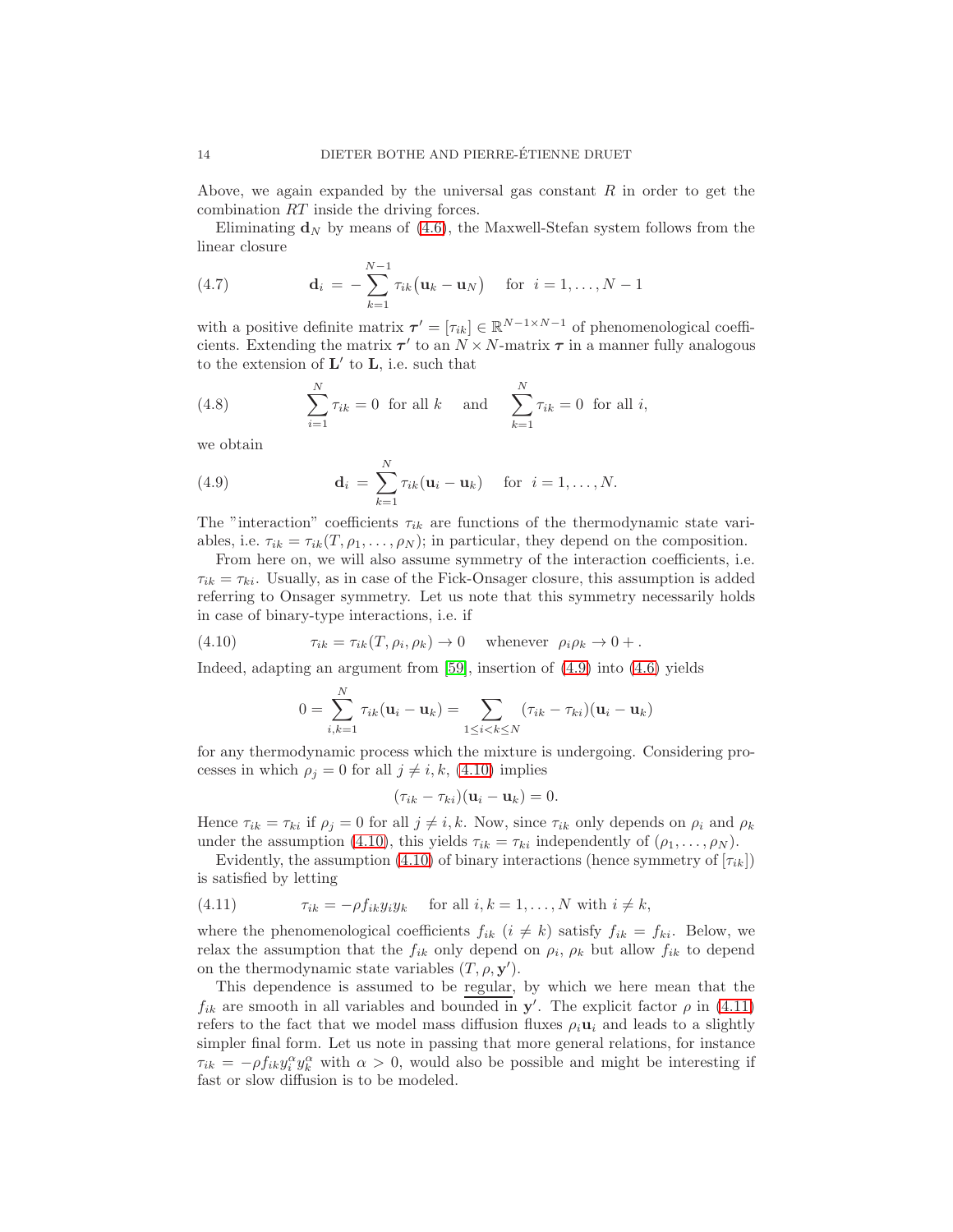Given such  $f_{ik}$  for  $i \neq k$ , the  $f_{ii}$  have to be chosen in such a way that [\(4.8\)](#page-13-3) is fulfilled, i.e. such that

(4.12) 
$$
f_{ii}y_i + \sum_{k \neq i} f_{ik}y_k = 0 \text{ for } y_1, \dots, y_N > 0 \text{ with } \sum_{l=1}^N y_l = 1.
$$

This is always possible since the  $f_{ii}$  are irrelevant for the sum in [\(4.9\)](#page-13-0).

<span id="page-14-1"></span>Let us sum up the assumptions on  $\boldsymbol{\tau} = [\tau_{ik}] \in \mathbb{R}^{N \times N}$ :

(4.13)  $\tau = \tau^{\mathsf{T}}$ ,  $\tau \mathbf{e} = 0$ ,  $\langle \tau \mathbf{z}, \mathbf{z} \rangle > 0 \ \forall \ 0 \neq \mathbf{z} \in {\{\mathbf{e}\}}^{\perp}$ ,  $\tau_{ik} = -\rho f_{ik} y_i y_k$   $(i \neq k)$ 

with  $f_{ik}$  being regular functions of  $(T, \rho, \mathbf{y}')$ , resp. of  $(T, \rho_1, \ldots, \rho_N)$ , for all  $i \neq k$ . Concerning the positive definiteness of  $\tau$  on  $\{e\}^{\perp}$ , observe that this follows from the positive definiteness of  $\tau'$  on  $\mathbb{R}^{N-1}$  since

<span id="page-14-0"></span>(4.14) 
$$
\langle \tau \mathbf{z}, \mathbf{z} \rangle = \sum_{i,k=1}^{N} \tau_{ik} z_i z_k = \sum_{i,k=1}^{N-1} \tau_{ik} (z_i - z_N)(z_k - z_N) = \langle \tau' \mathbf{z}', \mathbf{z}' \rangle
$$

with  $z'_i = z_i - z_N$  for  $i = 1, ..., N - 1$ , and  $0 \neq z \in \{e\}^{\perp}$  implies  $z' \neq 0$  for  $\mathbf{z}' \in \mathbb{R}^{N-1}$ . Vice versa, this also shows that  $\tau'$  is positive definite on  $\mathbb{R}^{N-1}$  if  $\tau$ is positive definite on  $\{e\}^{\perp}$ , i.e. consistency of [\(4.14\)](#page-14-0) with the original closure in [\(4.7\)](#page-13-4): given  $0 \neq \mathbf{z}' \in \mathbb{R}^{N-1}$ , let  $z_N = -\frac{1}{N} \langle \mathbf{z}', \mathbf{e}' \rangle$ ,  $z_i = z'_i + z_N$  for  $i < N$  and apply [\(4.13\)](#page-14-1) and [\(4.14\)](#page-14-0).

The  $f_{ik}$  are usually interpreted as "friction coefficients", hence  $f_{ik} > 0$  would be a reasonable assumption, explaining the minus sign in [\(4.11\)](#page-13-2). Let us note that, while  $f_{ik} > 0$  is <u>not</u> implied by [\(4.13\)](#page-14-1), the converse holds for non-vanishing mass fractions  $y_i$  for all constituents: if  $\tau$  has off-diagonal entries given by [\(4.11\)](#page-13-2) with  $f_{ik} = f_{ki} > 0$  for all  $i \neq k$  and diagonal entries such that [\(4.8\)](#page-13-3) holds, then  $\tau$  has all properties listed in [\(4.13\)](#page-14-1). Indeed, this follows from

<span id="page-14-3"></span>(4.15) 
$$
\langle \tau \mathbf{z}, \mathbf{z} \rangle = \sum_{1 \leq i < k \leq N} \rho f_{ik} y_i y_k (z_i - z_k)^2,
$$

which shows that  $\langle \tau z, z \rangle \ge 0$  and  $\langle \tau z, z \rangle = 0$  only if  $z_i = z_k$  for all  $i \neq k$  in which case  $z \in \text{span}(e)$ .

Combining [\(4.5\)](#page-12-3), [\(4.9\)](#page-13-0) and [\(4.11\)](#page-13-2), the Maxwell-Stefan equations in a mass-based form read as

<span id="page-14-2"></span>
$$
(4.16) \qquad -\sum_{k=1}^N f_{ik}(y_k \mathbf{j}_i - y_i \mathbf{j}_k) \ = \ \rho_i \big( \nabla \frac{\mu_i}{RT} - \sum_{k=1}^N y_k \nabla \frac{\mu_k}{RT} \big) \quad \text{ for } i = 1, \ldots, N.
$$

The right-hand side of [\(4.16\)](#page-14-2) can be rewritten, using the Gibbs-Duhem relation [\(2.33\)](#page-7-4). For this purpose, let  $g := \psi + p/\rho$  denote the specific Gibbs free energy which satisfies  $g = \sum_{k=1}^{N} y_k \mu_k$  due to [\(2.33\)](#page-7-4). As is well-known, g is related to  $\psi$ (and s) by means of a Legendre transform such that  $(2.20)$  implies

$$
dg = -s dT + \frac{1}{\rho} dp + \sum_{k=1}^{N} \mu_k dy_k
$$
 with  $\sum_{k=1}^{N} y_k = 1$ .

Together with  $dg = d(\sum_{k=1}^{N} y_k \mu_k)$  this yields

$$
\sum_{k=1}^{N} y_k \nabla \mu_k = -s \nabla T + \frac{1}{\rho} \nabla p,
$$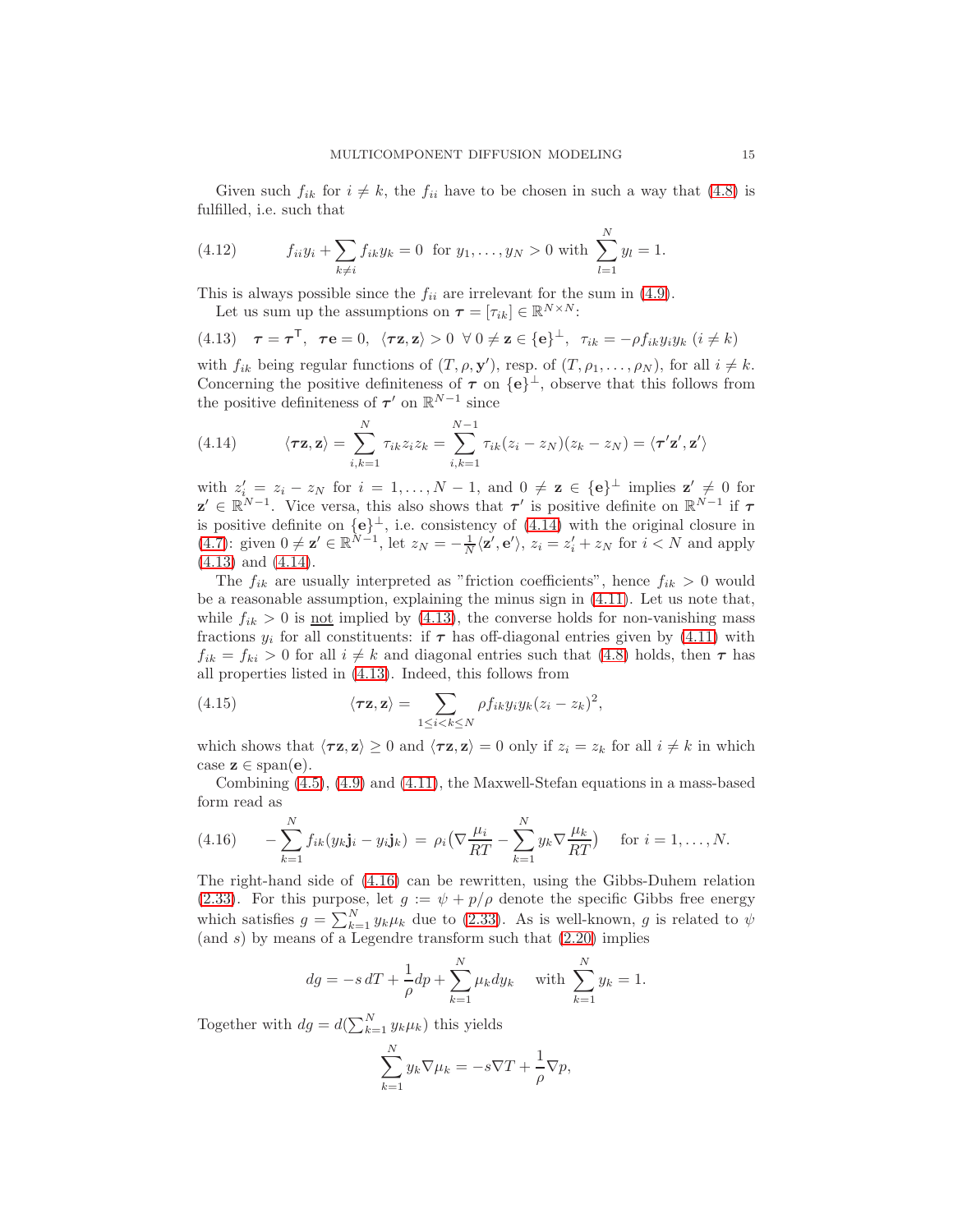hence

<span id="page-15-5"></span>(4.17) 
$$
\sum_{k=1}^{N} y_k \nabla \frac{\mu_k}{T} = \frac{1}{\rho T} \nabla p + h \nabla \frac{1}{T},
$$

where  $h := e + p/\rho$  is the specific enthalpy. Consequently, a second form of the mass-based Maxwell-Stefan equations reads as

<span id="page-15-0"></span>
$$
(4.18) \quad -\sum_{k=1}^N f_{ik}(y_k \mathbf{j}_i - y_i \mathbf{j}_k) \, = \, \rho_i \nabla \frac{\mu_i}{RT} - \frac{y_i}{RT} \nabla p - \frac{\rho_i h}{R} \nabla \frac{1}{T} \quad \text{for } i = 1, \dots, N.
$$

The right-hand side of  $(4.18)$  defines–up to the factor  $1/R$ –the so-called generalized thermodynamic driving forces. The different contributions are attributed to compositional (also called molecular) diffusion, pressure diffusion and thermal diffusion, in the order of their appearance. If individual body forces  $\mathbf{b}_i$  are present, the additional term  $\rho_i \frac{\mathbf{b}_i - \mathbf{b}}{RT}$  appears on right-hand side, inducing so-called forced diffusion. The latter is for instance present in transport processes involving charged species (ions) due to the intrinsic electrical field. Recall that we do not include thermodiffusive coupling for technical simplicity; otherwise, additional terms would appear in [\(4.18\)](#page-15-0).

Let us note in passing that a more refined class-II model yields the same expression but with the partial enthalpy  $\rho_i h_i$  instead of  $\rho_i h$  in the last term; see [\[7\]](#page-42-10). This is consistent with kinetic gas theory in terms of the multi-species Boltzmann equations, from which the generalized Maxwell-Stefan equations have been originally derived; cf. [\[29\]](#page-43-12). Let us also note that in Chemical Engineering, the molar-based variant of the Maxwell-Stefan equations is more common. Later, we will need this form as well which is therefore included in Appendix [A.](#page-45-0)

<span id="page-15-1"></span>We rewrite [\(4.16\)](#page-14-2) in tensorial notation as

(4.19) 
$$
- \mathbf{B} \mathbf{J} = \mathbf{R} \mathbf{P} \nabla \frac{\mu}{RT}
$$

with  $\mathbf{B} = \mathbf{B}(T, \rho, \mathbf{y}) = [B_{ij}(T, \rho, \mathbf{y})]$ , where  $\mathbf{y} = (y_1, \dots, y_N)$  with  $\sum_{i=1}^N y_i = 1$ ,

<span id="page-15-4"></span>(4.20) 
$$
B_{ij} = -y_i f_{ij} \text{ for } i \neq j, \quad B_{ii} = \sum_{k \neq i} y_k f_{ik},
$$

 $\mathbf{R} = \text{diag}(\rho_1, \dots, \rho_N)$  and **P** denotes the projection

(4.21) 
$$
\mathbf{P} = \mathbf{I} - \mathbf{e} \otimes \mathbf{y} \text{ with } \mathbf{e} = (1, ..., 1)^{\mathsf{T}} \in \mathbb{R}^{N}.
$$

From here on we write  $B(y)$  to stress the fact that the entries  $B_{ij}$  depend in particular on the composition. Note also that, with  $\mathbf{Y} = \text{diag}(y_1, \ldots, y_N)$ ,

(4.22) 
$$
\mathbf{R} \mathbf{P} = \rho \mathbf{Y} [\mathbf{I} - \mathbf{e} \otimes \mathbf{y}] = \rho [\mathbf{I} - \mathbf{y} \otimes \mathbf{e}] \mathbf{Y} = \mathbf{P}^\mathsf{T} \mathbf{R}.
$$

Since

<span id="page-15-3"></span><span id="page-15-2"></span>
$$
\mathbf{e}^{\mathsf{T}} \mathbf{J} = 0
$$
 and  $\mathbf{e}^{\mathsf{T}} \mathbf{R} \mathbf{P} \nabla \frac{\mu}{RT} = \mathbf{e}^{\mathsf{T}} \mathbf{P}^{\mathsf{T}} \mathbf{R} \nabla \frac{\mu}{RT} = 0$ ,

equation [\(4.19\)](#page-15-1) means to solve

$$
(4.23) \t\t -\mathbf{B}(\mathbf{y})\mathbf{z} = \mathbf{d}
$$

for given right-hand side  $\mathbf{d} \in {\{\mathbf{e}\}}^{\perp}$  such that the solution satisfies  $\mathbf{z} \in {\{\mathbf{e}\}}^{\perp}$ . Since (4.24)  $\text{im}(\mathbf{B}(\mathbf{y})) = {\mathbf{e}}^{\perp} \text{ and } \text{ker}(\mathbf{B}(\mathbf{y})) = \text{span}\{\mathbf{y}\},\$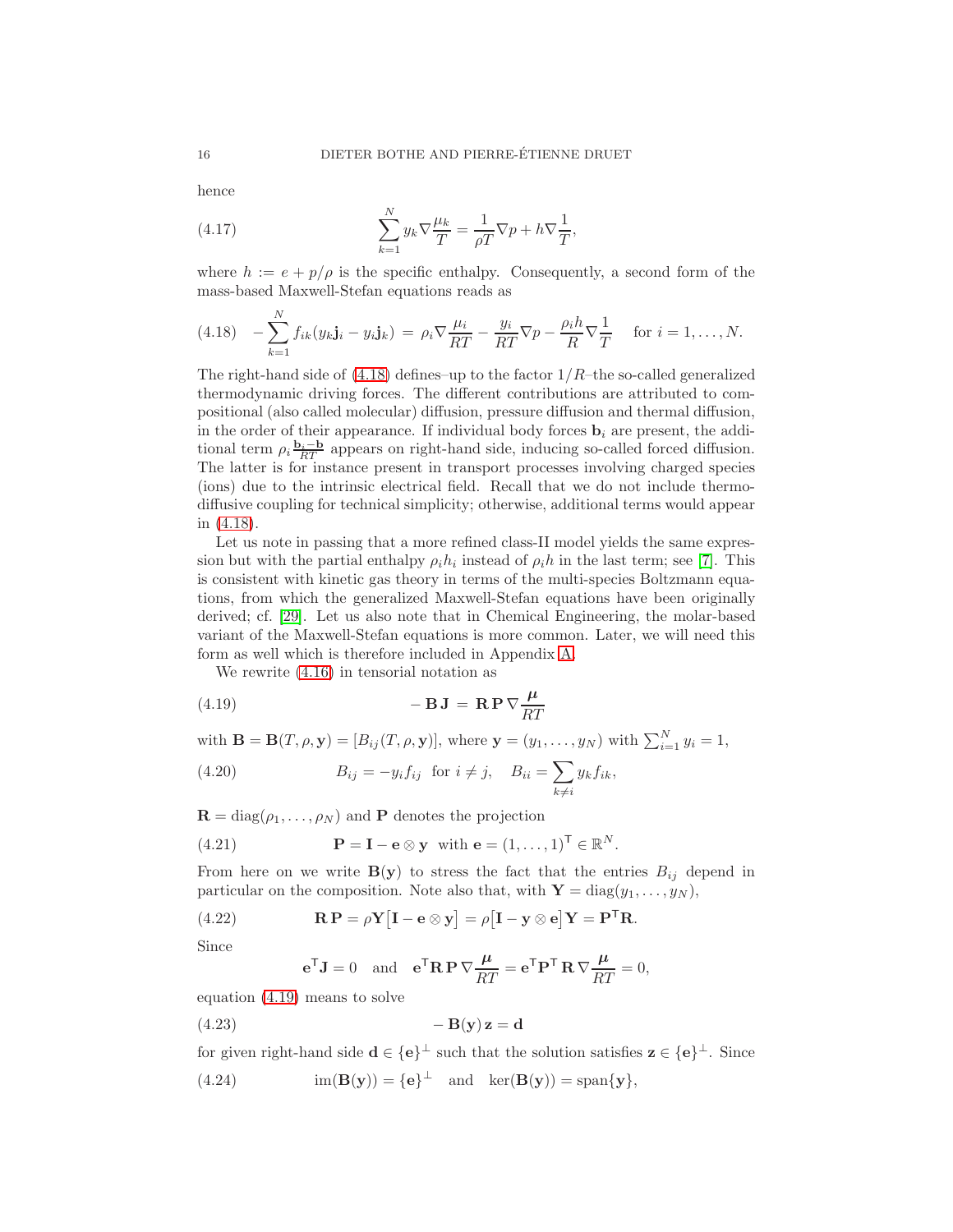equation [\(4.19\)](#page-15-1) cannot be solved by inversion of  $B(y)$  as a map on all of  $\mathbb{R}^N$ . To resolve the Maxwell-Stefan equations we hence make use of generalized inverse matrices. In the context of multicomponent diffusion, this approach was introduced by Giovangigli, cf. [\[25\]](#page-42-6). In the case of positive fractions  $y_i$ , the relations [\(4.24\)](#page-15-2) show that  $\mathbf{B}(\mathbf{y})$  possesses rank  $N-1$ , and that the zero eigenvalue is associated with the strictly positive right-eigenvector y and left-eigenvector e. In this situation, we can introduce the unique group inverse  $\mathbf{B}^{\sharp} = \mathbf{B}^{\sharp}(\mathbf{y})$  of  $\mathbf{B}(\mathbf{y})$ . Among other properties, it satisfies  $\mathbf{B}^{\sharp} \mathbf{B} = \mathbf{I} - \mathbf{y} \otimes \mathbf{e} = \mathbf{B} \mathbf{B}^{\sharp}$ , and  $\mathbf{B}^{\sharp} \mathbf{y} = 0 = (\mathbf{B}^{\sharp})^{\mathsf{T}} \mathbf{e}$  (see the Appendix, section [C\)](#page-47-0).

<span id="page-16-0"></span>Applying the group inverse to [\(4.19\)](#page-15-1), we obtain that

(4.25) 
$$
\mathbf{J} = -\mathbf{B}^{\sharp}(\mathbf{y}) \mathbf{R} \mathbf{P} \nabla \frac{\mu}{RT} = -\mathbf{B}^{\sharp}(\mathbf{y}) \mathbf{R} \nabla \frac{\mu}{RT}.
$$

Using the properties of the generalized inverse, it is a short exercise to prove the relationship

(4.26) 
$$
\mathbf{B}^{\sharp}(\mathbf{y}) = \mathbf{P}^{\mathsf{T}} \mathbf{R} \boldsymbol{\tau}^{\sharp} \mathbf{P}^{\mathsf{T}},
$$

where  $\tau = B(y)R$  is the matrix satisfying [\(4.13\)](#page-14-1). Consequently, [\(4.22\)](#page-15-3) shows that

<span id="page-16-1"></span>(4.27) 
$$
\mathbf{B}^{\sharp}(\mathbf{y})\,\mathbf{R}=\mathbf{P}^{\mathsf{T}}\,\mathbf{R}\,\boldsymbol{\tau}^{\sharp}\,\mathbf{R}\,\mathbf{P}\,,
$$

which establishes the symmetry and the positivity of  $B^{\sharp}(y)R$  from the natural properties of  $\tau$ . Appendix [C](#page-47-0) provides additional facts on the generalized inverse. Estimates concerning the representation [\(4.25\)](#page-16-0) and the relationship of  $\mathbf{B}^{\sharp}$  to the coefficients of the Fick-Onsager matrix are discussed in our main theorems below.

#### 5. A Novel Consistent Closure Scheme

<span id="page-16-2"></span>While constant  $f_{ik}$  are, in principle, admissible and–as will become clear in section [6](#page-20-0) below–also lead to preservation of positivity of the solutions of the partial mass balances, data from experimental measurements as well as from molecular dynamics simulations show that the  $f_{ik}$  depend on the composition in a non-trivial manner; see, e.g., [\[57\]](#page-44-1). Furthermore, a disadvantage of the Maxwell-Stefan approach is that the fluxes are defined implicitly, requiring the inversion of the Maxwell-Stefan equations which is computationally expensive. For small systems, the inversion is usually done by eliminating one of the fluxes, i.e. in an analogous way as in the generalized Fick-Onsager approach. This, again, breaks the symmetry w.r. to the constituents and complicates the required linear algebra considerably.

We aim for a closure as simple as the Fick-Onsager one, but having the advantages of the Maxwell-Stefan approach. The new scheme is based on two simple ideas, both related to a certain symmetry aspect:

- (1) The constraint [\(2.13\)](#page-5-5) on the fluxes should be incorporated without breaking the symmetry w.r. to the constituents
- (2) The decomposition of the binary products in the diffusive entropy production into co-factors should be done in a symmetric way.

To avoid breaking the symmetry w.r. to the  $A_i$ , instead of incorporating the constraint [\(2.13\)](#page-5-5), we prevent interference of the latter with the core closure process by starting with general diffusion velocities taken against an undetermined reference velocity  $v^*$ . This way, we also keep an advantage present in the Maxwell-Stefan approach, namely a closure which is independent of a specific reference system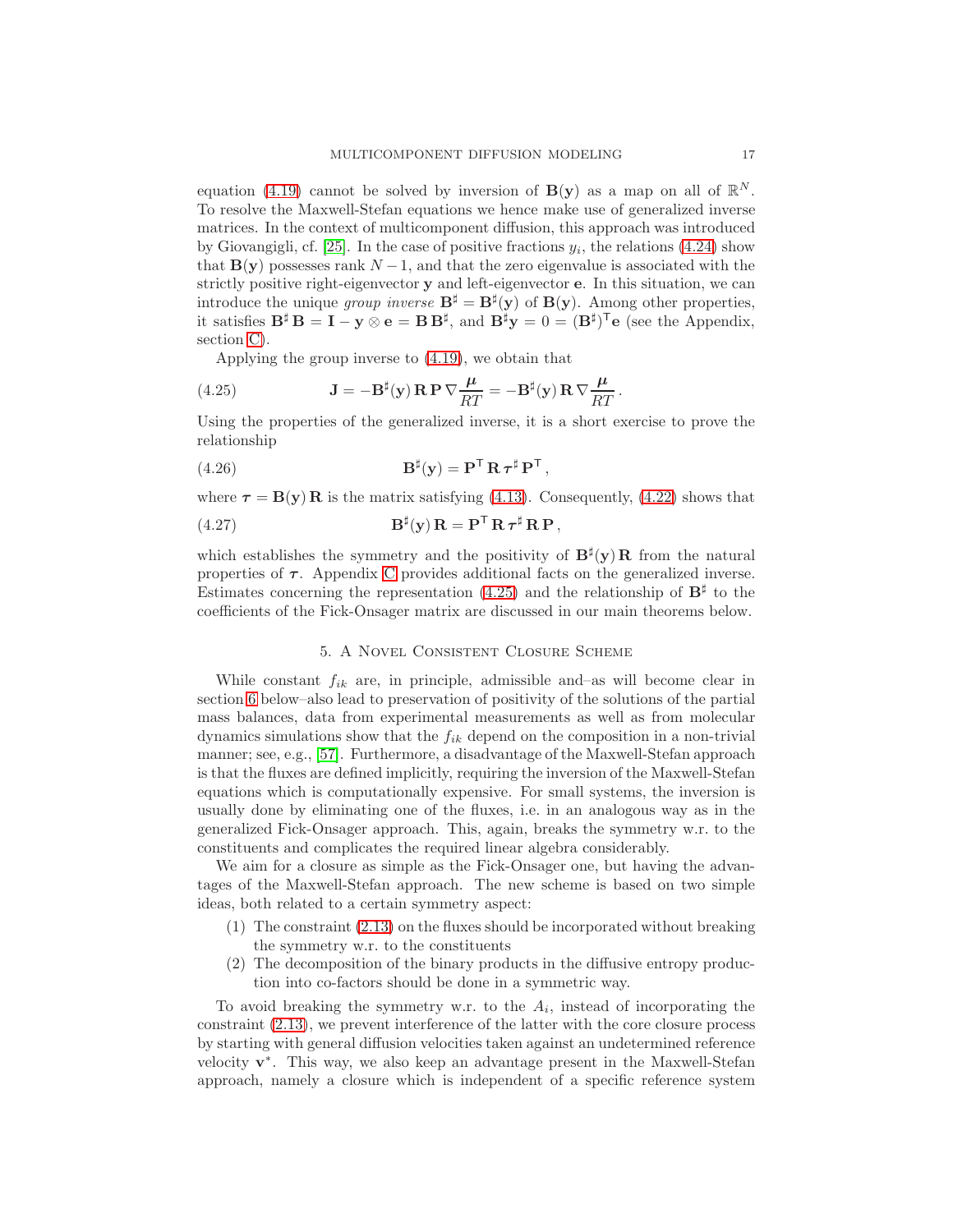chosen to define specific diffusion fluxes. We therefore consider diffusion fluxes according to

$$
\mathbf{j}_i^* = \rho_i(\mathbf{v}_i - \mathbf{v}^*).
$$

This introduces one more unknown vector field, compensating for the additional equation [\(2.13\)](#page-5-5). Let us also note in passing that we need to consider a relative velocity for obtaining an objective constitutive quantity.

Evidently, the barycentric diffusion fluxes  $\mathbf{j}_i$  are then given as

(5.1) 
$$
\mathbf{j}_i = \mathbf{j}_i^* - y_i \sum_{k=1}^N \mathbf{j}_k^*, \text{ or } \mathbf{J} = \mathbf{P}^\mathsf{T} \mathbf{J}^*
$$

with the projection

<span id="page-17-0"></span>
$$
\mathbf{P}^{\mathsf{T}} = \mathbf{I} - \mathbf{y} \otimes \mathbf{e};
$$

recall that the transposed projection  $P = I - e \otimes y$  has already been introduced in the context of the Maxwell-Stefan closure. We then have

(5.2) 
$$
\frac{1}{R}\zeta_{\text{DIFF}} = -\langle \mathbf{P}^{\mathsf{T}} \mathbf{J}^*, \nabla \frac{\boldsymbol{\mu}}{RT} \rangle = -\langle \mathbf{J}^*, \mathbf{P} \nabla \frac{\boldsymbol{\mu}}{RT} \rangle.
$$

Since the  $\mathbf{j}_i^*$ , in contrast to the barycentric diffusion fluxes  $\mathbf{j}_i$ , are unconstrained, we can employ the linear (in the co-factors) closure for the full system of diffusion fluxes, i.e. we let

(5.3) 
$$
\mathbf{J}^* = -\mathbf{L} \mathbf{P} \nabla \frac{\mu}{RT}
$$

with a positive definite and symmetric matrix  $\mathbf{L} = [L_{ij}]$ . Hence

(5.4) 
$$
\mathbf{J} = -\mathbf{P}^{\mathsf{T}} \mathbf{L} \mathbf{P} \nabla \frac{\mu}{RT}.
$$

At this point note that, here, in contrast to both the Fick-Onsager and the Maxwell-Stefan closure, a diagonal closure (i.e., with diagonal L) is possible, ignoring additional cross-effects which are not covered by the projections. This "core-diagonal" special case is interesting in itself and will be studied in section [8](#page-30-0) below.

But one difficulty remains to be resolved: in the constitutive relation [\(5.3\)](#page-17-0), the phenomenological coefficients  $L_{ij}$  are not diffusivities, having the physical units  $\text{kg}^2 \text{m}^{-1} \text{s}^{-1} \text{mol}^{-1}$  instead of  $\text{m}^2 \text{s}^{-1}$ . This indicates that the  $L_{ij}$  contain, in particular, factors with the dimension of mass densities. Such factors are in fact required since without additional structure, positivity of solutions to the resulting final PDE system cannot persist as will be explained in more detail in section [6.](#page-20-0) Consequently, in order to minimize the need for composition-dependence of the phenomenological coefficients, we have to slightly adjust the approach. At this point, observe that the physical dimension of the phenomenological coefficients can be changed by shuffling factors within the binary products. Recall that the latter was an important ingredient for the Maxwell-Stefan closure in section [4.](#page-12-4) Employing the corresponding representation of the diffusional entropy production according to

(5.5) 
$$
\frac{1}{R}\zeta_{\text{DIFF}} = -\langle \mathbf{U}, \mathbf{R} \nabla \frac{\boldsymbol{\mu}}{RT} \rangle = -\langle \mathbf{U}^*, \mathbf{P}^{\mathsf{T}} \mathbf{R} \nabla \frac{\boldsymbol{\mu}}{RT} \rangle,
$$

where  $\mathbf{U} = [\mathbf{u}_1 | \cdots | \mathbf{u}_N]^T$  and  $\mathbf{U}^* = [\mathbf{u}_1^* | \cdots | \mathbf{u}_N^*]^T$  with  $\mathbf{u}_i^* = \mathbf{v}_i - \mathbf{v}^*$ , we arrive at the closure

(5.6) 
$$
\mathbf{J} = -\mathbf{R} \mathbf{P} \mathbf{L} \mathbf{P}^{\mathsf{T}} \mathbf{R} \nabla \frac{\mu}{RT}.
$$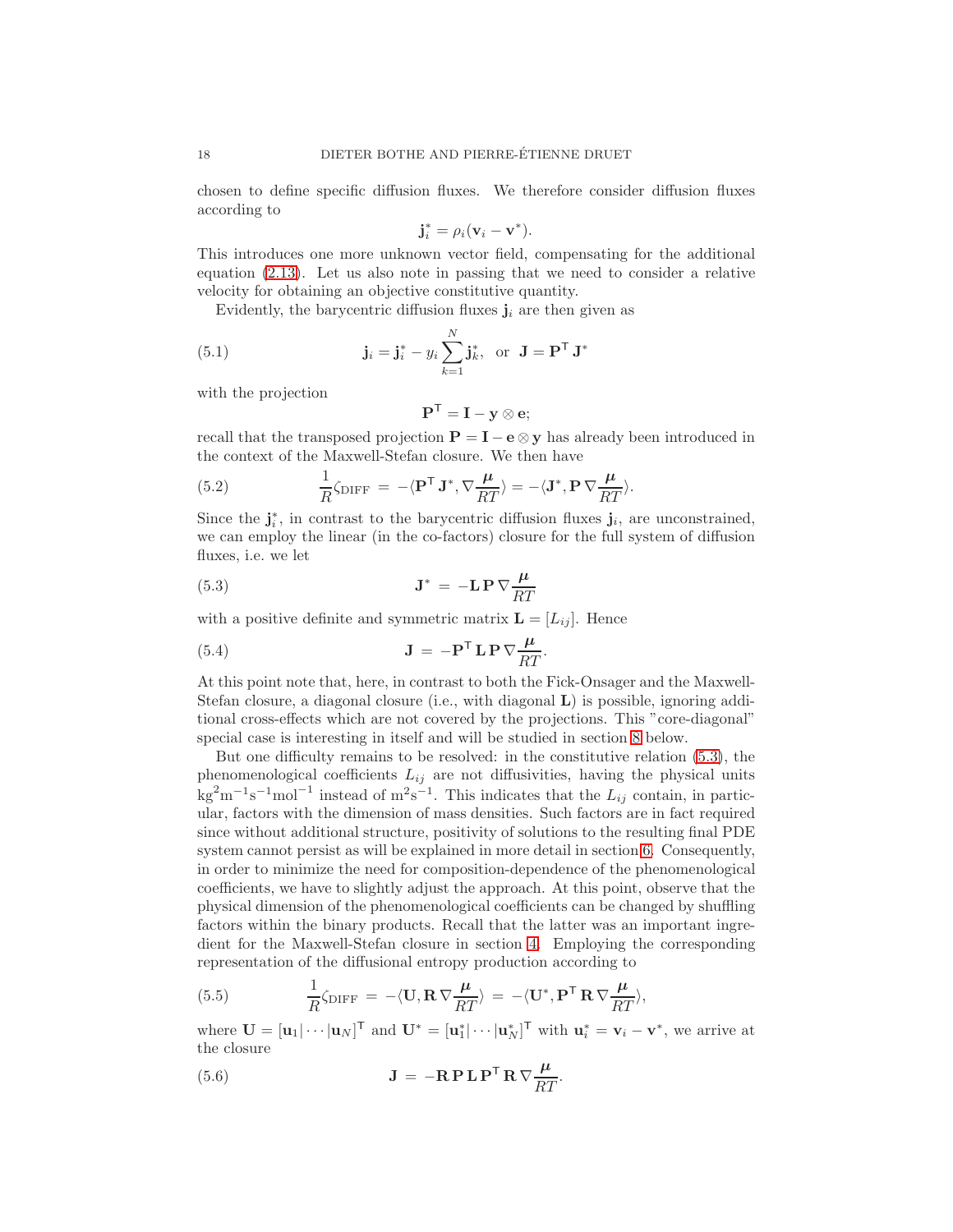In this constitutive relation, the  $L_{ij}$  have physical dimension  $m^5s^{-1}mol^{-1}$ , i.e. according to these units, they shall contain reciprocals of concentrations as factors.

In order to obtain diffusivities as phenomenological coefficients, thus avoiding the need for hidden factors (mass densities or molar concentration) which introduce strong dependence on composition, we once again start from

(5.7) 
$$
\frac{1}{R}\zeta_{\text{DIFF}} = -\langle \mathbf{U}^*, \mathbf{P}^{\mathsf{T}} \mathbf{R} \nabla \frac{\boldsymbol{\mu}}{RT} \rangle = -\langle \mathbf{U}^*, \mathbf{R} \mathbf{P} \nabla \frac{\boldsymbol{\mu}}{RT} \rangle
$$

but change from  $\mu_i$  to  $\mu_i^{\text{mol}} = M_i \mu_i$ , leading to

(5.8) 
$$
\frac{1}{R}\zeta_{\text{DIFF}} = -\langle \mathbf{U}^*, \mathbf{C} \, \mathbf{P}_{\text{mol}} \, \nabla \frac{\boldsymbol{\mu}^{\text{mol}}}{RT} \rangle
$$

with the projection

<span id="page-18-0"></span>
$$
\mathbf{P}_{\mathrm{mol}}\,=\,\mathbf{M}\,\mathbf{P}\,\mathbf{M}^{-1}.
$$

According to (ii) above, we now distribute the factor  $\mathbf{C} = \text{diag}(c_1, \ldots, c_N)$  symmetrically between the co-factors in [\(5.8\)](#page-18-0). In order to avoid fractional physical dimensions, we factor out the total concentration c, employing  $C = cX$ . Hence, we build our closure on the representation

(5.9) 
$$
\frac{1}{Rc}\zeta_{\text{DIFF}} = -\langle \mathbf{X}^{1/2}\mathbf{U}^*, \mathbf{X}^{1/2}\mathbf{P}_{\text{mol}}\nabla\frac{\boldsymbol{\mu}^{\text{mol}}}{RT}\rangle.
$$

Linear (in the co-factors) closure gives

(5.10) 
$$
\mathbf{X}^{1/2}\mathbf{U}^* = -\mathbf{D}\mathbf{X}^{1/2}\mathbf{P}_{\text{mol}}\nabla \frac{\boldsymbol{\mu}^{\text{mol}}}{RT}
$$

with a symmetric matrix **D** of diffusivities  $D_{ij}$  which is positive definite on  $\{\sqrt{\mathbf{x}}\}^{\perp}$ , where  $\sqrt{\mathbf{x}} := (\sqrt{x_1}, \dots, \sqrt{x_N})$ ; note that

$$
(5.11) \quad \text{im}(\mathbf{X}^{1/2}\,\mathbf{P}_{\text{mol}}) = \text{ker}(\mathbf{P}_{\text{mol}}^{\mathsf{T}}\,\mathbf{X}^{1/2})^{\perp} = \{\mathbf{z} : \mathbf{P}^{\mathsf{T}}\,\mathbf{M}\,\mathbf{X}^{1/2}\,\mathbf{z} = 0\}^{\perp} = \{\sqrt{\mathbf{x}}\}^{\perp}.
$$

This yields diffusion velocities according to

<span id="page-18-1"></span>(5.12) 
$$
\qquad \mathbf{U} = -\mathbf{P} \mathbf{X}^{-1/2} \mathbf{D} \mathbf{X}^{1/2} \mathbf{P}_{\text{mol}} \nabla \frac{\boldsymbol{\mu}^{\text{mol}}}{RT}.
$$

In this formulation, where the necessary couplings due to conservation of total mass are accounted for by the projections, the off-diagonal elements of D model what one might call "true cross-effects" which are not enforced by  $(2.13)$ . Concerning these cross-effects, we assume them–similar to interactions of binary type but allowing for dependence on the full composition–to vanish if one of the involved constituent is absent, i.e.

(5.13) 
$$
D_{ij} \to 0 \text{ for } i \neq j \text{ whenever } x_i x_j \to 0.
$$

Because of symmetry of D and the form of the factors immediately left and right of D, we incorporate this by assuming

<span id="page-18-3"></span>(5.14) 
$$
\mathbf{D} = \mathcal{D} + \mathbf{X}^{1/2} \mathbf{K} \mathbf{X}^{1/2},
$$

where  $\mathcal{D} = \text{diag}(d_1, \ldots, d_N)$ ,  $\mathbf{K} = \mathbf{K}^T$  and  $K_{ii} = 0$  for all i. Insertion of this structure for  $D$  into  $(5.12)$  yields the closure for mass fluxes according to

<span id="page-18-2"></span>(5.15) 
$$
\mathbf{J} = -\mathbf{P}^{\mathsf{T}} \mathbf{R} \left[ \mathcal{D} + \mathbf{K} \mathbf{X} \right] \mathbf{M} \mathbf{P} \nabla \frac{\mu}{RT}.
$$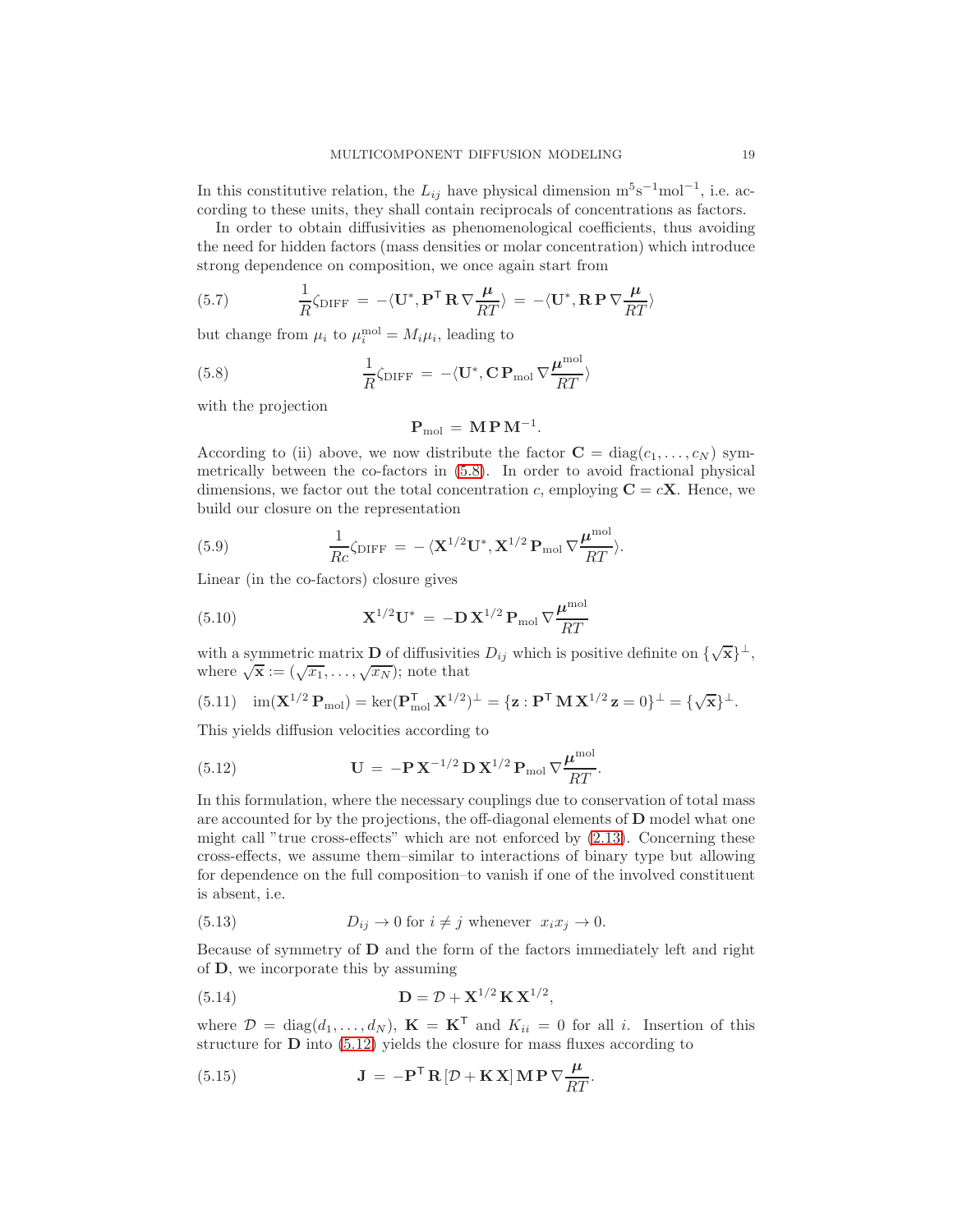Notice that the full coefficient matrix is symmetric since  $X M = R/c$ . Equivalently, the fluxes according to [\(5.15\)](#page-18-2) are of the form

<span id="page-19-0"></span>(5.16) 
$$
\mathbf{J} = -\mathbf{P}^{\mathsf{T}} \left[ \tilde{\mathcal{D}} + \mathbf{Y} \tilde{\mathbf{K}} \right] \mathbf{P}^{\mathsf{T}} \mathbf{R} \nabla \frac{\mu}{RT}
$$

with  $\tilde{\mathcal{D}} := \mathcal{D} \mathbf{M}$  and  $\tilde{\mathbf{K}} := \frac{\rho}{c} \mathbf{K}$ .

Now notice that  $\tilde{\mathcal{D}} + \mathbf{Y} \tilde{\mathbf{K}}$  contains  $N + (N-1)N/2$  model parameters, while there are only  $(N-1)N/2$  parameters in both the Fick-Onsager and the Maxwell-Stefan model. This is consistent, since only the restriction of  $\hat{\mathcal{D}} + Y\tilde{K}$  to the  $(N-1)$ -dimensional subspace im( $\mathbf{P}^{T}$ ) is relevant. Hence the system of diffusion fluxes **J** does not uniquely determine the coefficients of  $\tilde{\mathcal{D}}$  and  $\tilde{\mathbf{K}}$ , respectively of  $\mathcal{D}$ and  $K$ , and there are different options on how to make this choice unique. While we comment on other options later on, we here exploit the fact that  $\bf{K}$  in [\(5.16\)](#page-19-0) can be replaced by

(5.17) 
$$
\hat{\mathbf{K}} := \tilde{\mathbf{K}} + \mathbf{a} \otimes \mathbf{e} + \mathbf{e} \otimes \mathbf{a}
$$

without changing J. The latter follows from

<span id="page-19-1"></span>
$$
\mathbf{P}^\mathsf{T}\,\mathbf{Y}\left[\mathbf{a}\otimes\mathbf{e}+\mathbf{e}\otimes\mathbf{a}\right]\mathbf{P}^\mathsf{T}\,=\,0
$$

for arbitrary  $\mathbf{a} \in \mathbb{R}^N$ , because

$$
\operatorname{im}(\mathbf{P}^{\mathsf{T}}) = \ker(\mathbf{P})^{\perp} = \{e\}^{\perp} \ \ \text{and} \ \ \ker(\mathbf{P}^{\mathsf{T}}) = \operatorname{span}(\mathbf{y}).
$$

Now a natural choice for a, which does not break the symmetry of the components while preserving diagonal diffusion, is the one which yields  $\hat{\mathbf{K}}_{\text{off}} e = 0$  for the offdiagonal part  $\hat{K}_{\text{off}}$  of the resulting tensor  $\hat{K}$ ; note that this off-diagonal part will finally replace  $\tilde{\mathbf{K}}$ , while the diagonal part will be incorporated into  $\tilde{\mathcal{D}}$ . We hence aim at

$$
\hat{\mathbf{K}}_{\text{off}}\mathbf{e} = (\hat{\mathbf{K}} - 2 \operatorname{diag}(\mathbf{a}))\mathbf{e} = 0.
$$

The latter means

$$
\tilde{\mathbf{K}}\mathbf{e} + N\mathbf{a} + \langle \mathbf{a}, \mathbf{e} \rangle \mathbf{e} - 2\mathbf{a} = 0,
$$

or, in the relevant case  $N > 2$ ,

<span id="page-19-2"></span>
$$
[\mathbf{I} + \frac{\mathbf{e} \otimes \mathbf{e}}{N-2}] \mathbf{a} = -\frac{1}{N-2} \tilde{\mathbf{K}} \mathbf{e}.
$$

This is invertible to the result

(5.18) 
$$
\mathbf{a} = -\frac{1}{N-2} \left[ \mathbf{I} - \frac{\mathbf{e} \otimes \mathbf{e}}{2(N-1)} \right] \tilde{\mathbf{K}} \mathbf{e}.
$$

Hence, modifying  $\tilde{K}$  according to [\(5.17\)](#page-19-1) with a from [\(5.18\)](#page-19-2) and shuffling the additional diagonal part to  $\tilde{\mathcal{D}}$ , we can impose the additional condition that the offdiagonal part has zero row-sums.

Summing up, the novel closure scheme yields diffusion fluxes of the structure as given in  $(5.15)$ , i.e.

$$
\mathbf{J} = -\mathbf{P}^{\mathsf{T}} \mathbf{R} \left[ \mathcal{D} + \mathbf{K} \mathbf{X} \right] \mathbf{M} \mathbf{P} \nabla \frac{\mu}{RT},
$$

respectively [\(5.16\)](#page-19-0), i.e.

$$
\mathbf{J} = -\mathbf{P}^{\mathsf{T}} \left[ \mathcal{D}\mathbf{M} + \frac{\rho}{c} \mathbf{Y} \mathbf{K} \right] \mathbf{P}^{\mathsf{T}} \mathbf{R} \nabla \frac{\mu}{RT},
$$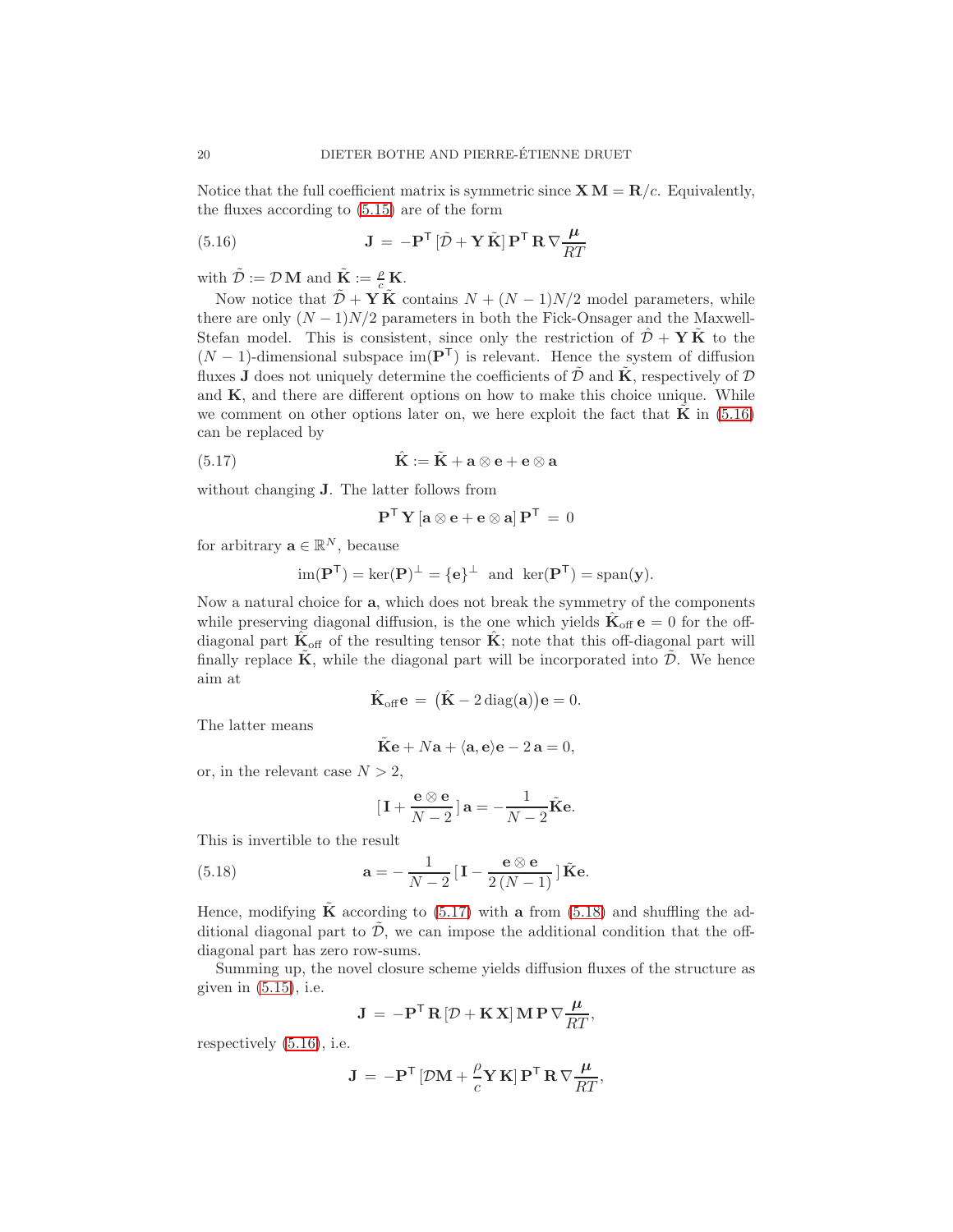where  $\mathcal{D} = \text{diag}(d_1, \ldots, d_N)$  and **K** is off-diagonal (all  $K_{ii} = 0$ ) with  $\mathbf{K} = \mathbf{K}^T$  and  $\mathbf{K}\mathbf{e} = \mathbf{0}$ . Moreover,  $\mathbf{D} = \mathcal{D} + \mathbf{X}^{1/2} \mathbf{K} \mathbf{X}^{1/2}$  from [\(5.14\)](#page-18-3) is positive definite on  $\{\sqrt{\mathbf{x}}\}^{\perp}$ . This closure contains  $(N - 1)N/2$  model parameters as in the other approaches.

Due to the appearance of the projections left and right of the inner matrix product, the diffusion matrix from [\(5.14\)](#page-18-3) is not uniquely determined by the diffusion fluxes. Correspondingly, different options exist in order to eliminate the  $N$  superfluous parameters above. One possibility would be to require  $\mathcal{D} = 0$ , resulting in a fully off-diagonal inner matrix. This would be somewhat similar to the offdiagonal closure originally introduced in [\[16\]](#page-42-13), but which has later been regarded as disadvantageous as mentioned in the review [\[15\]](#page-42-14).

Another possibility would be to ask for a positive (semi-)definite diffusion matrix **D** in [\(5.14\)](#page-18-3), for which the additional condition  $\mathbf{D}\sqrt{\mathbf{x}} = \lambda\sqrt{\mathbf{x}}$  with  $\lambda \geq 0$  is fulfilled. This choice guarantees that the diagonal part  $D$  has positive entries, but it possesses the severe drawback that diagonal diffusion can occur only in the form  $\mathcal{D} = d\mathbf{I}$  for some positive scalar  $d$ . In other words, assuming that in  $(5.15)$ , the matrix **D** coincides with a diagonal matrix  $\mathcal{D}$  on  $\{\sqrt{\mathbf{x}}\}^{\perp}$ , the condition  $\mathbf{D}\sqrt{\mathbf{x}} = \lambda\sqrt{\mathbf{x}}$  implies  $\mathcal{D} = dI$ . This type of diagonal diffusion has been investigated in Section 7.5 of [\[25\]](#page-42-6); see, in particular, Corollary 7.5.6 there.

#### 6. Positivity Requirements

<span id="page-20-0"></span>The phenomenological coefficients which appear in the different closures for continuum thermodynamical diffusion fluxes need to fulfill certain structural assumptions concerning their dependencies on the composition in order to allow for positive solutions of the resulting partial differential equations. Such structural properties will also be required in order to prove the equivalence of the different closures. There are two different approaches to treat the question of positivity of solutions. Either the models are only formulated for compositions with all constituents present, i.e.  $y_i > 0$  for all  $i = 1, ..., N$  and all  $(t, x)$ , or the models are extended to cover the cases in which partial densities may disappear, i.e.  $y_i = 0$  is allowed. In the first case it is required to show strictly positive lower bounds on the  $y_i$ , while one needs to show that  $y_i \geq 0$  in the second case. Extensions to allow constituents to vanish,  $y_i = 0$ , is a topic in itself which is not addressed here; cf. Proposition 7.7.5 in [\[25\]](#page-42-6).

We shall employ the Maxwell-Stefan form of the closure to motivate the positivity requirements since, with non-singular and non-degenerate  $f_{ik}$ , the Maxwell-Stefan diffusion fluxes are such that positivity of the partial mass densities is sustained; this has been shown in [\[6\]](#page-41-2), [\[28\]](#page-42-5) for strong solutions. To understand the structural reason behind, we rewrite [\(4.16\)](#page-14-2) as

<span id="page-20-1"></span>(6.1) 
$$
\mathbf{j}_i = -\frac{\rho_i}{\sum_{k \neq i} f_{ik} y_k} \left( \nabla \frac{\mu_i}{RT} - \sum_{k=1}^N y_k \nabla \frac{\mu_k}{RT} \right) + y_i \frac{\sum_{k \neq i} f_{ik} \mathbf{j}_k}{\sum_{k \neq i} f_{ik} y_k}
$$

for  $i = 1, \ldots, N$ . Since the chemical potential  $\mu_k$  approaches the one for a dilute species as  $x_k \to 0^+$ , it holds that  $M_k\mu_k$  has the contribution  $RT \ln x_k$  as the only singular (as  $x_k \to 0^+$ ) term. This condition is obviously rigorous for ideal mixtures in the sense of [\(2.37\)](#page-8-0), but it in fact covers a significantly wider class of mixtures. Therefore, the first summand on the right-hand side of [\(6.1\)](#page-20-1) is of the type

<span id="page-20-2"></span>(6.2) 
$$
- d_i(T, \rho, \mathbf{y}) \nabla y_i + y_i \mathbf{f}_i(T, \rho, \nabla \rho, \mathbf{y}, \nabla \mathbf{y}),
$$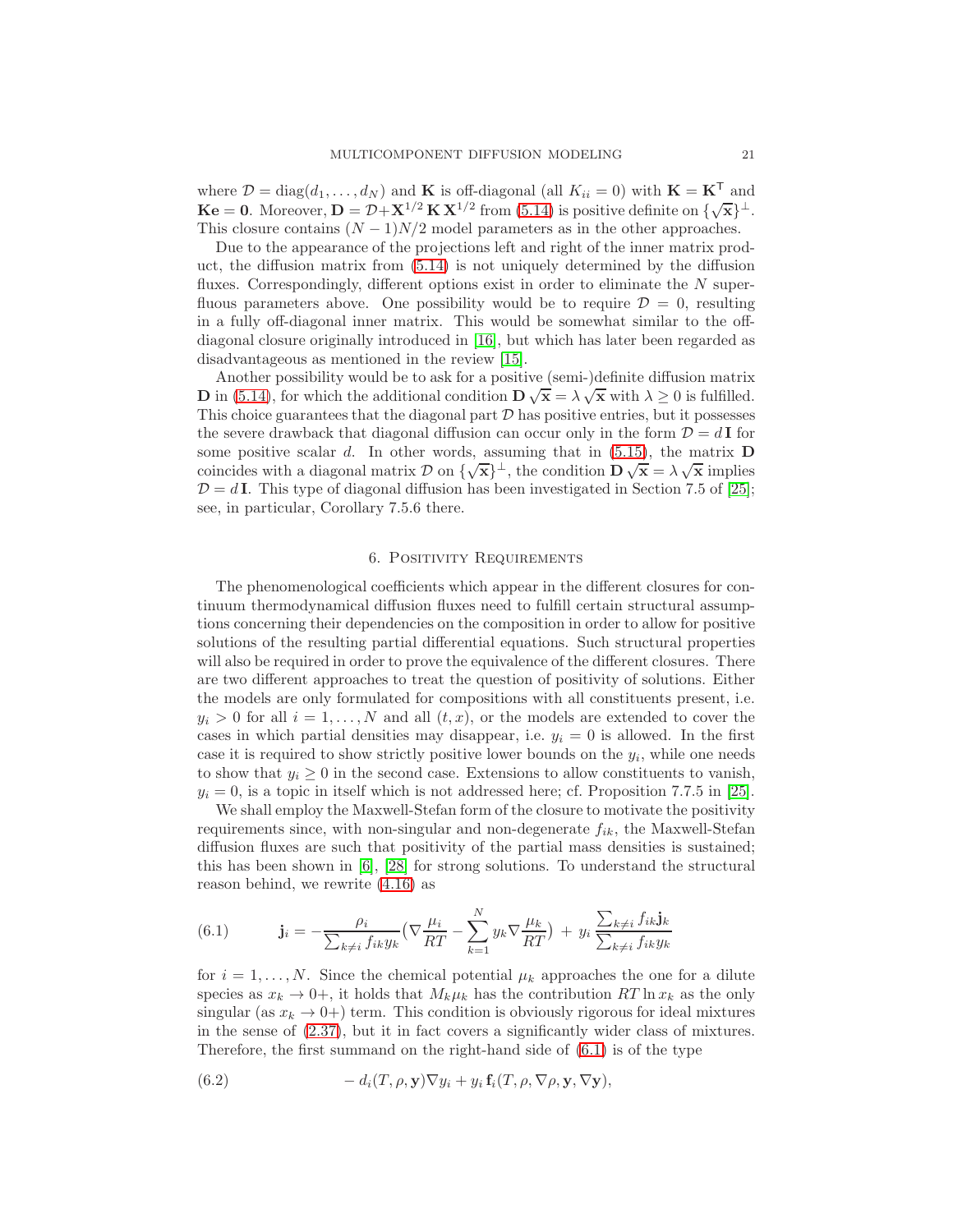where  $d_i$  is non-degenerate as  $y_i \to 0+$ . To incorporate the remaining terms on the right-hand side of [\(6.1\)](#page-20-1), we plug in the fluxes  $\mathbf{j}_k$  from [\(4.25\)](#page-16-0). Exploiting that these fluxes are given by non-singular functions of  $(T, \rho, \nabla \rho, \mathbf{y}, \nabla \mathbf{y})$ , we get the same structure [\(6.2\)](#page-20-2) also for the full fluxes. Since we always assume  $\rho > 0$ , this can also be rewritten as

<span id="page-21-2"></span>(6.3) 
$$
\mathbf{j}_i = -d_i(T, \rho, \mathbf{y}) \nabla \rho_i + \rho_i \mathbf{f}_i(T, \rho, \nabla \rho, \mathbf{y}, \nabla \mathbf{y}),
$$

where  $d_i(T, \rho, \mathbf{y}) \to d_i^0(T, \rho, y_1, ..., y_{i-1}, y_{i+1}, ..., y_N) > 0$  as  $y_i \to 0+$  and the  $\mathbf{f}_i$  are non-singular.

If fluxes of this structure are plugged into the partial mass balance [\(2.11\)](#page-5-6), the resulting PDE is of the form

<span id="page-21-1"></span>(6.4) 
$$
\partial_t \rho_i - d_i(T, \rho, \mathbf{y}) \Delta \rho_i = \rho_i F_i(T, \rho, \nabla \rho, \mathbf{y}, \nabla \mathbf{y}, \nabla \mathbf{v}) + \nabla \rho_i \cdot \mathbf{G}_i(T, \rho, \nabla \rho, \mathbf{y}, \nabla \mathbf{y}, \mathbf{v}) + r_i.
$$

Now, if a sufficiently regular (classical, say) solution starting from a strictly positive initial value reaches a time  $t_0$  where  $\min_{\Omega} \rho_i(t_0, \cdot) = 0$  for the first time and, for simplicity, zero is attained at an interior point  $\xi_0$ , then  $\Delta \rho_i(t_0, \xi_0) \geq 0$ ,  $\rho_i(t_0, \xi_0) = 0$ and  $\nabla \rho_i(t_0, \xi_0) = 0$ . Hence

$$
\partial_t \rho_i(t_0, \xi_0) \ge r_i(T(t_0, \xi_0), \rho(t_0, \xi_0), \mathbf{y}(t_0, \xi_0));
$$

this argument shows that, in fact,  $d_i \geq 0$  as  $y_i \to 0^+$  is sufficient. If we further impose the standard assumption that the reaction rates  $r_i$  are quasi-positive, meaning that

$$
r_i(T, \rho, \mathbf{y}) \ge 0 \quad \text{whenever } y_i = 0,
$$

we obtain

$$
\partial_t \rho_i(t_0, \xi_0) \ge 0.
$$

With an additional approximation argument, this yields the non-negativity of  $\rho_i$  for any given regular solution on its time interval of existence. Let us note that quasipositivity holds, in particular, in the realistic case that  $r_i = r_i^f - x_i r_i^b$  with  $r_i^f, r_i^b \ge 0$ . A mathematical theory which applies to much more general PDE-systems and yields non-negativity for less regular (weak  $L^p$ -) solutions under (positivity-)conditions which are implied by the structural assumptions above can be found in [\[1,](#page-41-3) [2\]](#page-41-4).

Since we are not considering cases which allow for finite-time extinction of species, it is interesting to see that, at least for regular solutions, the same structural property leads to a control of the lower bounds of strictly positive solutions. For this purpose, consider the functions

$$
m_i(t) = \min\{\rho_i(t, x) : x \in \overline{\Omega}\}\
$$

and employ the fact that

<span id="page-21-0"></span>(6.5) 
$$
m'_i(t) \ge \min\{\partial_t \rho_i(t,\xi) : \xi \in \overline{\Omega} \text{ such that } \rho_i(t,\xi) = m_i(t)\} \text{ for a.e. } t
$$

for sufficiently regular functions and under homogeneous standard boundary conditions, e.g. Dirichlet, Neumann or Robin; see [\[12\]](#page-42-15) for a proof of [\(6.5\)](#page-21-0). Application of [\(6.5\)](#page-21-0) to classical solutions of [\(6.4\)](#page-21-1) leads to

$$
m_i'(t) \geq -K(t) m_i(t),
$$

where  $K(t)$  is a bound for  $F_i(T, \rho, \nabla \rho, \mathbf{y}, \nabla \mathbf{y}, \nabla \mathbf{v})$ . In other words, under the structural property [\(6.3\)](#page-21-2),  $L^{\infty}$ -bounds on the  $\rho_i$ , their gradients and on  $\nabla$ **v** imply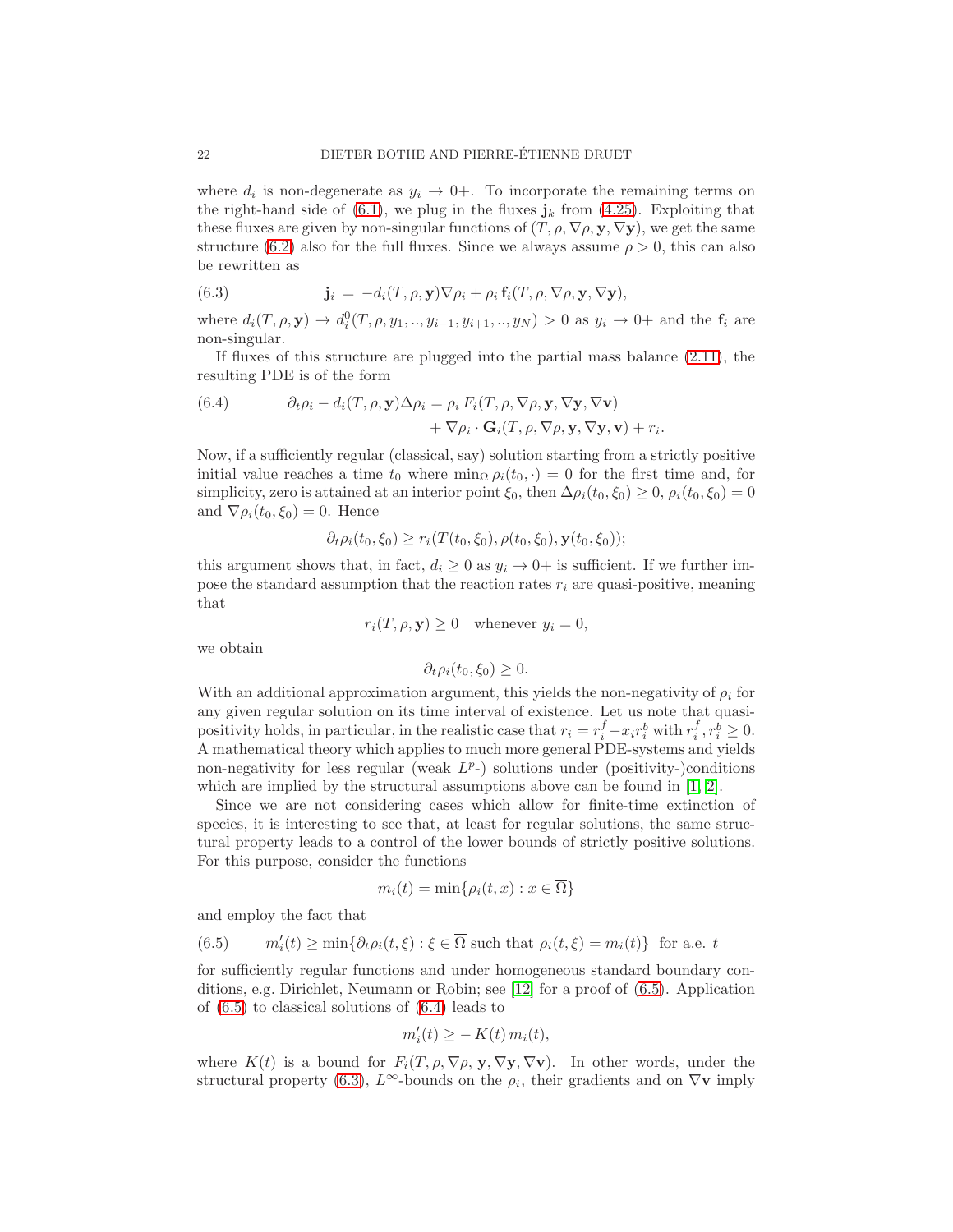strictly positive lower bounds for the  $\rho_i$  such that extinction of individual species is not possible in finite time.

To sum up, despite the fact that we do not consider the case in which constituents become absent (i.e.,  $y_i = 0$ ), positivity requirements lead us to impose [\(6.3\)](#page-21-2) to any closure for diffusion fluxes that claim equivalence to Maxwell-Stefan diffusion. For the Fick-Onsager closure, we hence require  $L_{ik} = l_{ik}y_k$  for all  $i \neq k$  with coefficients  $l_{ik}$  which are regular functions of the state variables, i.e. without singularities as  $y_j \to 0^+$  for any  $j = 1, \ldots, N$ . Due to symmetry of **L**, together with  $\mathbf{Le} = 0$ , this leads to a structure of the type

<span id="page-22-0"></span>(6.6) 
$$
L_{ik} = \rho_i (a_i \, \delta_{ik} + y_k S_{ik}),
$$

where S is symmetric and where we may assume  $S_{ii} = 0$  for all i. Above we used  $\rho_i$  instead of  $y_i$  as pre-factor since the  $L_{ik}$  appear for mass diffusion fluxes rather than diffusion fluxes of mass fractions.

Let us note in passing that a similar and–concerning positivity requirements– consistent structure has been inferred from the representation of transport coefficients by velocity correlations based on the Green-Kubo formalism in [\[40\]](#page-43-1), using ad hoc arguments. There, the structure similar to [\(6.6\)](#page-22-0) was used as a starting point to obtain a multicomponent generalization of the Darken equation. We shall come back to this point in section [8.](#page-30-0)

In case of non-degenerate diffusion, we also assume  $a_i(\mathbf{y}) \to a_i(\mathbf{y}_0) > 0$  as  $\mathbf{y} \to \mathbf{y}_0$ with  $y_{0,i} = 0$ . Note that  $a_i(\mathbf{y}) > 0$  always follows from the positivity properties of **L**, since the diagonals  $L_{ii} = \langle \mathbf{Le}^i, \mathbf{e}^i \rangle$  satisfy

<span id="page-22-2"></span>(6.7) 
$$
L_{ii} = \langle \mathbf{L} (\mathbf{e}^i - \frac{1}{N} \mathbf{e}), (\mathbf{e}^i - \frac{1}{N} \mathbf{e}) \rangle \ge \ell_0 (1 - \frac{1}{N})^2
$$

with  $\ell_0 = \inf_{\mathbf{z} \in \{\mathbf{e}\}^{\perp}} \langle \mathbf{L} \mathbf{z}, \mathbf{z} \rangle / |\mathbf{z}|^2 > 0$ . However, the number  $\ell_0$  might tend to zero for  $y \to y_0$  with  $y_{0,i} = 0$ .

Next, let check that the novel closure automatically leads to the desired structure. We hence let  $\mathbf{L} := \mathbf{P}^{\mathsf{T}} \mathbf{R} [\mathcal{D} + \mathbf{K} \mathbf{X}] \mathbf{M} \mathbf{P}$ , which yields

$$
\mathbf{R}^{-1}\mathbf{L} = \mathbf{P} \, \mathcal{D} \, \mathbf{M} \, \mathbf{P} + \frac{\rho}{c} \, \mathbf{P} \, \mathbf{K} \, \mathbf{P}^{\mathsf{T}} \, \mathbf{Y} \, .
$$

<span id="page-22-1"></span>After a straightforward computation, using

(6.8) 
$$
\mathbf{P}\mathcal{D}\mathbf{M}\mathbf{P} = \mathcal{D}\mathbf{M} + (\langle \mathcal{D}\mathbf{M}\mathbf{y}, \mathbf{e} \rangle (\mathbf{e} \otimes \mathbf{e}) - (\mathcal{D}\mathbf{M}\mathbf{e}) \otimes \mathbf{e} - \mathbf{e} \otimes (\mathcal{D}\mathbf{M}\mathbf{e})) \mathbf{Y},
$$

we see that [\(6.6\)](#page-22-0) indeed holds with

$$
\mathbf{A} := \text{diag}(a_i) = [\mathbf{P} \, \mathcal{D} \, \mathbf{M} \, \mathbf{P}]_{\text{diag}} + \frac{\rho}{c} [\mathbf{P} \, \mathbf{K} \, \mathbf{P}^{\mathsf{T}}]_{\text{diag}} \mathbf{Y}
$$

and

$$
\mathbf{S} = [\langle \mathbf{D}\, \mathbf{M}\, \mathbf{y}, \mathbf{e} \rangle (\mathbf{e} \otimes \mathbf{e}) - (\mathbf{D}\, \mathbf{M}\, \mathbf{e}) \otimes \mathbf{e} - \mathbf{e} \otimes (\mathbf{D}\, \mathbf{M}\, \mathbf{e})]_{\text{off}} + \frac{\rho}{c} [\mathbf{P}\, \mathbf{K}\, \mathbf{P}^{\mathsf{T}}]_{\text{off}},
$$

where  $[\cdot]_{\text{diag}}$  and  $[\cdot]_{\text{off}}$  denote the diagonal and the off-diagonal part, respectively. Evidently, the  $L_{ik}$  as well as the  $a_i = A_{ii}$  and  $S_{ik}$  have the same regularity as the  $d_i$  and  $K_{ik}$  and no singularities are introduced. Finally, exploiting again [\(6.8\)](#page-22-1), we see that  $y \rightarrow y_0$  with  $y_{0,i} = 0$  implies

$$
A_{ii}(\mathbf{y}) \to M_i d_i(\mathbf{y}_0)
$$

and  $d_i(\mathbf{y}_0) > 0$  by the assumption of non-degenerate diffusion.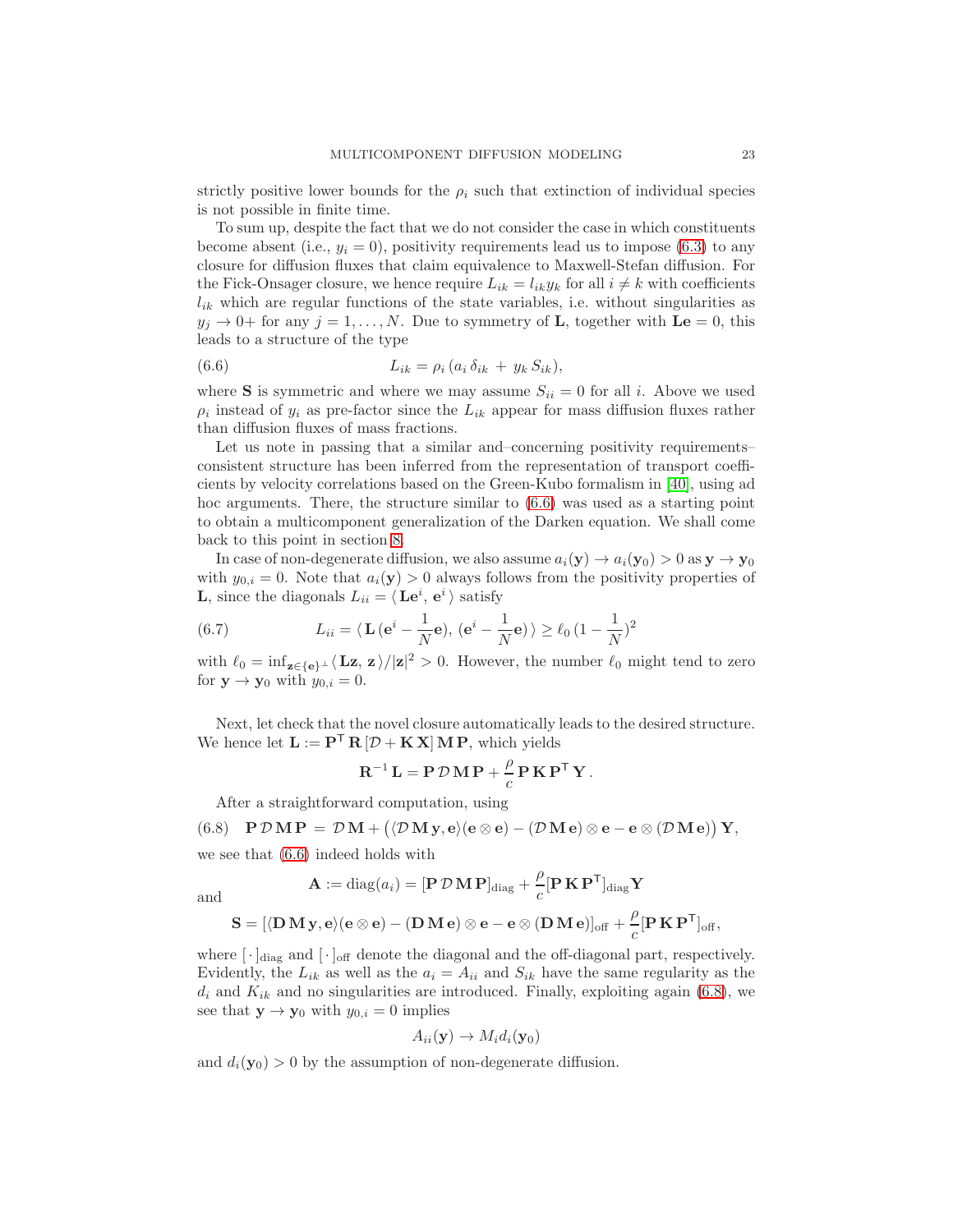Concerning the Maxwell-Stefan formulation, a rigorous proof, showing that the inverted Maxwell-Stefan equations lead to a matrix of phenomenological coefficients of the structure  $(6.6)$ , will be postponed to the next section, where we show the equivalence of all three diffusion closures.

#### 7. Equivalence of the Different Diffusion Closures

In order to prove the equivalence of the above closures for multicomponent diffusion, let us first summarize the different forms together with the assumptions on the phenomenological coefficients.

Form  $(A)$ : Fick-Onsager diffusion fluxes. According to  $(3.9)$ , these are given as

<span id="page-23-0"></span>
$$
\mathbf{J}^{\rm FO} \,=\, -\mathbf{L}\, \nabla \frac{\mu}{RT},
$$

where  $\mathbf{L} \in \mathbb{R}^{N \times N}$  is symmetric, positive definite on  $\{\mathbf{e}\}^{\perp}$  and  $\mathbf{L}\mathbf{e} = \mathbf{0}$ . It further possesses the structure

$$
L = R[A + SY],
$$

with  $\mathbf{A} = \text{diag}(a_1, \dots, a_N)$  and off-diagonal  $\mathbf{S} = \mathbf{S}^T$ , where the coefficients  $a_i$  and  $S_{ij}$  (for  $i < j$ ) are regular functions of the state variables  $(T, \rho, y_1, \ldots, y_N)$ . We require  $a_i(\mathbf{y}) \to a_i(\mathbf{y}_0) > 0$  as  $\mathbf{y} \to \mathbf{y}_0$  with  $y_{0,i} = 0$ . Note that the weaker inequality  $a_i(\mathbf{y}_0) \geq 0$  would already follow from [\(7.1\)](#page-23-0) and the positivity properties of  $L$  (cf.  $(6.7)$ )

Form  $(B)$ : Maxwell-Stefan diffusion fluxes. According to  $(4.25)$ , these are given as

$$
\mathbf{J}^{\rm MS} = -\,\mathbf{B}^\sharp(\mathbf{y})\mathbf{R}\,\nabla\frac{\mu}{RT},
$$

where  $\mathbf{B} = B_{ij} \in \mathbb{R}^{N \times N}$  with

$$
B_{ij} = -y_i f_{ij} \text{ for } i \neq j, \quad B_{ii} = \sum_{k \neq i} y_k f_{ik},
$$

where  $f_{ik} = f_{ki}$   $(i \neq k)$  are regular functions of  $(T, \rho, \mathbf{y})$  such that **BY** is positive definite on  $\{e\}^{\perp}$ .

Form  $(C)$ : Novel form of diffusion fluxes. According to  $(5.16)$ , these are given as

$$
\mathbf{J} = -\mathbf{P}^{\mathsf{T}} \mathbf{R} \left[ \mathcal{D} + \mathbf{K} \mathbf{X} \right] \mathbf{M} \mathbf{P} \nabla \frac{\mu}{RT},
$$

where  $\mathcal{D} = \text{diag}(d_1, \dots, d_N)$ , **K** is off-diagonal with  $\mathbf{K} = \mathbf{K}^T$  and  $\mathbf{K} \mathbf{e} = \mathbf{0}$ . The coefficients  $d_i$  and  $K_{ij}$  (for  $i < j$ ) are regular functions of the state variables  $(T, \rho, y_1, \ldots, y_N)$ . Moreover,  $\mathcal{D} + \mathbf{X}^{1/2} \mathbf{K} \mathbf{X}^{1/2}$  is positive definite on  $\{\sqrt{\mathbf{x}}\}^{\perp}$ , and  $d_i(\mathbf{y}) \to d_i(\mathbf{y}_0) > 0$  as  $\mathbf{y} \to \mathbf{y}_0$  with  $y_{0,i} = 0$ .

The following results establish the equivalence of the three different closures. We split the proof into two steps. In the next Theorem [7.1](#page-23-1) we discuss the structural aspects, while the second statement [7.2](#page-26-0) focuses on the regularity of the coefficients and estimates for the eigenvalues of the involved matrices.

<span id="page-23-1"></span>**Theorem 7.1.** The forms  $(A)$ ,  $(B)$  and  $(C)$  of the diffusion fluxes (cf. also  $(3.9)$ ,  $(4.25)$  and  $(5.15)$ ) are equivalent.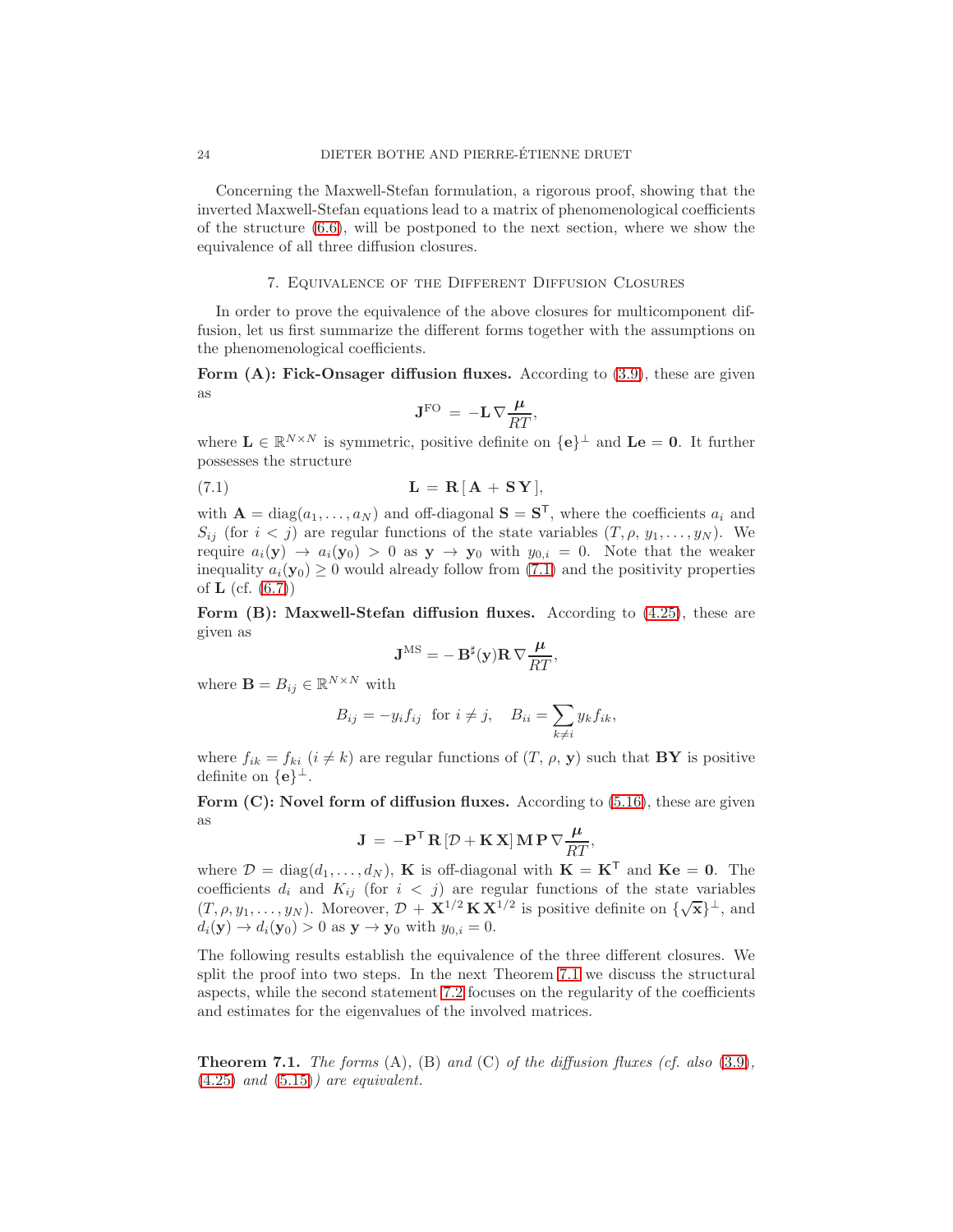*Proof.* (A)  $\Rightarrow$  (C). Let the closure for **J**<sup>FO</sup> be given with coefficient matrix **L** having all properties as stated above, in particular being of type  $(7.1)$ . Note that  $\mathbf{L} \mathbf{e} = \mathbf{0}$ together with symmetry of L implies

(7.2) 
$$
\mathbf{P}^{\mathsf{T}} \mathbf{L} \mathbf{P} = \mathbf{P}^{\mathsf{T}} \left[ \mathbf{L} - (\mathbf{L} \mathbf{e}) \otimes \mathbf{y} \right] = \left[ \mathbf{I} - \mathbf{y} \otimes \mathbf{e} \right] \mathbf{L} = \mathbf{L}.
$$

Starting with [\(7.1\)](#page-23-0), we re-express

$$
\begin{aligned} \mathbf{L} = & \mathbf{P}^\mathsf{T} \, \mathbf{R} \left[ \mathbf{A} + \mathbf{S} \, \mathbf{Y} \, \right] \, \mathbf{P} = \rho \, \mathbf{P}^\mathsf{T} \, \mathbf{Y} \left[ \, \mathbf{Y}^{-1} \, \mathbf{A} + \mathbf{S} \, \right] \mathbf{Y} \, \mathbf{P} \\ = & \rho \, \mathbf{P}^\mathsf{T} \, \mathbf{Y} \left[ \, \mathbf{Y}^{-1} \, \mathbf{A} + \mathbf{S} + \mathbf{b} \otimes \mathbf{e} + \mathbf{e} \otimes \mathbf{b} \right] \mathbf{Y} \, \mathbf{P} \,, \end{aligned}
$$

where **b** is arbitrary. The vector **b** is next computed as to ensure, for the matrix  $\mathbf{T} := \mathbf{Y}^{-1} \mathbf{A} + \mathbf{S} + \mathbf{b} \otimes \mathbf{e} + \mathbf{e} \otimes \mathbf{b}$ , that  $\mathbf{T}_{\text{off}} \mathbf{e} = 0$ . The latter means nothing else but  $([N-2]\mathbf{I} + \mathbf{e} \otimes \mathbf{e})\mathbf{b} = -\mathbf{S}\mathbf{e}$  (compare with [\(5.18\)](#page-19-2)), so that

(7.3) 
$$
\mathbf{b} = -\frac{1}{N-2} (\mathbf{I} - \frac{1}{2(N-1)} \mathbf{e} \otimes \mathbf{e}) \mathbf{S} \mathbf{e}.
$$

We observe that the entries of **b** are regular functions of the state variables since the entries of S are assumed regular.

To compute the diffusion matrices D and K, we decompose  $T = diag(T) + T_{off}$ in which

 $diag(\mathbf{T}) = \mathbf{Y}^{-1} \mathbf{A} + 2 \operatorname{diag}(\mathbf{b}), \qquad \mathbf{T}_{\text{off}} = \mathbf{S} + \mathbf{b} \otimes \mathbf{e} + \mathbf{e} \otimes \mathbf{b} - 2 \operatorname{diag}(\mathbf{b}).$ 

We obtain the representations

$$
\mathbf{L} = \mathbf{P}^\mathsf{T} \, \mathbf{R} \, \mathbf{T} \, \mathbf{Y} \, \mathbf{P} = \mathbf{P}^\mathsf{T} \, \mathbf{R} \left[ \mathbf{A} + 2 \, \text{diag}(\mathbf{b}) \, \mathbf{Y} + \mathbf{T}_{\text{off}} \, \mathbf{Y} \right] \mathbf{P} \, .
$$

We define

<span id="page-24-1"></span>(7.4) 
$$
\mathcal{D} = \mathbf{A} \mathbf{M}^{-1} + 2 \frac{c}{\rho} \operatorname{diag}(\mathbf{b}) \mathbf{X},
$$

<span id="page-24-2"></span>(7.5) 
$$
\mathbf{K} = \frac{c}{\rho} \left( \mathbf{S} + \mathbf{b} \otimes \mathbf{e} + \mathbf{e} \otimes \mathbf{b} - 2 \operatorname{diag}(\mathbf{b}) \right),
$$

verifying easily that **K** is off-diagonal, symmetric and satisfies  $\mathbf{K} \cdot \mathbf{e} = \mathbf{0}$ . Moreover, we see that  $\mathbf{L} = \mathbf{P}^{\mathsf{T}} \mathbf{R} (\mathcal{D} + \mathbf{K} \mathbf{X}) \mathbf{M} \mathbf{P}$  and that the entries of  $\mathcal{D}$  and  $\mathbf{K}$  are regular functions of the state variables. The *i*<sup>th</sup> diagonal entry is  $d_i = a_i/M_i + 2\frac{c}{\rho}b_i x_i$ . Invoking that the components of b are regular functions, i. e. non-degenerate as  $y_i \rightarrow 0^+$ , the components of  $d_i$  converges to  $a_i(\mathbf{y}_0)/M_i > 0$  as  $y_i \rightarrow 0^+$ .

 $(C) \Rightarrow (B)$ . We rewrite the fluxes from  $(5.15)$  as

(7.6) 
$$
\mathbf{J} = -\mathbf{P}^{\mathsf{T}} \mathbf{M} \mathbf{X}^{1/2} \mathbf{D} \mathbf{X}^{-1/2} \mathbf{R} \mathbf{P} \nabla \frac{\mu}{RT},
$$

where  $\mathbf{D} = \mathcal{D} + \mathbf{X}^{1/2} \mathbf{K} \mathbf{X}^{1/2}$ , with  $\mathcal{D} = \text{diag}(d_1, \dots, d_N)$ ,  $\mathbf{K} = \mathbf{K}^T$  and  $K_{ii} = 0$  for all *i*, is positive definite on  $\{\sqrt{\mathbf{x}}\}^{\perp}$ .

It is possible to replace **D** in [\(7.6\)](#page-24-0) with  $D_0 = D + b \otimes \sqrt{x} + \sqrt{x} \otimes b$  for arbitrary vector b. We choose b in such a way as to ensure that the modified diffusion matrix  $\mathbf{D}_0$  satisfies  $\mathbf{D}_0 \sqrt{\mathbf{x}} = 0$ . This is true for

<span id="page-24-0"></span>
$$
\mathbf{b} := -\mathbf{D}\sqrt{\mathbf{x}} + \frac{\langle \mathbf{D}\sqrt{\mathbf{x}}, \sqrt{\mathbf{x}} \rangle}{2} \sqrt{\mathbf{x}}.
$$

Since  $\mathbf{D}_0$  inherits positivity on  $\{\sqrt{\mathbf{x}}\}^{\perp}$  and  $\mathbf{D}_0 \sqrt{\mathbf{x}} = 0$ , this matrix is symmetric and positive semi-definite on  $\mathbb{R}^N$ , with rank  $N-1$ . Hence, the remark [C.1](#page-47-1) guarantees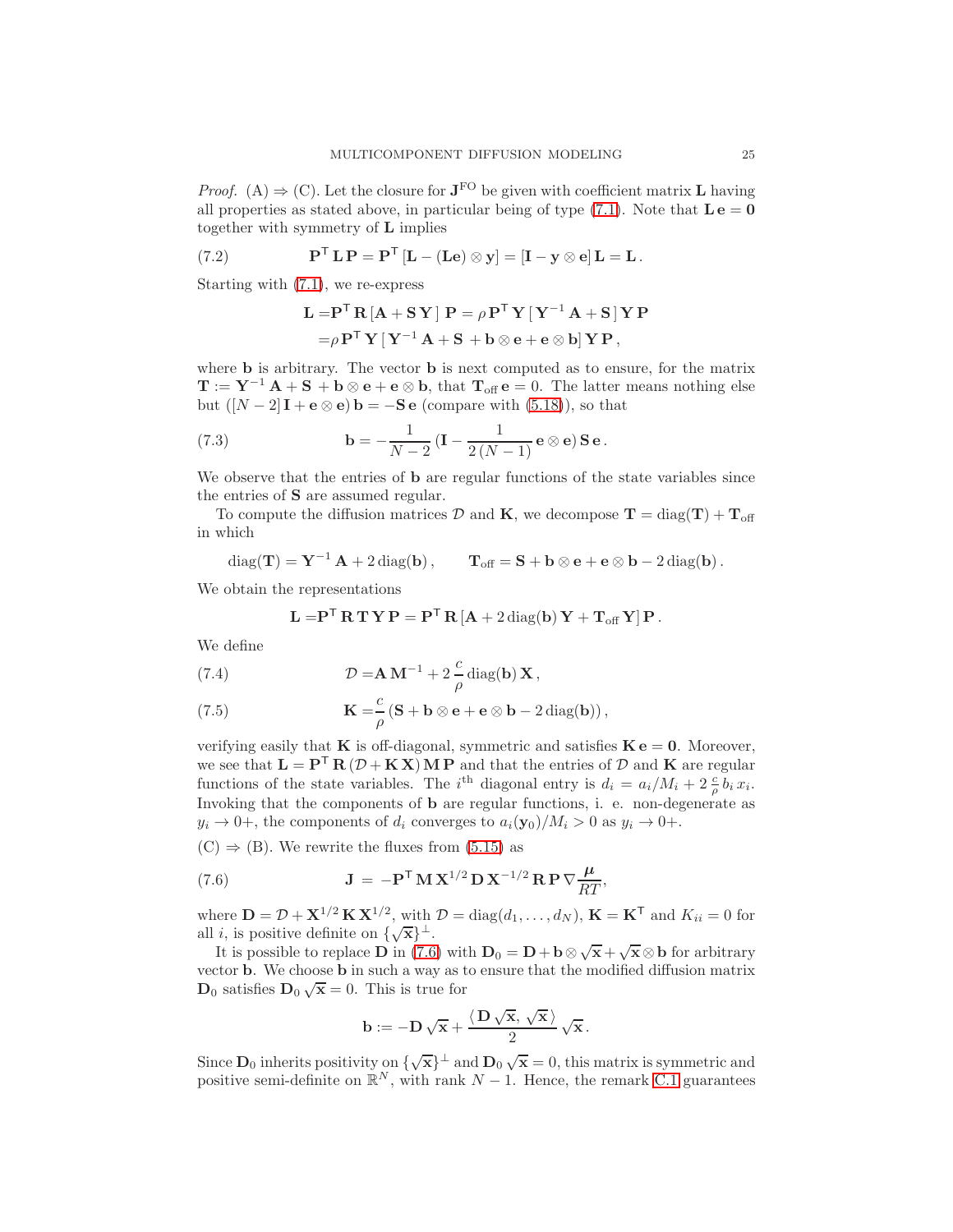that the group inverse  $D_0^{\sharp}$  is well defined, symmetric, positive definite on  $\{\sqrt{\mathbf{x}}\}^{\perp}$ and  $\ker(\mathbf{D}_0^{\sharp}) = {\{\sqrt{\mathbf{x}}\}}$ . We define

<span id="page-25-1"></span>(7.7) 
$$
\mathbf{B} := \mathbf{X}^{1/2} \mathbf{D}_0^{\sharp} \mathbf{X}^{-1/2} \mathbf{M}^{-1},
$$

and we apply this **B** to [\(7.6\)](#page-24-0) with **D** replaced by  $D_0$ , resulting into

<span id="page-25-0"></span>(7.8) 
$$
\mathbf{B} \mathbf{J} = -\mathbf{X}^{1/2} \mathbf{D}_0^{\sharp} \mathbf{X}^{-1/2} \mathbf{M}^{-1} \mathbf{P}^{\mathsf{T}} \mathbf{M} \mathbf{X}^{1/2} \mathbf{D}_0 \mathbf{X}^{-1/2} \mathbf{R} \mathbf{P} \nabla \frac{\mu}{RT},
$$

Observe that

(7.9) 
$$
\mathbf{X}^{-1/2} \mathbf{M}^{-1} \mathbf{P}^{\mathsf{T}} \mathbf{M} \mathbf{X}^{1/2} = \mathbf{I} - \frac{c}{\rho} \sqrt{\mathbf{x}} \otimes \mathbf{M} \sqrt{\mathbf{x}}.
$$

Since  $\mathbf{D}_0^{\sharp}\sqrt{\mathbf{x}}=0$ , the product of  $\mathbf{D}_0^{\sharp}$  with the latter matrix is again  $\mathbf{D}_0^{\sharp}$ , and [\(7.8\)](#page-25-0) gives

$$
B J = -X^{1/2} D_0^{\dagger} D_0 X^{-1/2} R P \nabla \frac{\mu}{RT}
$$
  
= -X<sup>1/2</sup> (I -  $\sqrt{x} \otimes \sqrt{x}$ ) X<sup>-1/2</sup> R P  $\nabla \frac{\mu}{RT}$  = -R P  $\nabla \frac{\mu}{RT}$ .

We next check that  $\tau := \rho BY$  possesses the desired properties. In view of [\(7.7\)](#page-25-1)

(7.10) 
$$
\tau = c \, \mathbf{X}^{1/2} \, \mathbf{D}_0^{\sharp} \, \mathbf{X}^{1/2} \, .
$$

The symmetry of  $\tau$  follows from the symmetry of  $D_0$  and Remark [C.1.](#page-47-1) With this representation it is also clear that  $\tau e = 0$ . To show that  $\tau$  is positive definite on  $\{e\}^{\perp}$ , it suffices to show that  $D_0^{\sharp}$  is positive definite on  $\{\sqrt{x}\}^{\perp}$ , which again follows from Remark [C.1.](#page-47-1) The regularity of the entries of the matrix [\(7.7\)](#page-25-1) is discussed in Theorem [7.2.](#page-26-0)

 $(B) \Rightarrow (A)$ . Let the diffusion fluxes  $J<sup>MS</sup>$  be given by [\(4.25\)](#page-16-0). Then, evidently,

$$
\mathbf{J}^{\rm MS} = -\mathbf{L}\,\nabla \frac{\boldsymbol{\mu}}{RT}
$$

with  $\mathbf{L} := \mathbf{B}^{\sharp}(\mathbf{y})\mathbf{R}$ . Recalling [\(4.27\)](#page-16-1)

$$
\mathbf{P}^{\mathsf{T}} \, \mathbf{Y} \, (\mathbf{B}(\mathbf{y}) \, \mathbf{Y})^{\sharp} \, \mathbf{R} \, \mathbf{P} = \mathbf{B}^{\sharp}(\mathbf{y}) \, \mathbf{R} = \mathbf{L} \,,
$$

proving that **L** is symmetric an positive definite on  $\{e\}^{\perp}$ .

It remains to show that  $L$  has the structure as given in  $(7.1)$ .

We show here only how to choose the matrices  $A$  and  $S$ . We will prove with the next theorem [7.2](#page-26-0) under which conditions the entries of these matrices are regular functions of the state variables. By assumption,  $B(y) Y$  is symmetric and positive semi-definite on  $\mathbb{R}^N$ , and even positive definite on  $\{e\}^{\perp}$ . We denote  $c_0 = c_0(\mathbf{y}) > 0$ the smallest singular value of  $B(y) Y$  on  $\{e\}^{\perp}$ , and we have

$$
\langle \mathbf{B}(\mathbf{y}) \mathbf{Y} \mathbf{e}^i, \mathbf{e}^i \rangle \ge c_0 |\mathbf{e}^i - \frac{1}{N} \mathbf{e}|^2 = c_0 (1 - \frac{1}{N})^2.
$$

Thus, the diagonal entries of **B**(y) satisfy  $b_{ii} \ge c_0 y_i^{-1} (1 - 1/N)^2 > 0$ .

Suppose that the matrix  $\mathbf{B}(\mathbf{y})$  is defined via (B). Then  $b_{ii} = \sum_{k \neq i}^{N} f_{ik} y_k$ . Then assumption (B) (cf. also the mass-based Maxwell-Stefan system [\(4.16\)](#page-14-2)) means nothing else but

$$
b_{ii}\mathbf{j}_i - y_i\sum_{k\neq i} f_{ik}\mathbf{j}_k = -\mathbf{d}_i.
$$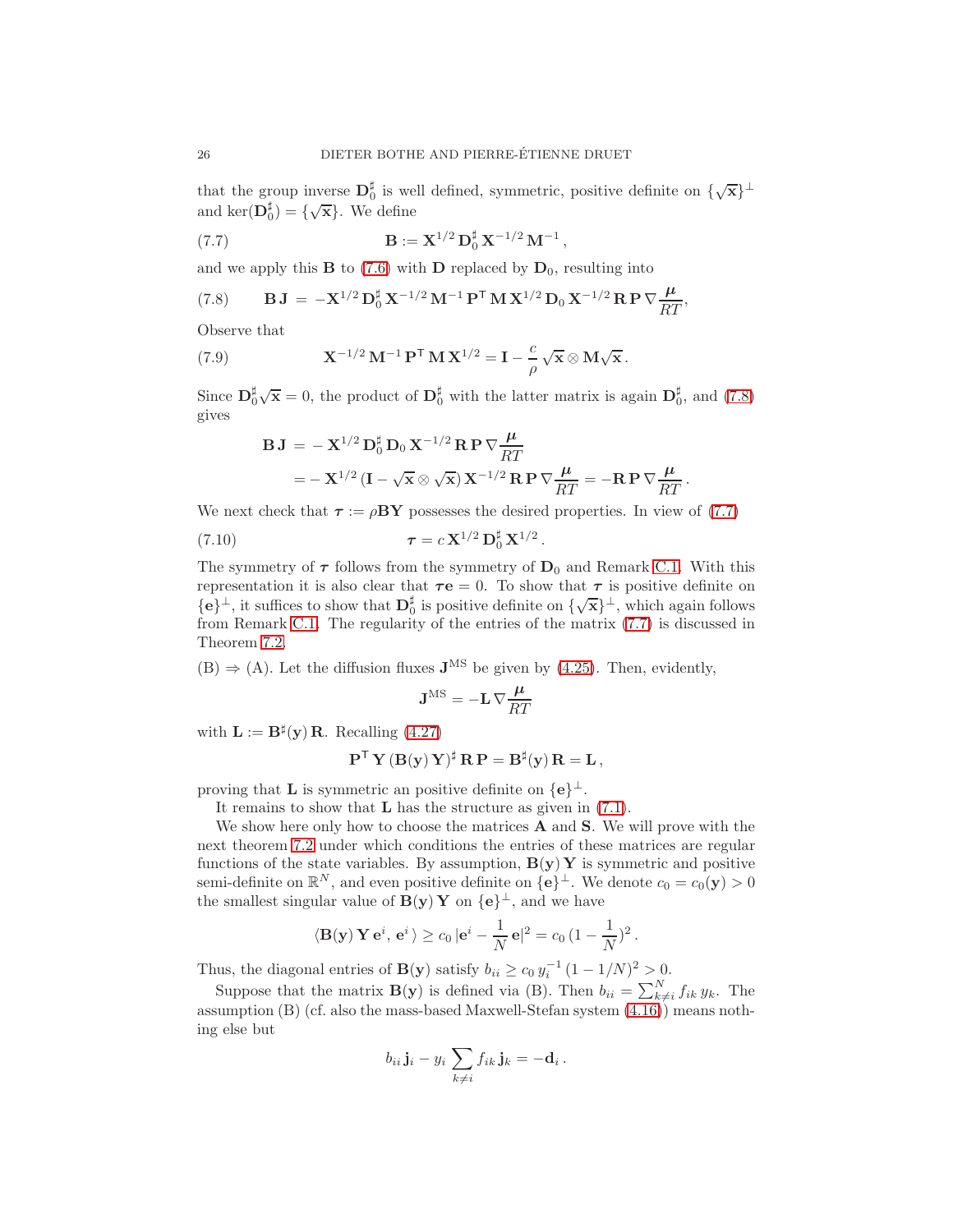Thus, choosing arbitrary  $f_{ii} > 0$   $(i = 1, ..., N)$ , we obtain that  $(b_{ii} + f_{ii} y_i) \mathbf{j}_i$  –  $y_i \sum_{k=1}^{N} f_{ik} \mathbf{j}_k = -\mathbf{d}_i$ , and

$$
\mathbf{j}_{i} = -\frac{1}{b_{ii} + f_{ii} y_{i}} \mathbf{d}_{i} + \frac{y_{i}}{b_{ii} + f_{ii} y_{i}} \sum_{k=1}^{N} f_{ik} \mathbf{j}_{k}.
$$

We recall at this stage the equivalent form  $(4.25)$  of the fluxes. With  $\mathbf{F}$  :=  ${f_{ik}}_{i,k=1,...,N}$  denoting the extended matrix of friction coefficients, it follows that

<span id="page-26-4"></span>(7.11) 
$$
\mathbf{J} = -(\text{diag}(\mathbf{F}\,\mathbf{y}))^{-1}\,\mathbf{d} - (\text{diag}(\mathbf{F}\,\mathbf{y}))^{-1}\,\mathbf{Y}\,\mathbf{F}\,\mathbf{B}^{\sharp}\,\mathbf{R}\,\nabla\frac{\mu}{RT}
$$

$$
= -(\text{diag}(\mathbf{F}\,\mathbf{y}))^{-1}\,\{\mathbf{R} - \boldsymbol{\rho}\otimes\mathbf{y} + \mathbf{Y}\,\mathbf{F}\,\mathbf{B}^{\sharp}\,\mathbf{R}\}\nabla\frac{\mu}{RT}.
$$

We define  $\tilde{A} = (diag(\mathbf{F} \mathbf{y}))^{-1}$  and  $\tilde{S} = (diag(\mathbf{F} \mathbf{y}))^{-1} [-\mathbf{e} \otimes \mathbf{e} + \mathbf{F} \mathbf{B}^{\sharp}]$  and obtain that  $\mathbf{J} = -\mathbf{R} \left( \tilde{\mathbf{A}} + \tilde{\mathbf{S}} \mathbf{Y} \right) \nabla \frac{\mu}{RT}$ . Hence, it also follows that  $\mathbf{L} \nabla \frac{\mu}{RT} = \mathbf{R} \left( \tilde{\mathbf{A}} + \tilde{\mathbf{S}} \mathbf{Y} \right) \nabla \frac{\mu}{RT}$ . Note that  $\nabla \frac{\mu}{RT}$  in fact stands for any element of  $\mathbb{R}^{N \times 3}$  in the algebraic inversion, so we must have  $\mathbf{L} = \mathbf{R} (\mathbf{A} + \mathbf{S} \mathbf{Y}).$ 

The entries of  $\tilde{A}$  are  $\tilde{a}_i = 1/(b_{ii} + y_i f_{ii}) > 0$ . It remains to shift the diagonal of  $\tilde{\mathbf{S}}$ . If the entries of  $\tilde{\mathbf{S}}$  are regular functions of the state variables - which we show directly here below - this procedure does not affect the asymptotic properties for  $y_i \rightarrow 0+$ .

This finishes the proof of theorem [7.1.](#page-23-1)  $\Box$ 

So far we have treated the question of structural equivalence. Also important is the question, that we want to discuss next, whether the entries of the involved matrices remain regular functions of the state variables when switching from one form of the fluxes to another, equivalent one.

To fix the ideas, let us call a function f of the variables  $(T, \rho, y_1, \ldots, y_N)$  regular if it is of class  $C^k(]0, +\infty[\times]0, +\infty[\times \overline{S}_+^1)$  for a fixed  $k \in \mathbb{N}_0$ . Here  $\overline{S}_+^1$  is the closed positive unit sphere of the one-norm, i.e.

$$
\{ \mathbf{y} \in \mathbb{R}^N : 0 \le y_i \le 1, \quad \sum_{i=1}^N y_i = 1 \}.
$$

In the next theorem, we prove a quantitative form of the equivalence, where we also provide some composition–independent bounds for the coefficients and eigenvalues of the diffusion matrices. This extends the results in the section 7.7 of [\[25\]](#page-42-6), where only the smoothness in the interior of the domain  $\rho$ ,  $T$ ,  $\mathbf{v} > 0$  is verified. Our main assumption is that diffusion is non-degenerate in the composition variable, meaning that diffusion matrices satisfy lower and upper bounds independent of the composition vector.

<span id="page-26-1"></span><span id="page-26-0"></span>Theorem 7.2. The following statements are equivalent:

- (i) Form (A) of the fluxes, and there exists a strictly positive, regular function  $d_0$ depending only on  $(T, \rho)$  such that  $\mathbf{L} \geq d_0 \mathbf{P}^{\mathsf{T}} \mathbf{M} \mathbf{R} \mathbf{P}$ ;
- <span id="page-26-3"></span>(ii) Form (B) of the fluxes, and  $\mathbf{B} \mathbf{Y} \geq d_0 \mathbf{P}^{\mathsf{T}} \mathbf{M}^{-1} \mathbf{Y} \mathbf{P}$  with a strictly positive, regular function  $d_0$  of the variables  $(T, \rho)$ ;
- <span id="page-26-2"></span>(iii) Form (C) of the fluxes, and there is a strictly positive, regular function  $d_0 =$  $d_0(T, \rho)$  such that

$$
\inf_{\mathbf{b}\in\{\sqrt{\mathbf{x}}\}^{\perp}}\langle(\mathcal{D}+\mathbf{X}^{\frac{1}{2}}\,\mathbf{K}\,\mathbf{X}^{\frac{1}{2}})\,\frac{\mathbf{b}}{|\mathbf{b}|},\,\frac{\mathbf{b}}{|\mathbf{b}|}\rangle\geq d_0\,.
$$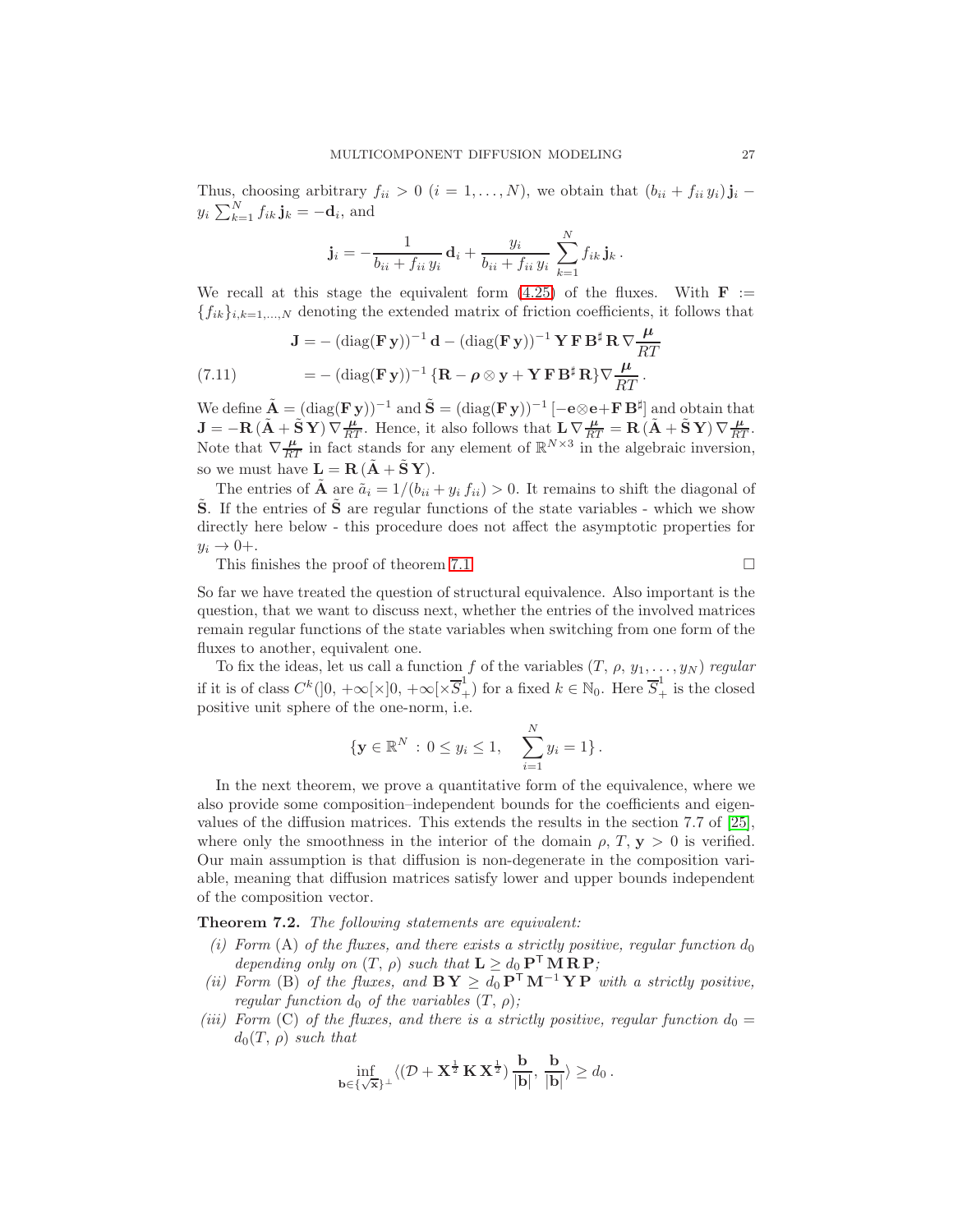Proof. We prove first that [\(i\)](#page-26-1) and [\(iii\)](#page-26-2) are equivalent.

Assume [\(i\)](#page-26-1). Just as in the proof of Theorem [7.1](#page-23-1) (see  $(7.4)$ ,  $(7.5)$ ), we obtain from the given  $A$  and  $S$  with regular entries matrices  $D$  and  $K$  with regular entries. We might represent arbitrary  $\mathbf{b} \in {\{\sqrt{\mathbf{x}}\}}^{\perp}$ , via  $\mathbf{b} = {\mathbf{X}}^{1/2} {\mathbf{M}} {\mathbf{P}} {\mathbf{z}}$  with

$$
\mathbf{z} = (\mathbf{I} - \frac{1}{N} \mathbf{e} \otimes \mathbf{e}) \mathbf{M}^{-1} \mathbf{X}^{-\frac{1}{2}} \mathbf{b} \in \{\mathbf{e}\}^{\perp}.
$$

We then have

$$
\langle [\mathcal{D} + \mathbf{X}^{1/2} \mathbf{K} \mathbf{X}^{1/2}] \mathbf{b}, \mathbf{b} \rangle = \frac{1}{c} \langle \mathbf{L} \mathbf{P} \mathbf{z}, \mathbf{P} \mathbf{z} \rangle \ge \frac{d_0}{c} \langle \mathbf{P}^{\mathbf{T}} \mathbf{R} \mathbf{M} \mathbf{P} \mathbf{P} \mathbf{z}, \mathbf{P} \mathbf{z} \rangle
$$
  
=  $\frac{d_0}{c} \langle \mathbf{R} \mathbf{M} \mathbf{P} \mathbf{z}, \mathbf{P} \mathbf{z} \rangle = \frac{d_0}{c} \langle \mathbf{X}^{-\frac{1}{2}} \mathbf{M}^{-1} \mathbf{R} \mathbf{X}^{-\frac{1}{2}} \mathbf{b}, \mathbf{b} \rangle = d_0 |\mathbf{b}|^2.$ 

This proves [\(iii\)](#page-26-2).

Assume now that [\(iii\)](#page-26-2) is valid. Then, we obtain the Fick–Onsager form (A) with  $L = cP^{T} M X^{1/2} D X^{1/2} M P$ . As shown in section [6,](#page-20-0) relation [\(6.8\)](#page-22-1), the corresponding matrices A and S are regular functions of the state variables. We next easily verify that

$$
\mathbf{L} \geq c d_0 \mathbf{P}^\mathsf{T} \mathbf{M} \mathbf{X}^{1/2} \mathbf{X}^{1/2} \mathbf{M} \mathbf{P} = d_0 \mathbf{P}^\mathsf{T} \mathbf{R} \mathbf{M} \mathbf{P}.
$$

This achieves to prove that [\(i\)](#page-26-1) and [\(iii\)](#page-26-2) are equivalent, and with the same  $d_0$ .

We next prove that [\(ii\)](#page-26-3) implies [\(i\)](#page-26-1). The proof consists in establishing two points: 1. Finding a lower bound for the ellipticity constant of **L** over  $\{e\}^{\perp}$  and, 2. Proving that the entries of **A** and **S** in the representation  $L = R(A + SY)$  are regular functions.

Ad 1. By the assumptions in Form (B), the matrix  $\tau := B(y)R$  is symmetric and positive semi-definite. Thus,  $\mathbf{R}^{-1} \mathbf{B}(\mathbf{y}) = \mathbf{R}^{-1} \boldsymbol{\tau} \mathbf{R}^{-1}$  is likewise symmetric and positive semi-definite. The matrix  $\mathbf{B}_{\alpha} = \mathbf{B}(\mathbf{y}) + \alpha \mathbf{y} \otimes \mathbf{e}$  is invertible for all  $\alpha > 0$  and  $\mathbf{R}^{-1} \mathbf{B}_{\alpha} = \mathbf{R}^{-1} \mathbf{B}(\mathbf{y}) + \frac{\alpha}{\rho} \mathbf{e} \otimes \mathbf{e}$  is symmetric and positive definite.

We consider an auxiliary matrix  $G := \mathbb{R}^{\frac{1}{2}} \mathbb{R}^{-1} \mathbb{B}_{\alpha} \mathbb{R}^{\frac{1}{2}}$  which is again positive definite, symmetric, and possesses the entries

$$
g_{ij} = \begin{cases} (-f_{ij} + \alpha) \sqrt{y_i y_j} & \text{for } i \neq j \\ y_i \left(\frac{1}{y_i} \sum_{k \neq i} f_{ik} y_k + \alpha \right) & \text{for } i = j \end{cases}.
$$

The latter shows that  $\|\mathbf{G}\|_{\infty} \leq \sup_{i \neq j} |f_{ij}| + \alpha$ . Thus the spectral radius of **G** is bounded by the same quantity, and

$$
\lambda_{\min}(\mathbf{G}^{-1}) \ge \frac{1}{\sup_{i \ne j} |f_{ij}| + \alpha} =: \lambda(\alpha).
$$

In other words, the matrix  $G^{-1} - \lambda(\alpha)I$  is positive semi-definite, which means nothing else but  $\mathbf{R}^{-\frac{1}{2}} \mathbf{B}_{\alpha}^{-1} \mathbf{R} \mathbf{R}^{-\frac{1}{2}} - \lambda(\alpha) \mathbf{I} \geq 0$ . We multiply from the left with the matrix  $\mathbf{P}^{\mathsf{T}} \mathbf{R}^{\frac{1}{2}}$  and from the right with  $\mathbf{R}^{\frac{1}{2}} \mathbf{P}$ , preserving the inequality, and thus

$$
\mathbf{P}^{\mathsf{T}} \mathbf{B}_{\alpha}^{-1} \mathbf{R} \mathbf{P} \geq \lambda(\alpha) \mathbf{P}^{\mathsf{T}} \mathbf{R} \mathbf{P} \geq \frac{\lambda(\alpha)}{\|\mathbf{M}\|_{\infty}} \mathbf{P}^{\mathsf{T}} \mathbf{R} \mathbf{M} \mathbf{P}.
$$

The appendix, section [C,](#page-47-0) establishes that  $\mathbf{B}_{\alpha}^{-1} = \mathbf{B}(\mathbf{y})^{\sharp} + \mathbf{y} \otimes \mathbf{e}/\alpha$ . Since  $\mathbf{P}^{\mathsf{T}} \mathbf{y} =$ **0**, we see that  $\mathbf{P}^{\mathsf{T}} \mathbf{B}(\mathbf{y})^{\sharp} \mathbf{R} \mathbf{P} \geq (\lambda(\alpha)/||\mathbf{M}||_{\infty}^{\alpha}) \mathbf{P}^{\mathsf{T}} \mathbf{R} \mathbf{M} \mathbf{P}$ . Finally,  $\mathbf{B}(\mathbf{y})^{\sharp} \mathbf{R} \mathbf{P} =$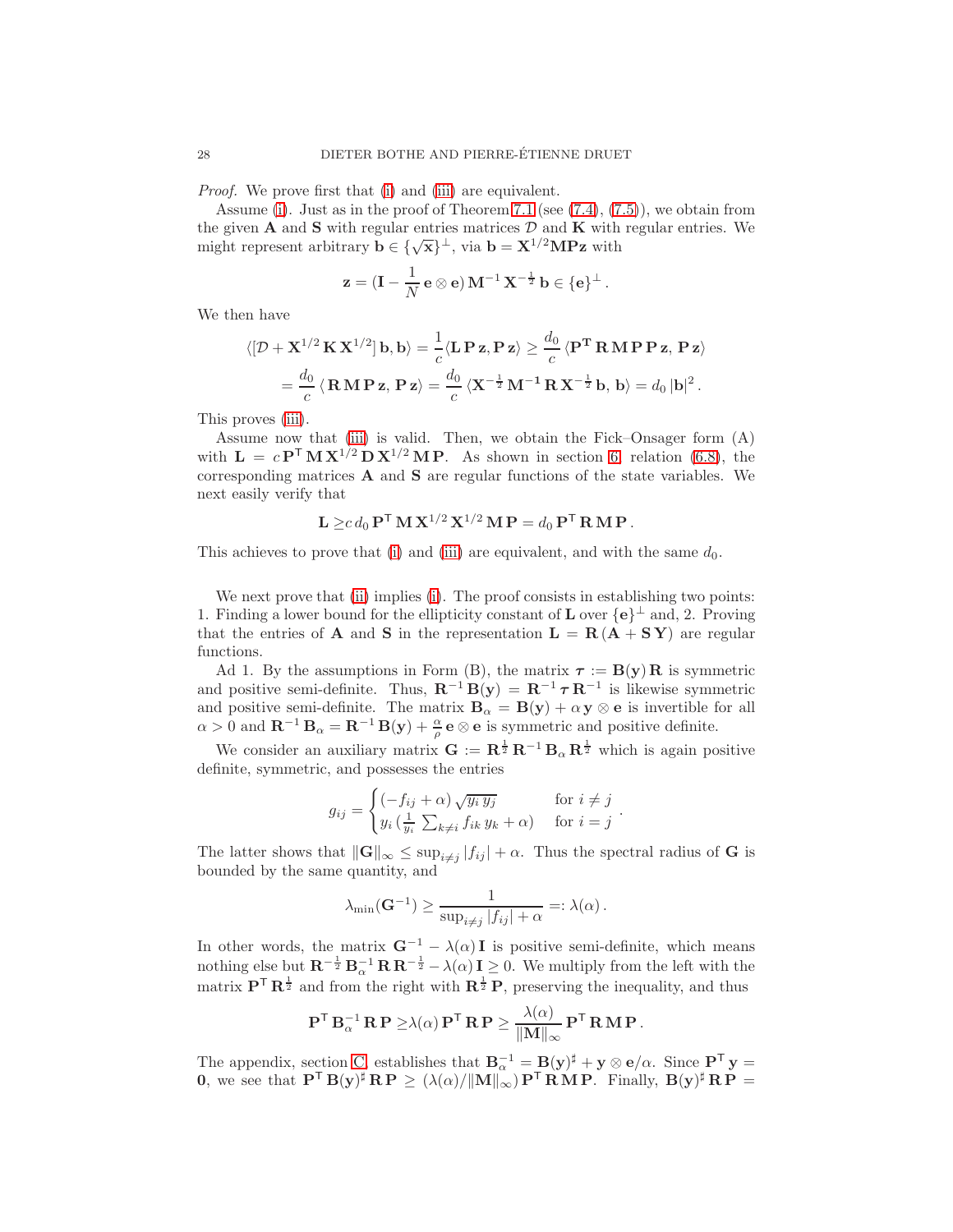$\mathbf{B}(\mathbf{y})^{\sharp} \mathbf{R}$  and  $\mathbf{P}^{\mathsf{T}} \mathbf{B}(\mathbf{y})^{\sharp} = \mathbf{B}(\mathbf{y})^{\sharp}$  imply that

<span id="page-28-0"></span>(7.12) 
$$
\mathbf{B}(\mathbf{y})^{\sharp} \mathbf{R} \geq \frac{\lambda(\alpha)}{\|\mathbf{M}\|_{\infty}} \mathbf{P}^{\mathsf{T}} \mathbf{R} \mathbf{M} \mathbf{P}.
$$

Thus, the Fick-Onsager form holds with  $\mathbf{L} = \mathbf{B}(\mathbf{y})^{\sharp} \mathbf{R}$  and, letting  $\alpha \to 0$  in [\(7.12\)](#page-28-0), we prove  $\mathbf{L} \geq d_0 \mathbf{P}^{\mathsf{T}} \mathbf{R} \mathbf{M} \mathbf{P}$  with  $d_0 := (\sup_{i \neq j} |f_{ij}| ||\mathbf{M}||_{\infty})^{-1}$ . If the coefficients  $f_{ij}$  are regular, they are bounded above independently the composition-variable y, hence this  $d_0$  is bounded from below by a function of  $(T, \rho)$ . This completes the proof of 1.

Ad 2. In the proof of Theorem [7.1,](#page-23-1) relation [\(7.11\)](#page-26-4), we showed that  $\mathbf{L} = \mathbf{R} \cdot \tilde{\mathbf{A}} + \tilde{\mathbf{A}}$  $\tilde{\mathbf{S}} \mathbf{Y}$ ) with  $\tilde{\mathbf{A}} = (\text{diag}(\mathbf{F}\mathbf{y}))^{-1}$  and  $\tilde{\mathbf{S}} = (\text{diag}(\mathbf{F}\mathbf{y}))^{-1}$   $[-\mathbf{e} \otimes \mathbf{e} + \mathbf{F} \mathbf{B}^{\sharp}]$ . Here  $\mathbf{F}$  denotes the matrix of the friction coefficients  $f_{ik}$  arbitrarily extended in the diagonal with positive  $f_{ii}$ . In particular  $(\text{diag}(\mathbf{F}\mathbf{y}))^{-1}$  is diagonal with entries  $1/(b_{ii} + f_{ii} y_i)$ .

The final form of the matrices **A** and **S** is obtained by shuffling the diagonal of  $\tilde{\mathbf{S}}$ into A. Thus, showing that the entries of  $A$  and  $S$  are regular functions is already sufficient for the regularity of **A** and **S**.

Due to the assumption [\(ii\)](#page-26-3), the matrix  $B Y$  is symmetric and positive semidefinite on  $\mathbb{R}^N$  and satisfies

$$
\mathbf{B}\mathbf{Y} \geq d_0 \mathbf{P}^{\mathsf{T}} \mathbf{M}^{-1} \mathbf{Y} \mathbf{P} \geq \frac{d_0}{\|\mathbf{M}\|_{\infty}} \mathbf{P}^{\mathsf{T}} \mathbf{Y} \mathbf{P}.
$$

With  $\tilde{d}_0 := d_0 / ||\mathbf{M}||_{\infty}$ , it therefore follows that

$$
\langle \mathbf{B} \mathbf{Y} \mathbf{e}^i, \mathbf{e}^i \rangle \ge \tilde{d}_0 \sum_{k=1}^N y_k (\delta_{ki} - y_i)^2 = \tilde{d}_0 y_i (1 - y_i).
$$

This shows that  $b_{ii} \geq \tilde{d}_0 (1-y_i)$ . Choosing  $f_{ii} := \tilde{d}_0$ , we obtain that  $b_{ii} + f_{ii} y_i \geq \tilde{d}_0$ , and it follows that

$$
\|(\mathrm{diag}(\mathbf{F}\mathbf{y}))^{-1}\|_{\infty} = \frac{1}{\min_i b_{ii} + f_{ii} y_i} \le \tilde{d}_0^{-1} = \frac{\|\mathbf{M}\|_{\infty}}{d_0}.
$$

Thus, the matrix  $\bf{A}$  of [\(7.11\)](#page-26-4) consists of regular functions of the state variables. In order to show the same for  $\tilde{S}$ , it is now sufficient to prove that the generalized inverse  $B^{\sharp}$  consists of regular functions. Here we invoke the appendix, section [C,](#page-47-0) and we see, in turn, that it is sufficient to find a positive lower bound from below for the quantity

<span id="page-28-2"></span>(7.13) 
$$
D_0 := \sum_{i=1}^N \det(\mathbf{B}[i|i]),
$$

where  $\mathbf{B}[i|i] \in \mathbb{R}^{(N-1)\times(N-1)}$  is the matrix obtained by canceling the row and column with index i. In order to derive the lower bound, note first that  $(B \mathbf{R})[i|i] =$  $B[i|i] R[i|i]$  due to the fact that **R** is diagonal. This means that we first have

<span id="page-28-1"></span>(7.14) 
$$
\det(\mathbf{B}[i|i]) = \det((\mathbf{B}\mathbf{R})[i|i]) \Pi_{j\neq i} \frac{1}{\rho_j}.
$$

Next we exploit that  $(B R)[i|i] = Q^{\mathsf{T}} B R Q$  with the rectangular projector  $Q \in$  $\mathbb{R}^{N\times(N-1)}$  obtained by canceling from the identity matrix in  $\mathbb{R}^N$  the i<sup>th</sup> column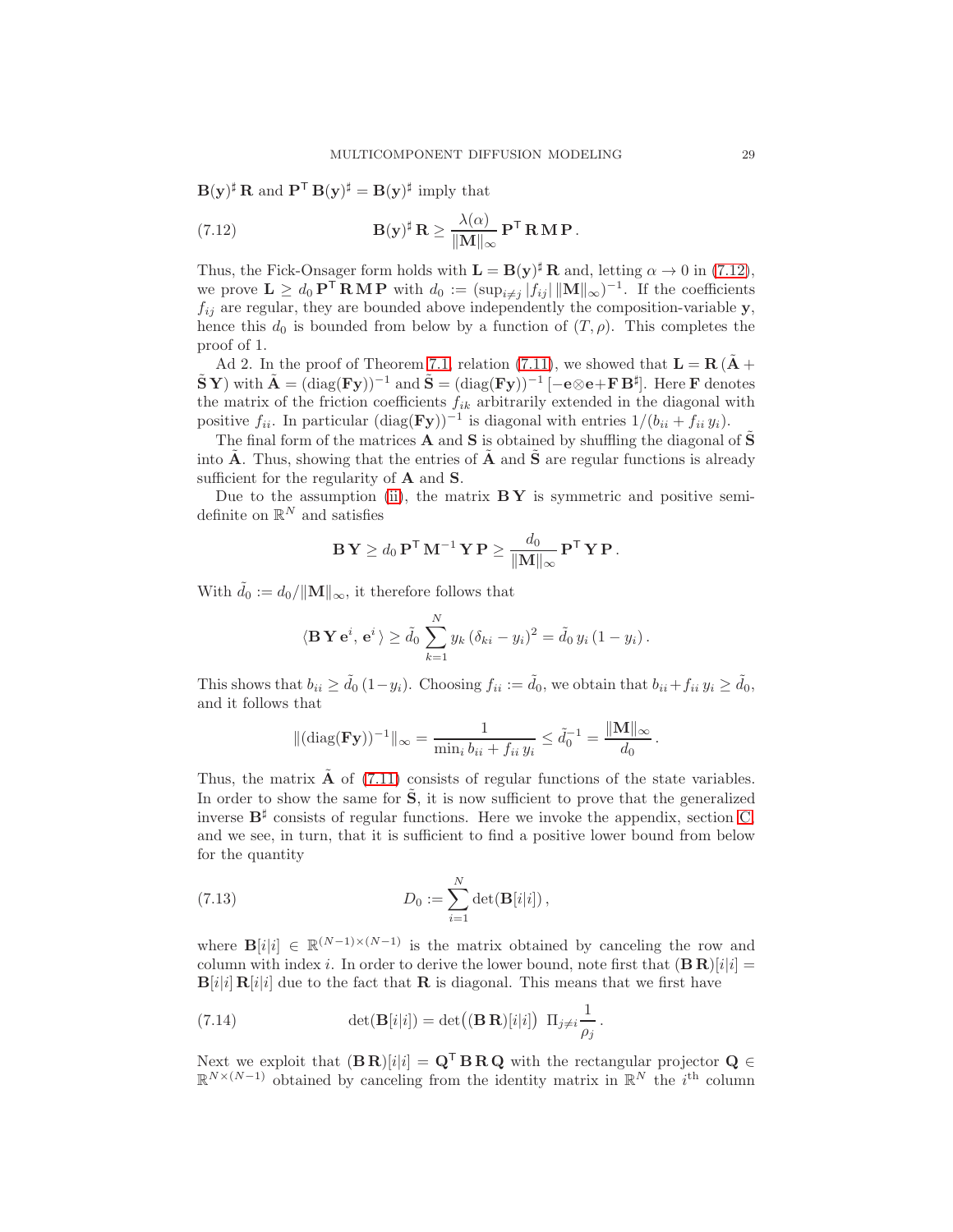and replacing the  $i<sup>th</sup>$  line by the zero vector. In view of the assumptions in [\(ii\)](#page-26-3), we then have

$$
(\mathbf{B}\,\mathbf{R})[i|i] \geq \tilde{d}_0 \mathbf{Q}^{\mathsf{T}} \mathbf{P}^{\mathsf{T}} \mathbf{R} \mathbf{P} \mathbf{Q}
$$
  
= $\tilde{d}_0 \rho \mathbf{Q}^{\mathsf{T}} \mathbf{P}^{\mathsf{T}} \mathbf{Y} \mathbf{P} \mathbf{Q} = \tilde{d}_0 \rho \mathbf{Q}^{\mathsf{T}} (\mathbf{Y} - \mathbf{y} \otimes \mathbf{y}) \mathbf{Q}$   
= $\tilde{d}_0 \rho (\mathbf{Y} - \mathbf{y} \otimes \mathbf{y})[i|i].$ 

Making use of the Lemma [7.3](#page-29-0) just hereafter, we find

$$
\det((\mathbf{B}\,\mathbf{R})[i|i]) \geq (\tilde{d}_0 \,\rho)^{N-1} \det(\mathbf{Y}-\mathbf{y}\otimes \mathbf{y})[i|i]).
$$

We express  $(\mathbf{Y} - \mathbf{y} \otimes \mathbf{y})[i|i] = \mathbf{Y}^{\frac{1}{2}}[i|i] (\mathbf{I} - \sqrt{\mathbf{y}} \otimes \sqrt{\mathbf{y}})[i|i] \mathbf{Y}^{\frac{1}{2}}[i|i]$ . The eigenvalues of  $(I - \sqrt{y} \otimes \sqrt{y})[i|i]$  are  $\lambda = 1$  with multiplicity  $N - 2$  and  $\lambda = y_i$ . It follows that

$$
\det((\mathbf{Y}-\mathbf{y}\otimes\mathbf{y})[i|i])=\det(\mathbf{Y}^{\frac{1}{2}}[i|i])y_i\det(\mathbf{Y}^{\frac{1}{2}}[i|i])=y_i\,\Pi_{j\neq i}y_j.
$$

We have therefore shown that

$$
\det(\mathbf{B}\,\mathbf{R})[i|i] \ge (\tilde{d}_0 \,\rho)^{N-1} \Pi_{j=1}^N y_j = \frac{\tilde{d}_0^{N-1}}{\rho} \Pi_{j=1}^N \rho_j.
$$

Thus,  $(7.14)$  yields  $\det(\mathbf{B}[i|i]) \geq \tilde{d}_0^{N-1} y_i$  while  $(7.13)$  implies that  $D_0 \geq \tilde{d}_0^{N-1} =$  $(d_0/||\mathbf{M}||_{\infty})^{N-1}$ . This completes the proof of 2, and altogether, [\(ii\)](#page-26-3) implies [\(i\)](#page-26-1).

Finally, we to prove that [\(i\)](#page-26-1) implies [\(ii\)](#page-26-3). We thus assume that the diffusion fluxes are given as  $\mathbf{J} = -\mathbf{L}\frac{\nabla \mu}{RT} = -(\mathbf{L}\mathbf{R}^{-1})\mathbf{R}\mathbf{P}\frac{\nabla \mu}{RT}$ . We observe that the matrix  $\mathbf{L}\mathbf{R}^{-1}$ possesses the structure  $A + YS$ , in which A is a diagonal matrix with positive entries being regular functions of the state variables, and S is off-diagonal with, as well, regular entries. Owing to the property that  $\mathbf{L}^{\mathsf{T}} \mathbf{e} = 0$ , we compute that

<span id="page-29-1"></span>(7.15) 
$$
a_i + \sum_{k \neq i} s_{ik} y_k = 0 \text{ for all } i = 1, ..., N.
$$

This means that  $\mathbf{L} \mathbf{R}^{-1}$  is of exactly the same form of the Maxwell-Stefan matrix **B** with  $f_{ik} := -s_{ik}$ . We denote  $\tilde{\mathbf{B}} := \mathbf{L} \mathbf{R}^{-1}$ . By assumption we have  $\tilde{\mathbf{B}} \mathbf{R} = \mathbf{L} \geq$  $d_0 \mathbf{P}^{\mathsf{T}} \mathbf{M} \mathbf{R} \mathbf{P}$ , which implies that  $\tilde{\mathbf{B}} \mathbf{R} \geq \tilde{d}_1 \mathbf{P}^{\mathsf{T}} \mathbf{M}^{-1} \mathbf{R} \mathbf{P}$  with  $\tilde{d}_1 = d_0 (\inf_i M_i)^2$ .

Now, we want to invert  $\mathbf{J} = -\tilde{\mathbf{B}} \mathbf{R} \mathbf{P} \frac{\nabla \mu}{RT}$ , for which we simply might apply the implication [\(ii\)](#page-26-3)  $\Rightarrow$  [\(i\)](#page-26-1) exchanging the roles of **J** and **d** therein. We are done.  $\Box$ 

Now the auxiliary Lemma, which probably is obvious.

<span id="page-29-0"></span>**Lemma 7.3.** Suppose that  $A$  and  $B$  are positive semi-definite and symmetric, and that  $\mathbf{A} \geq \mathbf{B}$ . Then  $det(\mathbf{A}) \geq det(\mathbf{B})$ .

*Proof.* Denote **D** the diagonal matrix consisting of the eigenvalues  $\lambda_1, \ldots, \lambda_N$  of **A**, and **O** a unitary matrix such that  $O^T A O = D$ . Then  $D \ge O^T B O$  and, in particular,  $\lambda_i \geq \langle \mathbf{O}^\mathsf{T} \, \mathbf{B} \, \mathbf{O} \, \mathbf{e}^i, \, \mathbf{e}^i \rangle$  for  $i = 1, \dots, N$ . According to the Hadamard determinant theorem, the determinant of a positive semi-definite matrix is bounded above by the product of the diagonal entries. Therefore

$$
\det(\mathbf{A}) = \Pi_{i=1}^N \lambda_i \geq \Pi_{i=1}^N \langle \mathbf{O}^\mathsf{T} \, \mathbf{B} \, \mathbf{O} \, \mathbf{e}^i, \, \mathbf{e}^i \rangle \stackrel{\text{Hadamard th.}}{\geq} \det(\mathbf{O}^\mathsf{T} \, \mathbf{B} \, \mathbf{O}) = \det(\mathbf{B}) \, .
$$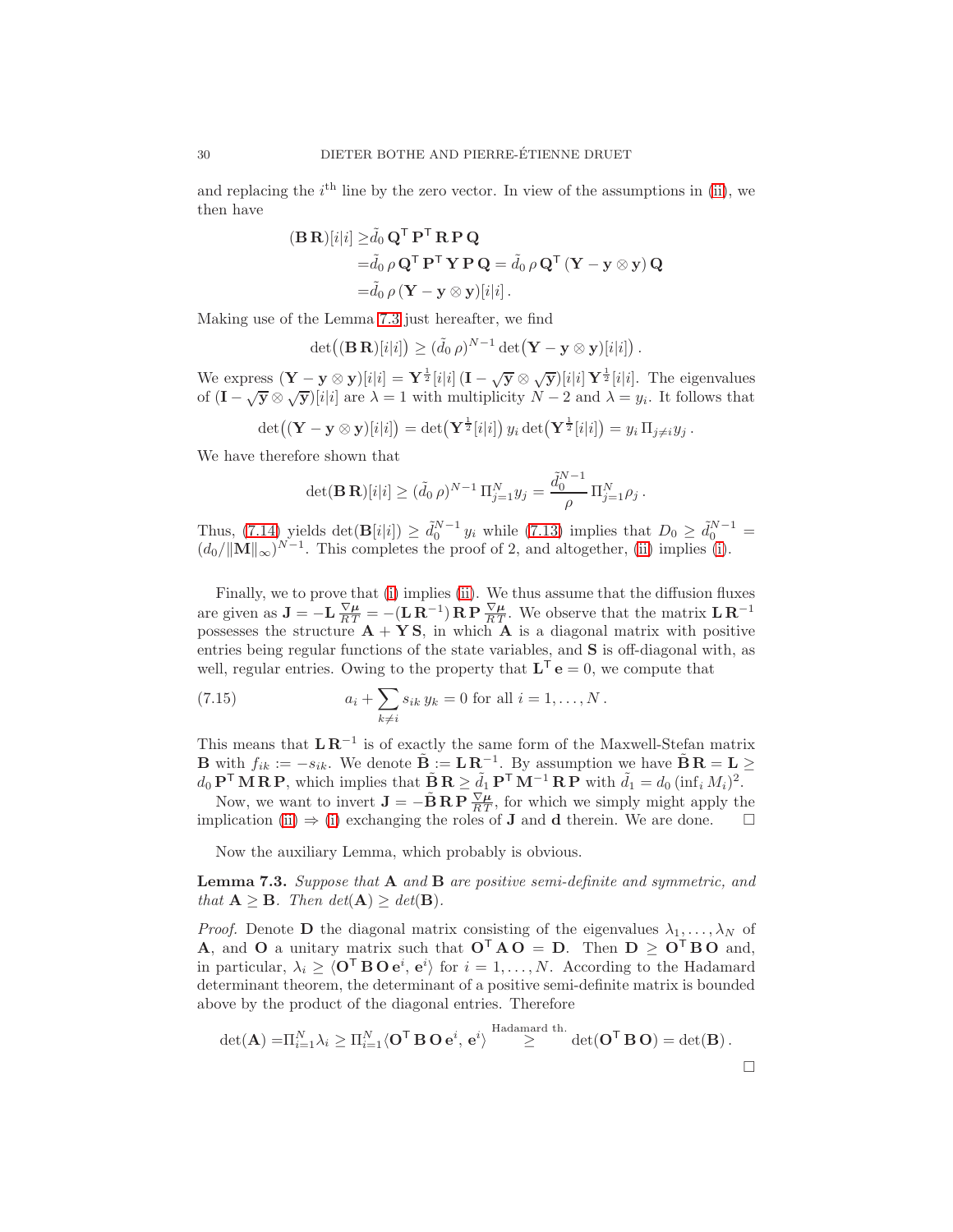<span id="page-30-0"></span>The Fick-Onsager phenomenological coefficients  $\mathbf{L} = [L_{ij}]$  form a non-diagonal, typically dense matrix, where the non-diagonality immediately follows from  $\mathbf{Le} = 0$ . Also the matrix  $\mathbf{L}'$ , which originally appeared in the closure in section [3,](#page-9-1) cannot reasonably be assumed as diagonal, since a certain constituent  $A_N$  was singled out for elimination of the respective diffusion flux. Only in case of a dilute (w.r. to the N-th species, which hence acts as the solvent) system, the reduced system of the first  $N-1$  species equations might be approximated by a system with diagonal diffusion matrix. Evidently, cross-effects are not expected in the dilute case.

In the Maxwell-Stefan approach, the MS-diffusivities can be interpreted as inverse friction coefficients, hence the off-diagonal entries are all what counts and a diagonal matrix of Maxwell-Stefan diffusivities makes no sense at all.

Consequently, from the three equivalent approaches to model multicomponent diffusion within the continuum thermodynamical framework, the novel closure has the unique feature to allow for a non-trivial diagonal closure, i.e. a closure in which the diffusion matrix from [\(5.14\)](#page-18-3) is of the type  $\mathbf{D} = \text{diag}(d_1, \ldots, d_N)$  with  $d_i > 0$ that can all be different from each other. It is interesting to study this closure in more detail and to understand its physical meaning. For this purpose, we hence employ [\(5.15\)](#page-18-2) with  $\mathbf{K} := \mathbf{0}$  and obtain

(8.1) 
$$
\mathbf{J} = -\mathbf{P}^{\mathsf{T}} \mathbf{R} \mathcal{D} \mathbf{M} \mathbf{P} \nabla \frac{\mu}{RT}
$$

with diagonal  $\mathcal{D} = \text{diag}(d_1, \ldots, d_N), d_i > 0$ . For comparison with diffusion models from experiments or molecular dynamics, where the Maxwell-Stefan diffusivities  $\mathcal{D}_{ik} = \frac{1}{f_{ik}^{\text{mol}}}$  (see Appendix [A\)](#page-45-0) are modeled rather than the mass-based coefficients  $f_{ik}$ , we change for molar diffusion fluxes to the result

<span id="page-30-2"></span>
$$
\mathbf{J}^{\mathrm{mol}} = \mathbf{C} \mathbf{R}^{-1} \mathbf{J} = -\mathbf{C} \mathbf{P} \mathcal{D} \mathbf{M} \mathbf{P} \nabla \frac{\mu}{RT},
$$

where

<span id="page-30-1"></span>
$$
\mathbf{J}^{\mathrm{mol}} := [\mathbf{j}_1^{\mathrm{mol}}| \cdots| \mathbf{j}_N^{\mathrm{mol}}]^{\mathsf{T}}.
$$

We further rewrite the molar fluxes as

(8.2) 
$$
\mathbf{J}^{\text{mol}} = -\left[\mathbf{I} - \frac{c}{\rho} \mathbf{x} \otimes \mathbf{m}\right] \mathcal{D} \mathbf{R} \mathbf{P} \nabla \frac{\mu}{RT}
$$

with  $\mathbf{m} := (M_1, \ldots, M_N)^\mathsf{T}$  being the vector of the molar masses of the  $A_i$ . Let us note in passing that a completely molar version reads as

$$
\mathbf{J}^{\text{mol}} = -\left[\mathbf{I} - \frac{c}{\rho} \mathbf{x} \otimes \mathbf{m}\right] \mathcal{D} \mathbf{P}^{\mathsf{T}} \mathbf{C} \nabla \frac{\boldsymbol{\mu}^{\text{mol}}}{RT},
$$

but will not be needed further.

We are now going to compute the Maxwell-Stefan diffusivities which correspond to this core-diagonal case. For this purpose, we employ the molar-based analog of [\(4.19\)](#page-15-1) and [\(4.20\)](#page-15-4) from Appendix [A,](#page-45-0) viz.

(8.3) 
$$
-\mathbf{B}^{\text{mol}}\mathbf{J}^{\text{mol}} = \mathbf{R}\,\mathbf{P}\,\nabla\frac{\mu}{RT}
$$

with

(8.4) 
$$
B_{ij}^{\text{mol}} = -\frac{x_i}{\mathbf{D}_{ij}} \text{ for } i \neq j, \quad B_{ii}^{\text{mol}} = \sum_{k \neq i} \frac{x_k}{\mathbf{D}_{ik}},
$$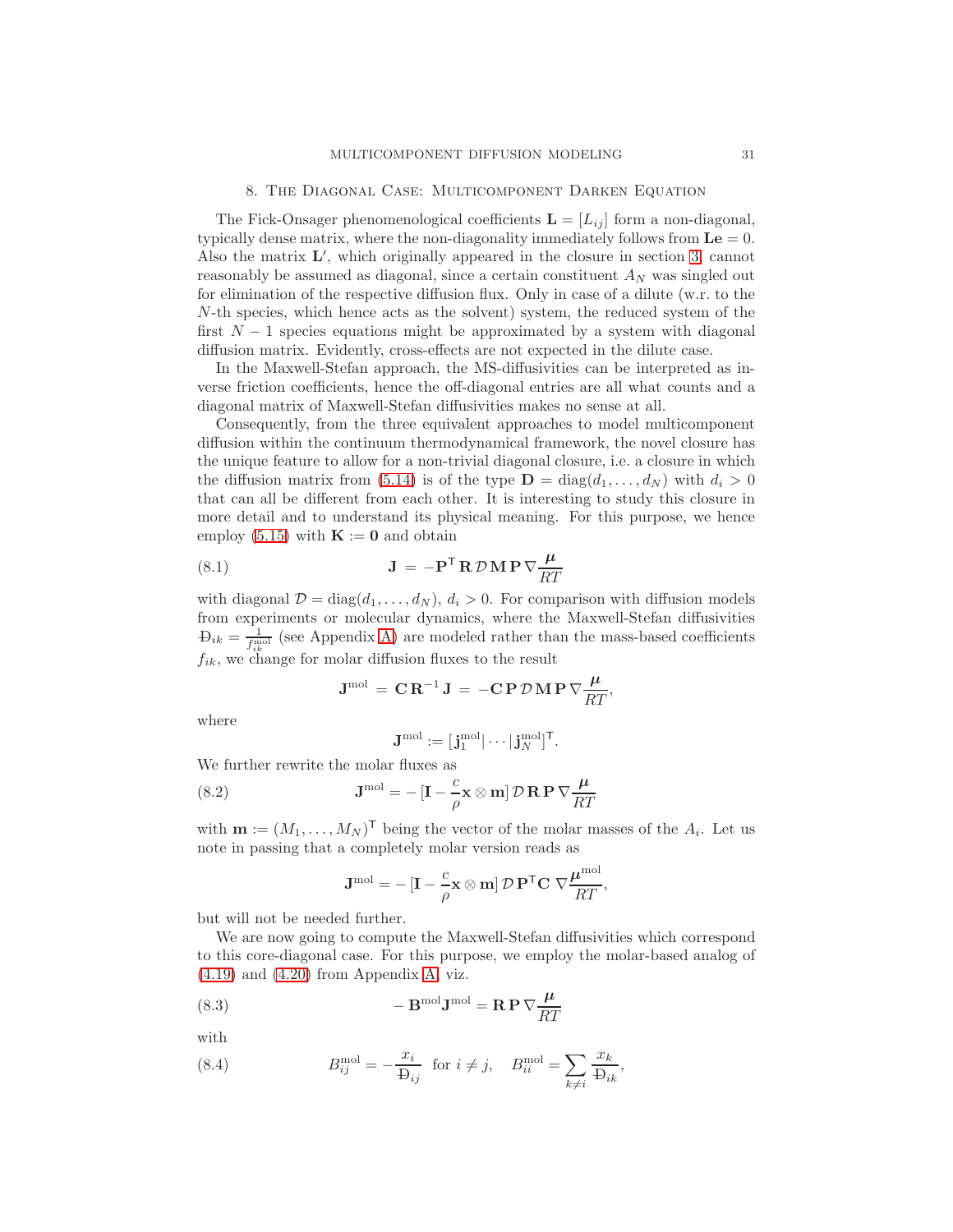in order to replace  $-{\bf R} {\bf P} \nabla \frac{\mu}{RT}$  by  ${\bf B}^{\text{mol}} {\bf J}^{\text{mol}}$  in [\(8.2\)](#page-30-1). This yields

$$
\mathbf{J}^{\mathrm{mol}}\,=\,[\mathbf{I}-\frac{c}{\rho}\mathbf{x}\otimes\mathbf{m}]\,\mathcal{D}\,\mathbf{B}^{\mathrm{mol}}\mathbf{J}^{\mathrm{mol}},
$$

hence  $\mathcal{D} \mathbf{B}^{\text{mol}} \mathbf{J}^{\text{mol}}$  is of the form

$$
\mathcal{D}\, \mathbf{B}^{\mathrm{mol}} \mathbf{J}^{\mathrm{mol}} = \mathbf{J}^{\mathrm{mol}} + \mathbf{x} \otimes \mathbf{a}
$$

for some vector field **a**. To compute **a**, we exploit the fact that  $e^T B^{mol} = 0$  and multiply the last equation with  $(\mathcal{D}^{-1}e)^{\mathsf{T}}$  from the left to obtain

$$
\mathbf{a}=-\frac{(\mathcal{D}^{-1}\mathbf{e})^{\mathsf{T}}\mathbf{J}^{\mathrm{mol}}}{\langle \mathcal{D}^{-1}\mathbf{e},\mathbf{x}\rangle}.
$$

Consequently,

$$
\mathbf{B}^{\mathrm{mol}}\mathbf{J}^{\mathrm{mol}} = \mathcal{D}^{-1}\Big(\mathbf{I}-\frac{\mathbf{x}\otimes\mathcal{D}^{-1}\mathbf{e}}{\langle\mathbf{x},\mathcal{D}^{-1}\mathbf{e}\rangle}\Big)\mathbf{J}^{\mathrm{mol}}.
$$

For  $i \neq j$  we hence obtain

<span id="page-31-0"></span>
$$
B_{ij}^{\text{mol}} = -\frac{x_i / d_i d_j}{\sum_{k=1}^{N} x_k / d_k}.
$$

Therefore, we obtain

(8.5) 
$$
\frac{1}{\text{D}_{ij}} = \frac{d_i^{-1} d_j^{-1}}{\sum_{k=1}^{N} x_k d_k^{-1}} \qquad (i \neq j)
$$

for the Maxwell-Stefan diffusivities in case the novel closure is applied with diagonal diffusion  $\mathcal{D} = \text{diag}(d_1, \ldots, d_N)$ . Recall that the  $d_i$  are functions of the thermodynamic state, say  $(T, c, \mathbf{x})$  in the molar-based variant. Hence, we finally write [\(8.5\)](#page-31-0) as

<span id="page-31-1"></span>(8.6) 
$$
\qquad \mathcal{L}_{ij}(T,c,\mathbf{x}) = d_i(T,c,\mathbf{x}) \, d_j(T,c,\mathbf{x}) \sum_{k=1}^N \frac{x_k}{d_k(T,c,\mathbf{x})} \qquad (i \neq j).
$$

Note that in the binary case  $N = 2$ , [\(8.6\)](#page-31-1) reduces to the classical Darken equation

$$
\Phi_{12} = x_1 d_2 + x_2 d_1,
$$

introduced in [\[18\]](#page-42-16) for diffusion in solid metals.

We refer to equation [\(8.6\)](#page-31-1) as the *multicomponent Darken equation*. It has been introduced in [\[40\]](#page-43-1) as a means to predict Maxwell-Stefan diffusivities, generalizing the classical Darken equation from binary to multicomponent systems. In the notation of [\[40\]](#page-43-1), the  $\Theta_{ij}$  are given by the relations

(8.7) 
$$
\mathbf{D}_{ij} = \frac{D_{i,\text{self}} D_{j,\text{self}}}{D_{\text{mix}}} \quad \text{with} \quad \frac{1}{D_{\text{mix}}} = \sum_{k=1}^{N} \frac{x_k}{D_{k,\text{self}}},
$$

i.e. the  $d_i > 0$  from the core-diagonal closure coincide with the so-called selfdiffusion or (since the latter is a bit misleading) tracer diffusion coefficients of the substance  $A_i$  in the mixture. Note that [\(8.6\)](#page-31-1) yields  $\mathbf{D}_{ij}(T, c, \mathbf{x}) = d_i(T, c, \mathbf{x})$ in the limit as  $x_i \to 1-$  (hence  $x_i \to 0+$ ). To obtain a complete description, the dependence of  $d_i$  on  $(T, c, \mathbf{x})$ , in particular on the composition, needs to be given.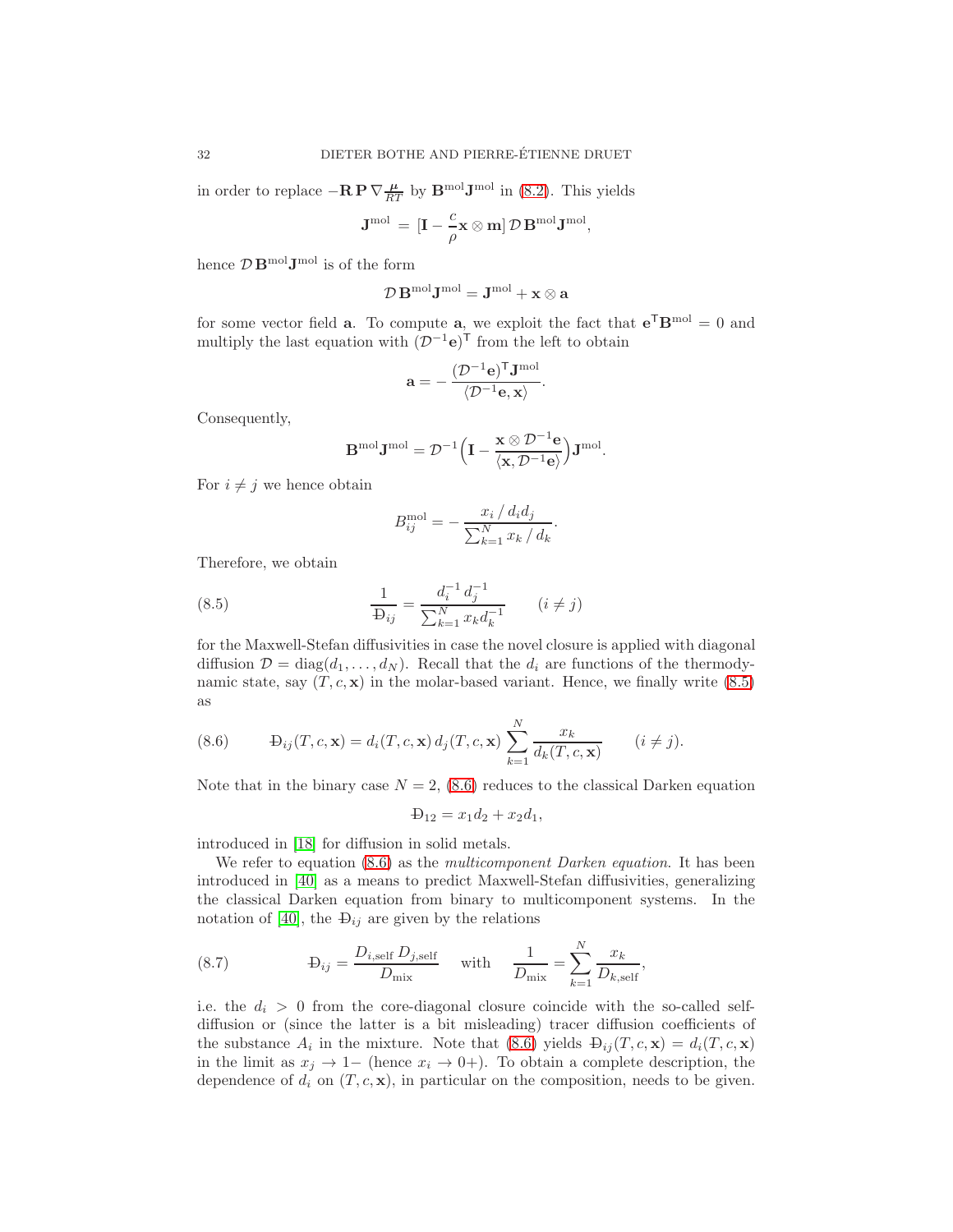There a several different empirical relationships employed in the literature. In [\[40\]](#page-43-1), the self-diffusion coefficients are modeled via

(8.8) 
$$
\frac{1}{D_{i,\text{self}}} = \sum_{k=1}^{N} \frac{x_k}{D_{i,\text{self}}^{x_k \to 1}},
$$

where the constant coefficients  $D_{i,\text{self}}^{x_k \to 1} > 0$  denote the diffusivity of  $A_i$  as a diluted species in a binary mixture of  $A_i$  and  $A_k$ . For other models see, e.g., [\[57\]](#page-44-1), [\[36\]](#page-43-0) and the recent publications cited in the introduction above.

The identification of the multicomponent Darken equation as the core-diagonal special case of the novel closure above proves the consistency of this generalization. At this point it is interesting to observe that in [\[40\]](#page-43-1), the multicomponent Darken equation has been obtained via an ad hoc argument to infer a certain structure concerning the dependence of the Fick-Onsager coefficients on the molar fractions (i.e., on the composition) and then to compute the corresponding Maxwell-diffusivities for  $N = 2, 3, 4$ , but keeping only the leading terms in the molar fractions. While motivating the form of the multicomponent Darken equation, this is not a strictly consistent derivation: the latter approximation, if done directly for the Fick-Onsager coefficients  $L_{ij}$ , would lead to a diagonal matrix **L**, but then the diagonal entries must vanish, too, due to the constraint  $\mathbf{L}\mathbf{e} = \mathbf{0}$ . Indeed, the core-diagonal closure [\(8.1\)](#page-30-2) gives the corresponding Fick-Onsager coefficients as

(8.9) 
$$
L_{ij} = \rho_i \left( \lambda_i \delta_{ij} - y_j (\lambda_i + \lambda_j - \sum_{k=1}^N y_k \lambda_k) \right)
$$

with  $\lambda_i := d_i M_i$  and the Kronecker symbol  $\delta_{ij}$ . This is a dense matrix and there is no rational in order for L being close to a diagonal matrix.

The sound modeling of Maxwell-Stefan diffusivities is an important ongoing research question; cf. [\[36\]](#page-43-0), [\[37\]](#page-43-13), [\[61\]](#page-44-6), [\[27\]](#page-42-17), [\[52\]](#page-44-7), the review article [\[35\]](#page-43-14) and further references given in these works.

#### 9. On the Sign of Diffusion Coefficients

So far we have proved the thermodynamic equivalence of the three proposed forms of the diffusion fluxes. A glance at the relevant literature shall however lead to amend this picture. Indeed, each of the three different closure approaches might also convey some specific information, mostly in the form of additional assumptions on the phenomenological coefficients involved. For instance, in any of the three closure schemes, we might assume that the diffusivities are constant or that certain coefficients possess a definite sign. Or, more generally, we might even ask which diffusion coefficients are really phenomenological diffusivities such that we might prescribe or measure them.

The viewpoint of thermodynamical consistency does not suffice to answer these questions, and even the requirement of positivity for smooth solutions of PDEs for multicomponent diffusion does not exhaust this subject.

9.1. Additional Sign Conditions on Phenomenological Coefficients. In this paragraph we discuss issues concerning phenomenological coefficients that play a role in the practical use of multicomponent diffusion models.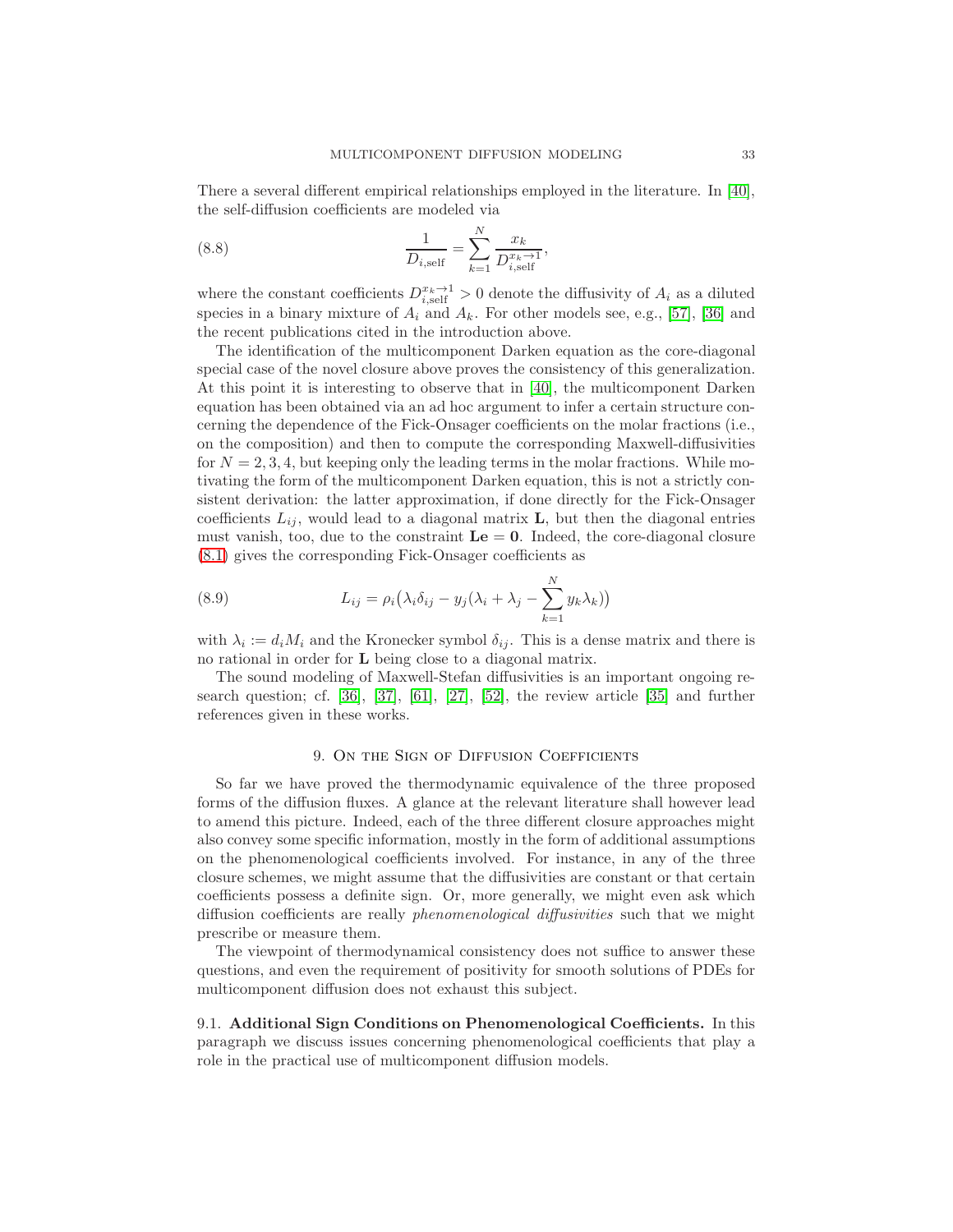1. Positivity of the MS-diffusivities. It is common to impose to the Maxwell-Stefan form of the fluxes the additional condition that all friction coefficients  $f_{ik}$  are strictly positive functions of the state variables. As recalled in the section [C,](#page-47-0) this condition is always sufficient for the invertibility of the MS-equations. Whether negative Maxwell-Stefan diffusivities might occur or not is however a recurrent question in the applied literature, for instance in [\[11\]](#page-42-4), [\[34\]](#page-43-2). In the latter paper, it is proved that constant  $f_{ik}$  are compatible with the thermodynamic requirement [\(4.15\)](#page-14-3) only if  $f_{ik} \geq 0$  for all  $i \neq k$ . This observation can be slightly generalized as follows.

<span id="page-33-0"></span>**Lemma 9.1.** For all  $1 \leq i \leq k \leq N$ , assume that  $f_{ik}$  is a regular function of the state variables defined at each  $T > 0$  for all  $\rho_1, \ldots, \rho_N \geq 0$ . Assume moreover that for arbitrary  $\rho_1, \ldots, \rho_N$ , the inequality [\(4.15\)](#page-14-3) is valid for all  $z \in \{e\}^{\perp}$ . In order that for all  $i < k$ , the function  $f_{ik}(T, \cdot)$  is strictly positive at all  $\rho_1, \ldots, \rho_N > 0$ , it is sufficient that all  $f_{ik}$  describe binary interactions, that is  $f_{ik} = f_{ik}(T, \rho_i, \rho_k)$  for  $T > 0$ , all  $i < k$  and all  $\rho_1, \ldots, \rho_N \geq 0$ .

Moreover, it is in general false that the conditions stated in (B) for the matrix **B** imply that  $f_{ik}$  is positive for all  $i \neq k$ .

Proof. We first show that the condition of binary interactions ensures the strict positivity of  $f_{ik}$ . We thus fix  $T > 0$  and we suppose that, for all  $i < k$ , we have  $f_{ik} = f_{ik}(T, \rho_i, \rho_k)$  for all  $\rho_1, \ldots, \rho_N \geq 0$ . Then for arbitrarily chosen  $1 \leq \alpha < \beta \leq$  $N, \mathbf{z} \in {\{\mathbf{e}\}}^{\perp}$  and  $\rho_1, \ldots, \rho_N \geq 0$  such that  $\rho_i = 0$  for  $i \notin {\{\alpha, \beta\}}$ , the assumption  $(4.15)$  yields

$$
0<\sum_{1\leq i
$$

Hence, constructing **z** via  $z_i = 0$  for  $i \notin {\alpha, \beta}$  and  $z_\alpha = -z_\beta$ , it is obvious that  $f_{\alpha\beta}(T,\rho_{\alpha},\rho_{\beta})>0$  for all  $\rho_{\alpha},\rho_{\beta}>0$ . This proves that  $f_{\alpha\beta}$  is strictly positive.

Next we show the second claim by constructing a counterexample. We assume  $N = 3$ , and we show that, if  $f_{13}$  is allowed to depend on  $\rho_2$  it will assume negative values for some choices of  $\rho_1, \rho_2, \rho_3$ . It is easy to generalize the arguments to arbitrary large a number of components. We first let  $\tau_{ik}^1(\rho_1, \rho_2, \rho_3) := \rho y_i y_k$  for all  $1 \leq i \leq k \leq 3$  and fill the diagonal of the matrix  $\tau^1$  according to [\(4.8\)](#page-13-3) in order to satisfy all conditions [\(4.13\)](#page-14-1). We introduce a second matrix  $\tau^2$  via

$$
\tau^{2}(\rho_{1}, \rho_{2}, \rho_{3}) = \rho y_{1} y_{2} y_{3} \mathbf{A}, \quad \mathbf{A} := \begin{bmatrix} a-1 & 1 & -a \\ 1 & a-1 & -a \\ -a & -a & 2a \end{bmatrix} \text{ with } a > 2.
$$

The matrix  $\tau^1$  results from the choice  $f_{ik} \equiv 1$  in [\(4.11\)](#page-13-2), hence it is symmetric and strictly positive definite on  $\{e\}^{\perp}$  for all **y** with  $y_1, y_2, y_3 > 0$ . The constant matrix **A** is symmetric, satisfies  $Ae = 0$  and, for  $a > 2$ , it can be verified that the non-zero eigenvalues are strictly positive. Next we fix any state  $\rho_1^0, \rho_2^0, \rho_3^0 > 0$ , and we let

$$
\boldsymbol{\tau} := |\mathbf{y} - \mathbf{y}^0|^2 \, \boldsymbol{\tau}^1 + \boldsymbol{\tau}^2 \,,
$$

which can be verified to be symmetric. Using that both  $\tau^1$  and **A** are positive definite on  $\{e\}^{\perp}$ , the same follows for  $\tau$  and similarly we see that  $\tau e = 0$ . Corresponding Maxwell-Stefan friction coefficients are next defined according to [\(4.11\)](#page-13-2),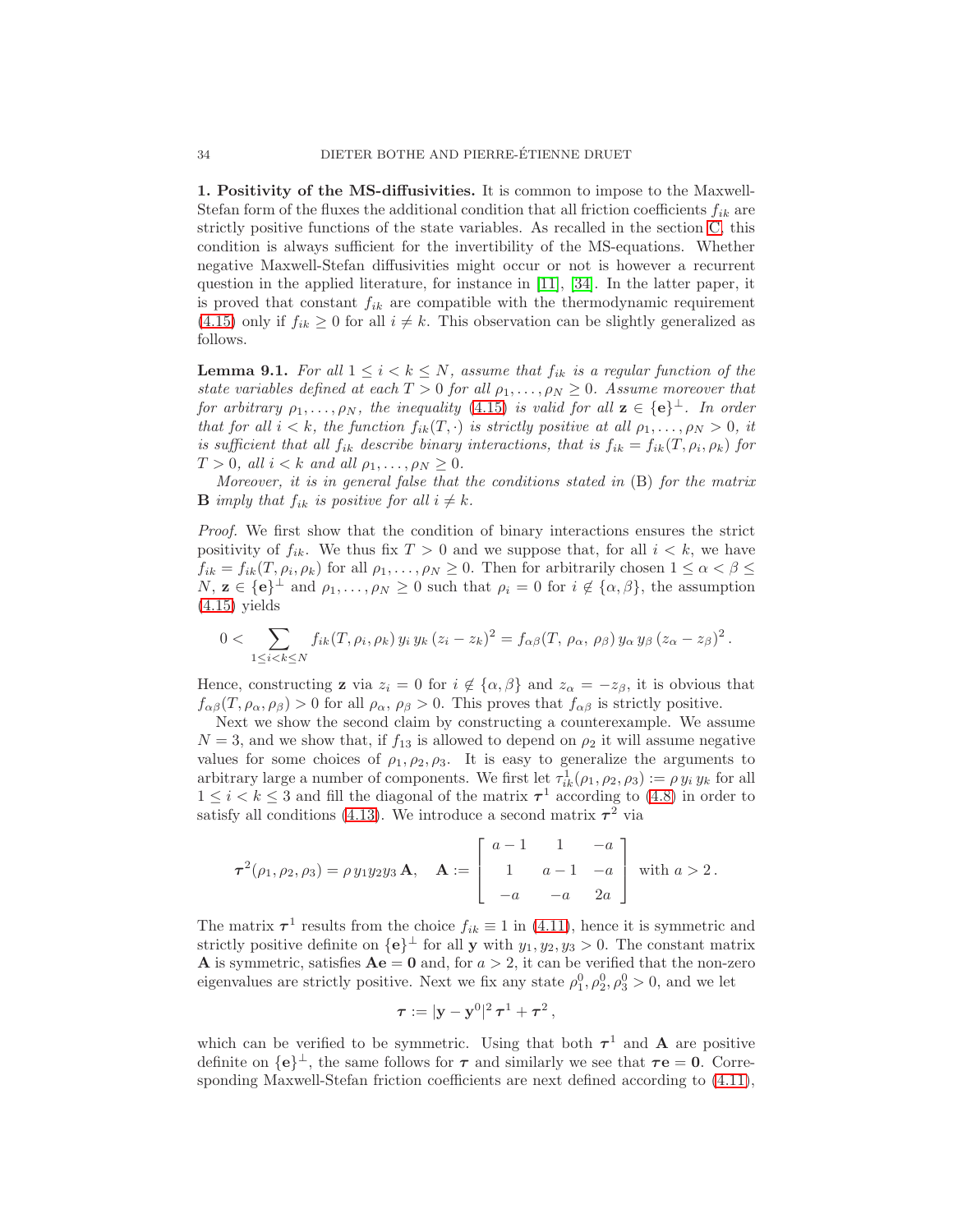meaning that

$$
f_{ik} = \frac{\tau_{ik}}{\rho \, y_i \, y_k} = |\mathbf{y} - \mathbf{y}^0|^2 + y_{[ik]} \, a_{ik} \,,
$$

where  $[ik] \neq i, k$  is the complementary index. These  $f_{ik}$  are obviously regular functions of the state variables. Now, due to the special choice of  $A$ , we among others obtain that

$$
f_{13} = |\mathbf{y} - \mathbf{y}^0|^2 - y_2 a
$$

and, depending on the choice of  $a > 2$ , a neighborhood of the point  $\rho^0$  is readily constructed such that  $f_{13} < 0$ .

Hence, thermodynamics does not require the positivity of the Maxwell-Stefan diffusivities. Note, moreover, that in a mixture like an electrolyte, where the species cannot vanish independently of each other, the arguments of the preceding Lemma do not apply. Even binary or constant diffusivities might then turn negative, hence such cases must be investigated separately.

From the viewpoint of the thermodynamic equivalence, the next natural question is to ask which kind of Fick-Onsager closure of form (A) yields an equivalent Maxwell-Stefan form with positive friction coefficients. The next Lemma relates this problem to the interesting algebraic question of identifying the inverse of strict Z-matrices. Recall that a real square-matrix is a Z-matrix iff all off-diagonal elements are non-positive.

<span id="page-34-0"></span>**Lemma 9.2.** Let  $\mathbf{L} \in \mathbb{R}^{N \times N}$  be symmetric, positive definite on  $\{\mathbf{e}\}^{\perp}$  and  $\mathbf{L} \mathbf{e} = \mathbf{0}$ . Let  $J = -L \nabla \frac{\mu}{RT}$  and  $L^{\sharp}$  be the generalized inverse of L. Then, the two following statements are equivalent:

- (1) The matrix  $\mathbf{B} := \mathbf{R} \mathbf{P} \mathbf{L}^{\sharp} \mathbf{P}^{\mathsf{T}} = (\mathbf{L} \mathbf{R}^{-1})^{\sharp}$  is a strict Z-matrix;
- (2) **J** obeys the equations (4.15) with coefficients  $f_{ik} := -b_{ik}/y_i > 0$  for all  $i \neq k$ .

*Proof.* As seen,  $\mathbf{J} = -\mathbf{L}\nabla \frac{\mu}{RT}$  implies that  $\mathbf{J} = -\mathbf{L}\mathbf{R}^{-1}\mathbf{R}\mathbf{P}\nabla \frac{\mu}{RT}$ . We apply the generalized inverse  $\mathbf{B} = (\mathbf{L}\,\mathbf{R}^{-1})^{\sharp}$ . Then  $\mathbf{B}\,\mathbf{J} = -\mathbf{R}\,\mathbf{P}\,\nabla\frac{\mu}{RT}$ . We may compute that

$$
\mathbf{R} \mathbf{P} \mathbf{L}^{\sharp} \mathbf{P}^{\mathsf{T}} \mathbf{L} \mathbf{R}^{-1} = \mathbf{R} \mathbf{P} \mathbf{L}^{\sharp} \mathbf{L} \mathbf{R}^{-1} = \mathbf{R} \mathbf{P} (\mathbf{I} - \frac{1}{N} \mathbf{e} \otimes \mathbf{e}) \mathbf{R}^{-1}
$$

$$
= \mathbf{R} \mathbf{P} \mathbf{R}^{-1} = \mathbf{I} - \mathbf{y} \otimes \mathbf{e}.
$$

Similarly  $\mathbf{L} \mathbf{R}^{-1}$ ,  $\mathbf{R} \mathbf{P} \mathbf{L}^{\sharp} \mathbf{P}^{\mathsf{T}} = \mathbf{I} - \mathbf{y} \otimes \mathbf{e}$ , showing that  $\mathbf{B} = (\mathbf{L} \mathbf{R}^{-1})^{\sharp} = \mathbf{R} \mathbf{P} \mathbf{L}^{\sharp} \mathbf{P}^{\mathsf{T}}$ .

We define  $f_{ik} := -b_{ik}/y_i$ , and we obtain that the friction coefficients are strictly positive iff **B** is a strict Z-matrix or, in other words, iff  $\mathbf{L}^{\sharp} - \mathbf{L}^{\sharp} \mathbf{y} \otimes \mathbf{e} - \mathbf{e} \otimes \mathbf{L}^{\sharp} \mathbf{y} - \mathbf{E} \otimes \mathbf{E} \otimes \mathbf{E} \otimes \mathbf{E} \otimes \mathbf{E} \otimes \mathbf{E} \otimes \mathbf{E} \otimes \mathbf{E} \otimes \mathbf{E} \otimes \mathbf{E} \otimes \mathbf{E$  $\langle L^{\sharp}y, y \rangle$  e ⊗ e has negative off-diagonals.  $\Box$ 

The positivity of the Maxwell-Stefan diffusivities is thus equivalent to  $LR^{-1}$ being the generalized inverse of a Z-matrix. Unfortunately, there is apparently no handy characterization for the generalized inverse of (strict) Z-matrices available in the literature (even in the regular case). Therefore, computation of one of the matrices  $(\mathbf{L}\mathbf{R}^{-1})^{\sharp}$  or  $\mathbf{R}\mathbf{P}\mathbf{L}^{\sharp}\mathbf{P}^{\top}$  seems the only way to verify the positivity of the corresponding Maxwell-Stefan coefficients.

Which subclass of Fick-Onsager coefficients leads to constant or binary friction coefficients in the Maxwell-Stefan form would be a question of the same quality.

Note however that the occurrence of Maxwell-Stefan diffusivities which are irregular (infinite) functions of the state-variables is prohibited by our statement of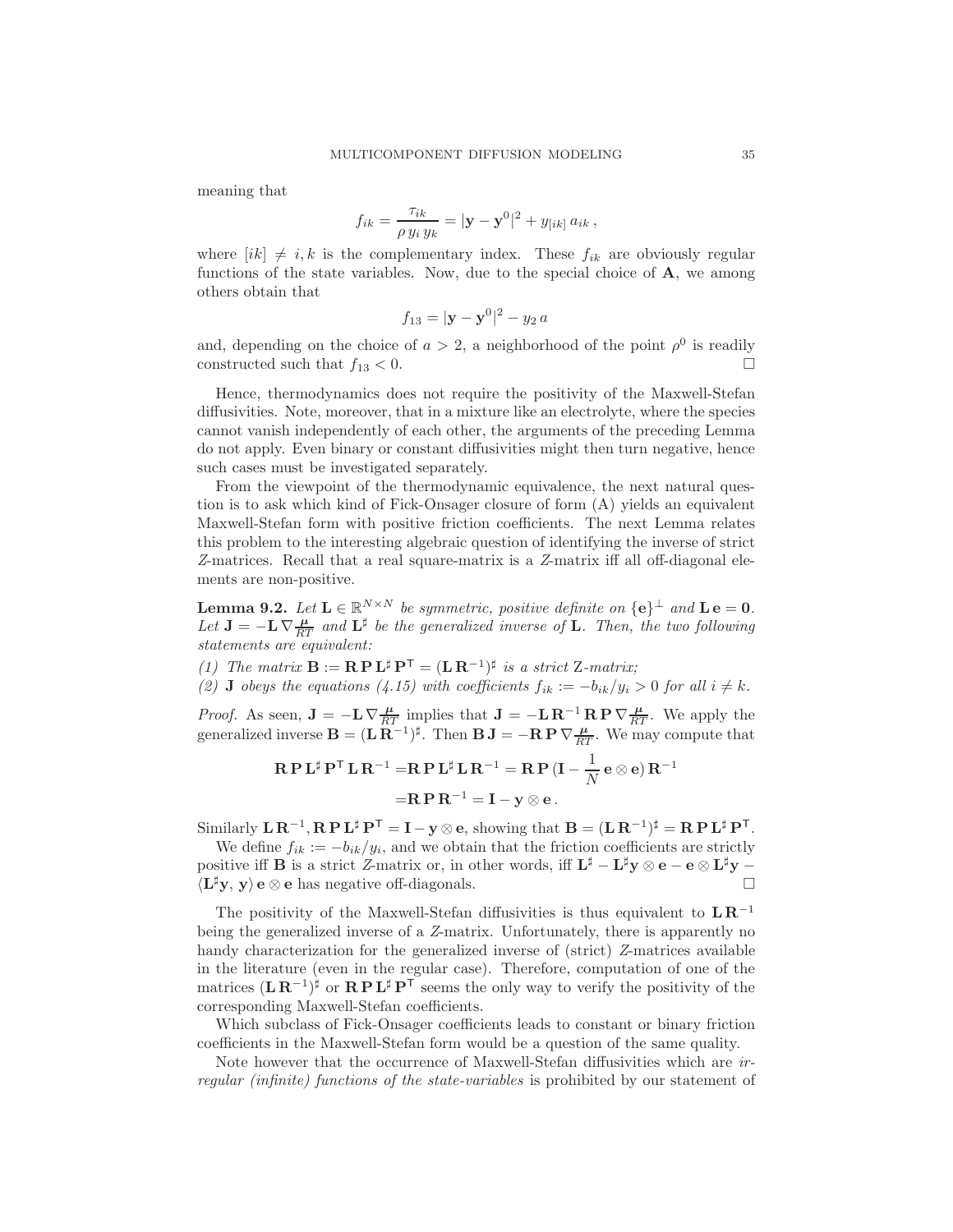the equivalence in Theorem [7.2,](#page-26-0) unless the corresponding Fick-Onsager coefficients are already degenerated (enhanced diffusion); according to [\[11\]](#page-42-4), this phenomenon occurs in certain simulations.

2. M-Matrix property in the Fick-Onsager scheme. If in the closure of type  $(A)$ , the off-diagonal matrix **S** is elementwise negative, then **L** is a strict Z-Matrix of rank  $N-1$  with kernel  $\{e\}$ . Recalling that **L** is positive semi-definite and symmetric, we call  $\lambda$  the largest eigenvalue of **L**, implying the inequality  $L_{ii} \leq \lambda$ . Hence, **L** can also be written as  $\lambda \mathbf{I} - \mathbf{G}$  with

$$
\mathbf{G} = \lambda \, \mathbf{I} - \text{diag} \left( \mathbf{L} \right) - \mathbf{L}_{\text{off}} \, .
$$

If now  $S_{ij} < 0$ , then  $-\mathbf{L}_{off} = \mathbf{R} S \mathbf{Y}$  and this G are elementwise nonnegative which charaterises L as a so-called singular M-Matrix. The case of identical Maxwell-Stefan coefficients  $f_{ik} = \bar{d}^{-1}$ , leading to  $\mathbf{B}^{\sharp} = \bar{d} \mathbf{P}^{\mathsf{T}}$  and to  $\mathbf{L} = \bar{d} \mathbf{R} \mathbf{P}$ , shows that this property can sometimes–in rare cases–be expected.

Here we restrict ourselves to the following simple observation: Constant  $S_{ij}$  in (A) are possible only if  $S_{ij} < 0$  for all  $i \neq j$ . To see this, it suffices to recall that  $a_i = -\sum_{j \neq i} S_{ij} y_j$  for all i (cf. [\(7.15\)](#page-29-1)). We let  $y_i \to 0+$ . Since  $a_i \to a_i(\mathbf{y}_0) > 0$ is required, we obtain that  $\sum_{j\neq i} S_{ij} y_j < 0$ . This is now valid for all admissible y with  $y_i = 0$ , and clearly  $S_{ij} < 0$  follows for all  $j \neq i$ .

As seen in the preceding paragraph, it remains in general open to determine which subclass of Maxwell-Stefan coefficients yield strictly negative  $S_{ij}$  in the Fick-Onsager representation. This is, in fact, the same question as in Lemma [9.2.](#page-34-0)

3. Elementwise diagonal positivity for the novel closure scheme. The third example occurs if we ask that the novel form (C) of the diffusion fluxes be valid, where the diagonal part  $\mathcal D$  is elementwise positive. We shall restrict our observations to the core-diagonal case.

**Lemma 9.3.** Let  $\mathcal{D} = \text{diag}(d_1, \ldots, d_N)$ . For all  $1 \leq i \leq N$ , assume that  $d_i$  is a regular function of the state variables defined at each  $T > 0$  for all  $\rho_1, \ldots, \rho_N \geq 0$ . Assume moreover that for arbitrary  $\rho_1, \ldots, \rho_N$ , the matrix  $P^{\mathsf{T}} R \mathcal{D} M P$  is positive definite on  $\{e\}^{\perp}$ . In order that for all i, the function  $d_i(T, \cdot)$  is strictly positive at all  $\rho_1, \ldots, \rho_N > 0$ , it is sufficient that  $d_i$  is independent of  $\rho_i$ .

Moreover, it is in general false that, if  $D$  satisfies all conditions stated in  $(C)$ with  $\mathbf{K} = \mathbf{0}$ , the functions  $d_i$  are positive.

*Proof.* If  $d_i$  does not depend on  $\rho_i$ , then the consequence of (C) that  $d_i \to d_i(\mathbf{y}_0) > 0$ for  $y_i \rightarrow 0+$  implies that  $d_i$  must be strictly positive over all compositions.

In order to prove the second claim, a counterexample is sufficient. We exploit the result of appendix [B](#page-46-0) showing that, for  $N = 3$ , every Maxwell-Stefan closure satisfying (B) is core-diagonal with

$$
d_{[ik]} = f_{ik}/D_0, \quad D_0 = \text{trace}(\text{adj}(\mathbf{B})) > 0
$$

with the Maxwell-Stefan matrix **B** as in [\(4.20\)](#page-15-4) and  $|ik| \neq i, k$  the complementary index. Now it suffices to apply the counterexample of Lemma [9.1,](#page-33-0) and we obtain in particular that  $\mathcal{D}_0 d_2 = f_{13}$  is negative whenever  $f_{13}$  is negative.

More generally, it is not possible to show that every Fick-Onsager closure obeying (A) yields an equivalent novel form with elementwise positive D. Thus, the latter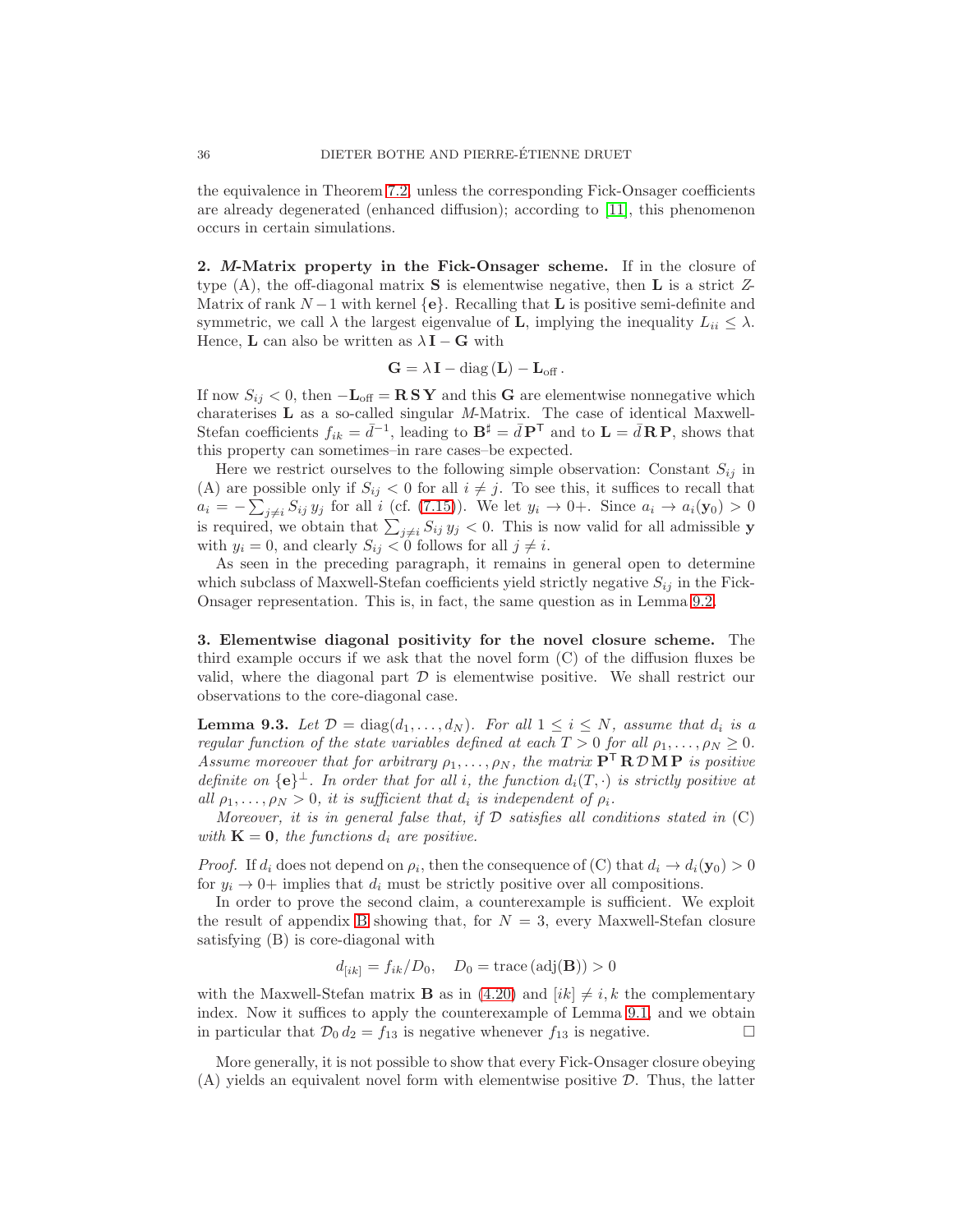condition introduces a new strict subclass among the thermodynamic consistent closures of type (A).

**Lemma 9.4.** Let  $\mathbf{L} = \mathbf{R} (\mathbf{A} + \mathbf{S} \mathbf{Y}) \in \mathbb{R}^{N \times N}$  be symmetric, positive definite on  ${e}^{\perp}$  with  $\mathbf{L}\mathbf{e} = 0$ . Let  $\mathbf{J} = -\mathbf{L}\nabla \frac{\mu}{RT}$ . Then, in order that  $\mathbf{J}$  satisfies the novel closure equations (C) with  $\mathcal D$  elementwise positive, the following condition for **S** is necessary and sufficient: For  $i = 1, \ldots, N$ ,

<span id="page-36-0"></span>(9.1) 
$$
\langle \mathbf{Sy}, \mathbf{e}^i \rangle + \frac{2}{N-2} \langle \mathbf{Se}, \mathbf{e}^i \rangle y_i \le \frac{\langle \mathbf{Se}, \mathbf{e} \rangle}{(N-2)(N-1)} y_i.
$$

*Proof.* We have already computed in Theorem [7.1](#page-23-1) (see  $(7.4)$ ,  $(7.5)$ ) that the matrix  $D$  is related to  $A$  and  $S$  via

$$
\mathcal{D} = \mathbf{A} \mathbf{M}^{-1} + 2\frac{c}{\rho} \operatorname{diag}(\mathbf{b}) \mathbf{X}
$$

with  $\mathbf{b} = -\frac{1}{N-2} (\mathbf{I} - \frac{1}{2(N-1)} \mathbf{e} \otimes \mathbf{e}) \mathbf{S} \mathbf{e}.$ 

On the other hand, we can make use of  $\mathbf{L}\mathbf{e} = \mathbf{0}$  to compute that  $\mathbf{A}\mathbf{e} = -\mathbf{S}\mathbf{y}$  (cf. [\(7.15\)](#page-29-1)). This allows to also compute

$$
d_i = \frac{1}{M_i} \left( -\langle S\mathbf{y}, \mathbf{e}^i \rangle - \frac{2}{N-2} \langle S\mathbf{e}, \mathbf{e}^i \rangle y_i + \frac{\langle S\mathbf{e}, \mathbf{e} \rangle}{(N-2)(N-1)} y_i \right).
$$

Hence,  $\mathcal D$  is positive iff the condition [\(9.1\)](#page-36-0) is valid.  $\square$ 

The core-diagonal new closure with elementwise positive matrix  $\mathcal D$  induces a Maxwell-Stefan form with strictly positive coefficients. In this case, in fact, we have  $f_{ik} = \left(\sum_j d_j y_j\right) / (d_i d_k)$ . We refer to the section [8](#page-30-0) for details.

9.2. Diffusion Matrices. While the picture of thermodynamic equivalence seems clear and complete, the concept of a diffusion coefficient is essentially plural. This question is discussed for instance in [\[44\]](#page-43-15) and in the second paragraph of [\[15\]](#page-42-14).

In the literature, several different objects have been called *diffusion matrix*. Following a classification proposed in [\[44\]](#page-43-15), we distinguish between thermodynamic diffusion coefficients and Fickian diffusion coefficients. The thermodynamic diffusion coefficients describe proportionality relations between fluxes and driving forces, while the Fickian coefficients are proportionality factors between fluxes and gradients of concentrations or fractions.

**A. Fickian diffusivities.** The coefficient matrix  $\mathbf{D}^{\text{Fick}} = [D_{ik}]$  is associated with the representation [\(3.1\)](#page-9-0) of the diffusion fluxes. In the language of the present paper, we obtain these Fickian diffusivities starting from the Fick-Onsager representation  $\mathbf{j}^{\text{mol}} = -\mathbf{M}^{-1} \mathbf{L} \nabla \frac{\mu}{RT}$ . Recalling that  $\mu_i = \partial_{\rho_i}(\rho \psi)$ , we introduce the Hessian  $H := D^2_{\rho,\rho}(\rho\psi)$  of the free energy. In the isothermal case, we obtain that

$$
\mathbf{j}^{\text{mol}} = -\frac{1}{RT} \mathbf{M}^{-1} \mathbf{L} \mathbf{H} \mathbf{M} \nabla \mathbf{c}.
$$

This means that  $\mathbf{D}^{\text{Fick}} = \mathbf{M}^{-1} \mathbf{L} \mathbf{H} \mathbf{M} / (RT)$ .

The matrix of Fickian diffusivities is the one playing a role in the PDE analysis of diffusion and reaction–diffusion systems. If we follow [\[44\]](#page-43-15), it is also the relevant matrix in measurements and experiments. From our general viewpoint, this matrix can be written as the product of  $M^{-1} L M^{-1}$ , which is positive semi-definite, and of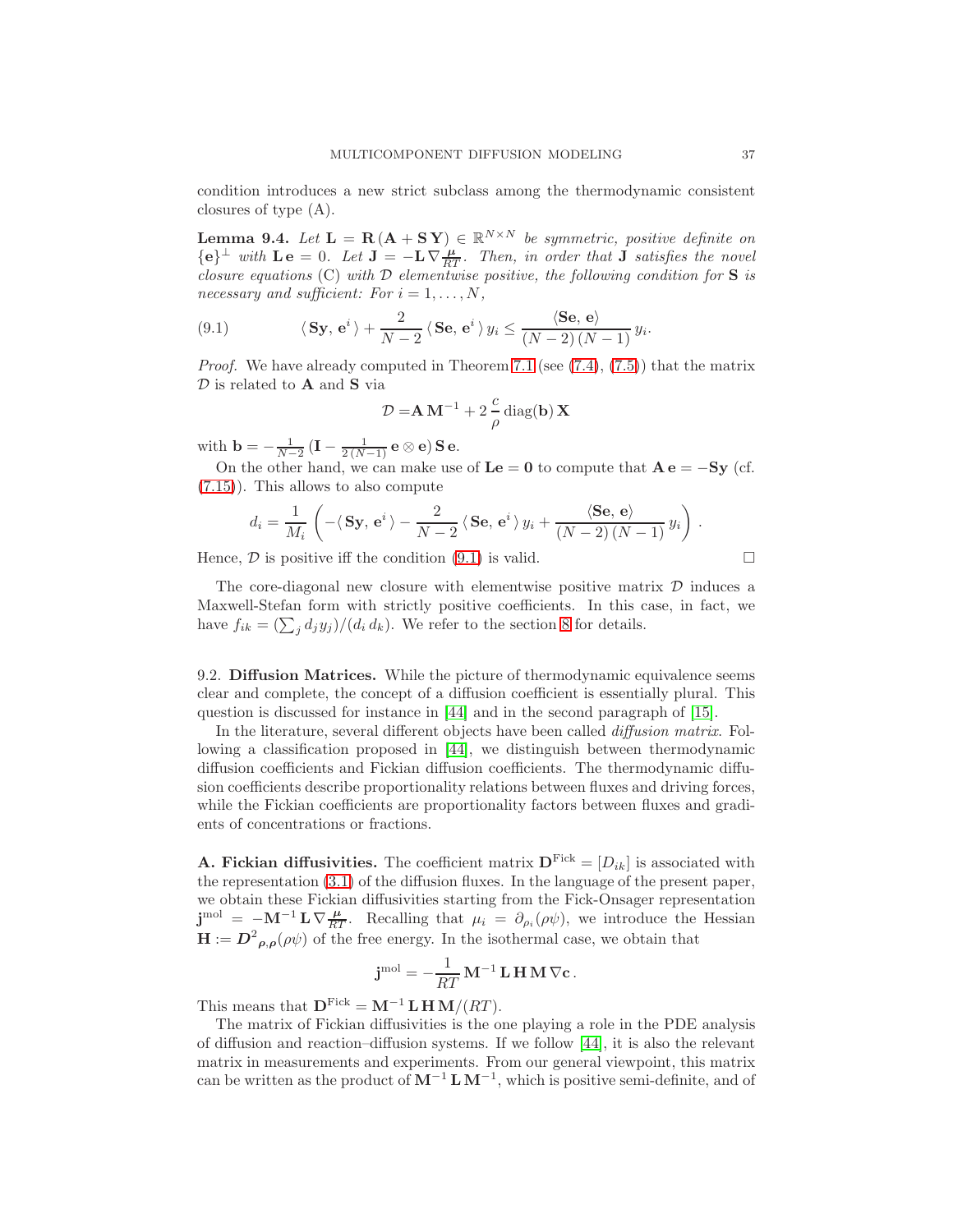$\mathbf{M} \mathbf{H} \mathbf{M}/(RT)$ , which is positive definite if, as required by the second law of thermodynamics, the free energy is a (strict) convex function of the partial mass densities. Hence, as shown in [\[44\]](#page-43-15) and [\[6\]](#page-41-2),  $\mathbf{D}^{\text{Fick}}$  possesses only real positive eigenvalues. It always generates a normal elliptic operator in the PDEs (see [\[28\]](#page-42-5), [\[10\]](#page-42-18)).

It is well known that the matrix  $\mathbf{D}^{\text{Fick}}$  is in general not symmetric.

# **Lemma 9.5.** For an ideal mixture, the matrix  $D<sup>Fick</sup>$  is non-symmetric.

*Proof.* Due to the properties of the Onsager matrix  $\bf{L}$ , the vector  $\bf{m}$  of molar weights is a left eigenvector with trivial eigenvalue for  $D<sup>Fick</sup>$ . Assuming  $D<sup>Fick</sup>$  symmetric, hence  $\mathbf{D}^{\text{Fick}}\mathbf{m} = (\mathbf{D}^{\text{Fick}})^{\mathsf{T}}\mathbf{m} = 0$ , the vector **HMm** must belong to the span of the vector e.

It follows that  $\sum_{j=1}^{N} H_{ij} M_j^2 = \alpha$  for some scalar function  $\alpha$  of the state-variables and for all *i*. But note that the equations  $\sum_{j=1}^{N} H_{ij} M_j^2 = \alpha$  also characterize  $\alpha = \partial_{\rho_i} f$  for all i with  $f := \sum_{j=1}^N \mu_j M_j^2$ . Hence,  $\alpha e$  is a gradient vector for the function  $\rho \mapsto f(T, \rho)$ , implying that  $\alpha = \alpha(T, \rho)$  is a function of the temperature and the total mass density only. Now, for ideal chemical potentials, it is particularly easy to show a contradiction. We let  $x_j \to 0+$  for some component, and we see that  $\sum_{j=1}^{N} H_{ij} M_j^2$  must explode like  $M_j/(M_i x_j)$  while  $\alpha$ , being independent on composition, would remain bounded.

 $\Box$ 

It has been widely discussed in the literature (see [\[44\]](#page-43-15), [\[13\]](#page-42-19), [\[49\]](#page-43-16), [\[33\]](#page-43-17)) that  $D<sup>Fick</sup>$ can also not be expected to be diagonally positive. This is true for the most general case, but this statement must be tempered. There are many interesting cases where diagonal positivity is to expect.

A so-called *simple* mixture is characterized by the structure  $\rho \psi = \sum_{i=1}^{N} f_i(T, c_i)$ of the free energy, which possesses a diagonal Hessian. In such cases,  $D_{ii}$  =  $L_{ii} f''_i(T, c_i)/(RTM_i^2)$  is always strictly positive.

Another important point is that Fickian diffusion is often considered in isobaric, isochoric or related contexts, where some additional function of the densities typically the concentration  $c$ , the pressure  $p$ , the volume or the specific volume - is assumed constant. In such cases, not the full Hessian H is relevant for the computation of  $\mathbf{D}^{\text{Fick}}$ . Considering for instance an isothermal, ideal mixture which is moreover isobaric, the Hessian H reduces to  $RT(\mathbf{M}^{-1}\mathbf{R}^{-1}-\frac{1}{c}\mathbf{M}^{-1}(\mathbf{e}\otimes\mathbf{e})\mathbf{M}^{-1}]$ and for the matrix of Fickian diffusivities we obtain that

$$
\mathbf{D}^{\mathrm{Fick}} = \mathbf{M}^{-1} (\mathbf{L} \mathbf{R}^{-1} - \frac{1}{c} \mathbf{L} \mathbf{M}^{-1} \mathbf{e} \otimes \mathbf{e})
$$

$$
= \mathbf{M}^{-1} (\mathbf{B}^{\sharp} - \mathbf{B}^{\sharp} \mathbf{X} \mathbf{e} \otimes \mathbf{e}).
$$

For the last identity, we assumed the Maxwell-Stefan form of the Fick-Onsager matrix. Hence, at least for isobaric, isothermal, ideal systems with Maxwell-Stefan diffusion, the matrix  $D<sup>Fick</sup>$  consists of regular functions of the state variables. Further, the latter equations show obviously that the diagonal elements satisfy  $D_{ii} \to d_i^+ > 0$ for  $x_i \rightarrow 0+$ . Diagonal dominance can reasonably be expected, as shown by the example of identical Maxwell-Stefan coefficients  $f_{ik} = \bar{d}^{-1}$ , which yields  $\mathbf{B}^{\sharp} = \bar{d} \mathbf{P}^{\mathsf{T}}$ and  $\mathbf{L} = d \mathbf{R} \mathbf{P}$ . Hence

$$
D_{ik} = \bar{d} (\delta_{ik} - y_i - x_i (1 - \frac{c}{\rho} M_i)) = \bar{d} (\delta_{ik} - x_i),
$$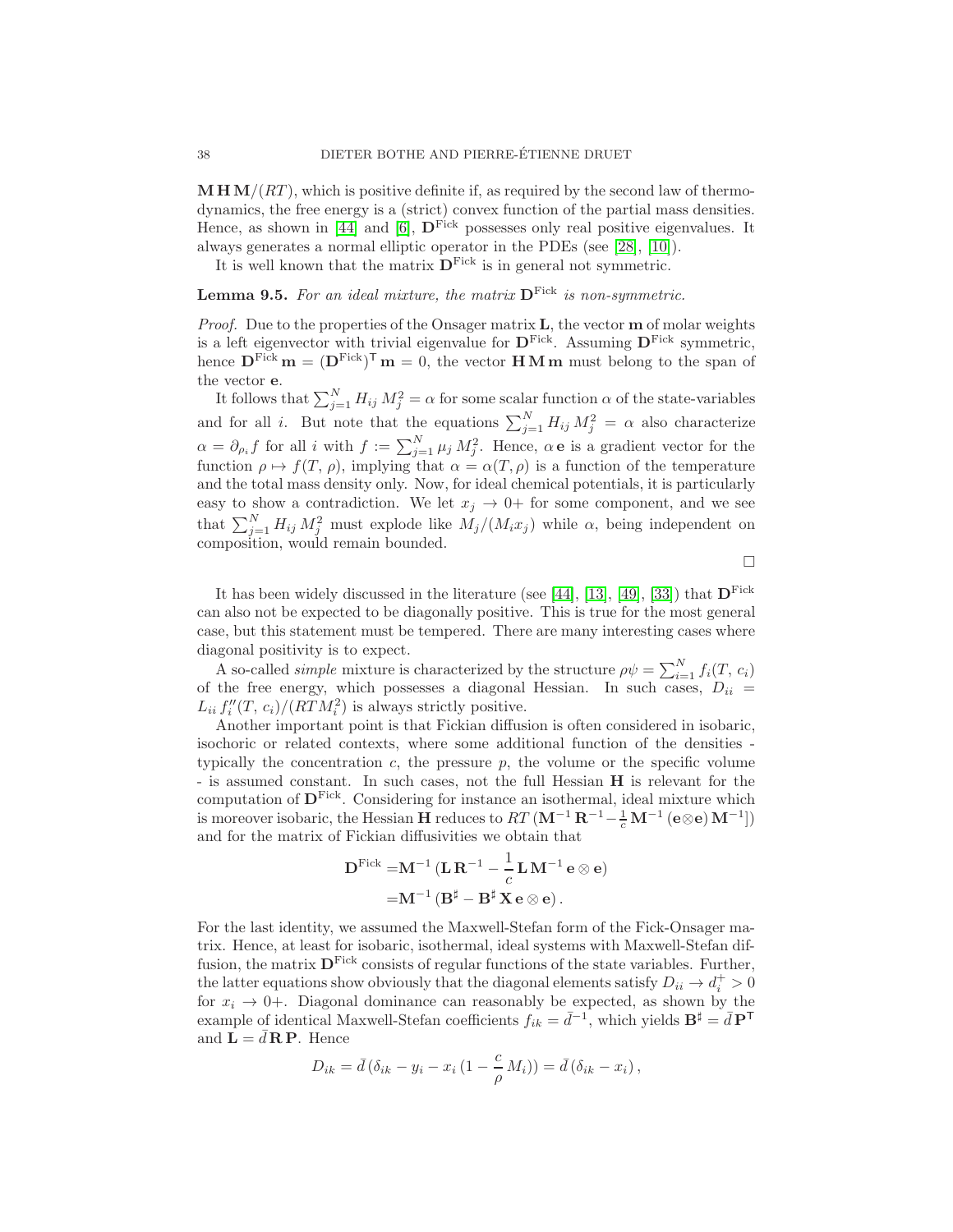which is a singular M-Matrix with positive diagonals. Whether similar properties can be expected for certain subclasses of MS-diffusivities or matrices L is an open question that we cannot exhaust in the context of this investigation.

From the point of view of the novel closure scheme, we wish to point out the following interesting property of Fickian diffusion in the case of core-diagonal closure.

Lemma 9.6. Consider an ideal isothermal and isobaric system subject to the corediagonal closure relation  $\mathbf{L} = \mathbf{P}^{\mathsf{T}} \mathbf{M} \mathcal{D} \mathbf{R} \mathbf{P}$ . If  $\mathcal{D} = \text{diag}(d_1, \dots, d_N)$  with  $d_i \geq 0$ , then the diagonal entries of  $\mathbf{D}^{\text{Fick}}$  satisfy

$$
D_{ii} \ge d_i (1 - y_i) (1 - x_i)
$$
 for  $i = 1, ..., N$ .

*Proof.* By assumption,  $\mathbf{H} = RT (\mathbf{M}^{-1} \mathbf{R}^{-1} - \frac{1}{c} \mathbf{M}^{-1} (\mathbf{e} \otimes \mathbf{e}) \mathbf{M}^{-1})$ . We calculate that

$$
\mathbf{D}^{\text{Fick}} = \frac{1}{RT} \mathbf{M}^{-1} \mathbf{L} \mathbf{H} \mathbf{M} = \mathcal{D} - \mathcal{D} \mathbf{x} \otimes \mathbf{e} - \mathbf{M}^{-1} \mathbf{y} \otimes (\mathcal{D} \mathbf{M} \mathbf{e} - \frac{\rho}{c} \sum_{k=1}^{N} d_k y_k \mathbf{e}).
$$

Hence

$$
D_{ii} = d_i (1 - x_i) - d_i y_i + \frac{y_i}{M_i} \frac{\rho}{c} \sum_{k=1}^{N} d_k y_k
$$
  
=  $d_i (1 - x_i) - d_i y_i + x_i \sum_{k=1}^{N} d_k y_k$ 

and, estimating  $\sum_{k=1}^{N} d_k y_k \ge d_i y_i$ , the claim follows.

Let us also refer to the interesting recent work [\[33\]](#page-43-17), showing that diagonal positivity of the Fickian diffusion matrix could, in the ternary case, be a question also associated with the proper choice of the frame of reference for the diffusion velocity.

Let us remark that, still in the isothermal and isobaric (or similar) context, another usual representation of the diffusion flux is

(9.2) 
$$
j_i^{\text{mol}} = -c \,\tilde{D}_{ik} \,\nabla x_k \,.
$$

This representation is also equivalent, since an additional assumption of the type  $p(c, x_1, \ldots, x_N) = p_0$  (isobaric case) is available, and allows to compute the complete thermodynamic driving forces in terms of the gradients  $\nabla x_k$  only. The form of the diffusion matrix  $\tilde{\mathbf{D}}^{\text{Fick}}$  then depends on this equation too. Let us restrict to giving an example for the ideal, isobaric context. As  $\nabla x_k = RT x_k \nabla(\mu_k/(RT))$  in this case, it is readily seen that the matrix  $\tilde{\mathbf{D}}^{\text{Fick}}$  is related to **L** via  $c \tilde{\mathbf{D}}^{\text{Fick}} = \mathbf{L} \tilde{\mathbf{X}}^{-1}$ and to **B** via  $\tilde{\mathbf{D}}^{\text{Fick}} = \mathbf{B}^{\sharp} \mathbf{M}$  which, again, guarantees diagonal positivity.

As a partial conclusion on the question of diagonal positivity for the Fickian diffusion matrix, let us point at two different aspects. On the one hand, from the viewpoint of the second law of thermodynamics, the Fickian diffusion matrix is the product of two positive (semi-)definite matrices, hence diagonal positivity is not to be expected–although all eigenvalues are non-negatice. On the other hand, representing a major difference between the concept of thermodynamic respectively of phenomenological diffusivity, all properties of  $\mathbf{D}^{\text{Fick}}$ , resp. of  $\tilde{\mathbf{D}}^{\text{Fick}}$  depend strongly on the specific underlying free energy model and/or on additional constraint being possibly valid for the physical system. Hence, case by case, diagonal positivity might be observed for certain – even possibly large – classes of relevant systems,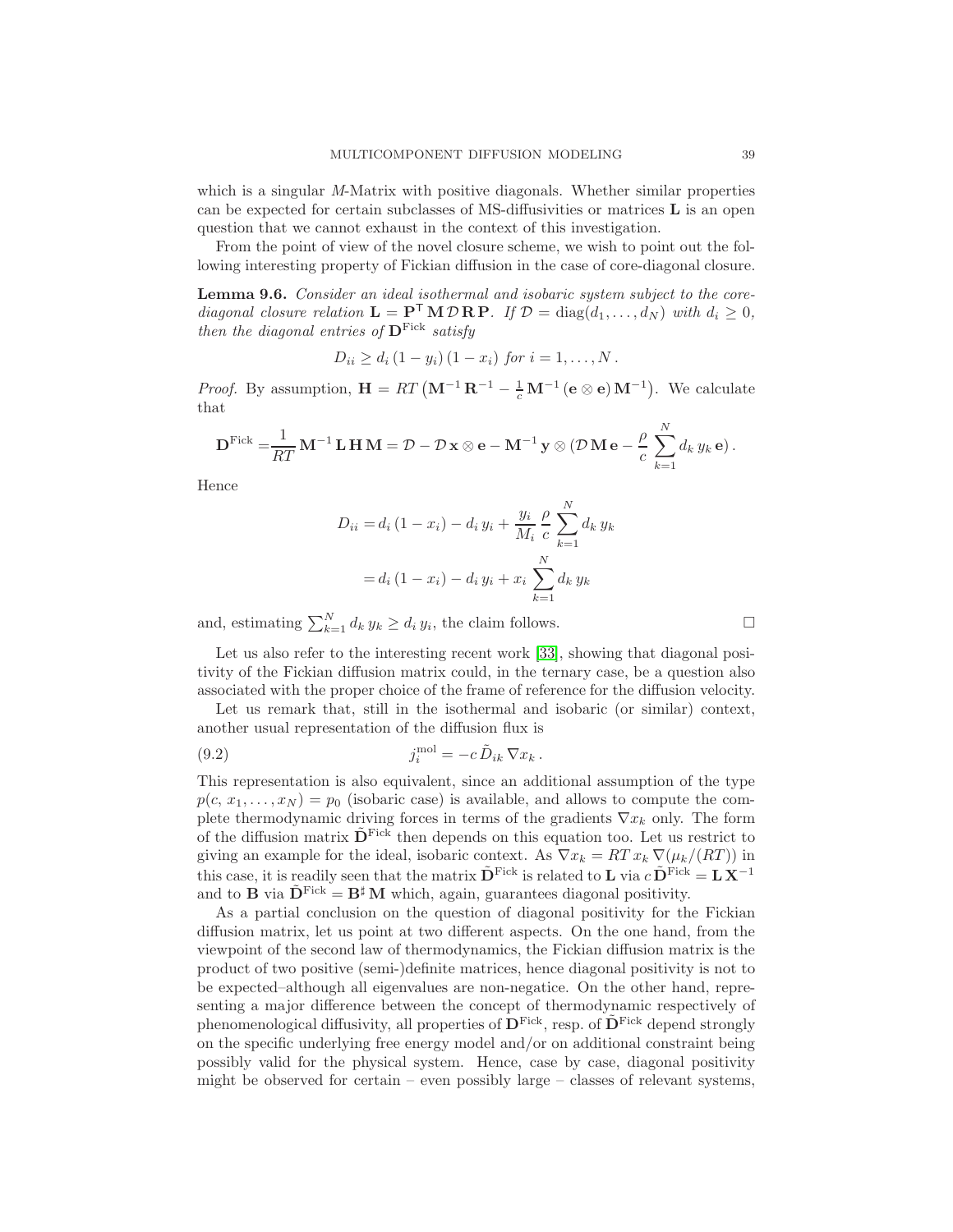while it is certainly not a generic feature.

### <span id="page-39-0"></span>B. Thermodynamic diffusivities.

- (1) In eq.  $(2.6)$  of [\[15\]](#page-42-14) and paragraph 2.5.2 of the book [\[25\]](#page-42-6), the symmetric diffusion matrix is defined to be  $\mathbf{D}^{\mathrm{CB}} := c \mathbf{R}^{-1} \mathbf{L} \mathbf{R}^{-1}$  or, equivalently,  $\mathbf{D}^{\mathrm{CB}} := c \mathbf{R}^{-1} \mathbf{B}^{\sharp}$ according to whether one starts from the Fick-Onsager or the Maxwell-Stefan form of the fluxes;
- <span id="page-39-1"></span>(2) In [\[15\]](#page-42-14), eq. (2.1), Bird and Curtiss define the non-symmetric, off-diagonal diffusion matrix  $\hat{\mathbf{D}}^{\mathrm{CB}} := \frac{c}{\rho}\,[\mathbf{L}\,\mathbf{R}^{-1} + \mathbf{R}^{-1}\,\mathbf{L}_{\mathrm{off}}\mathbf{e}\otimes\mathbf{e}];$
- (3) Our novel scheme introduces symmetric diffusivities  $D$ ,  $K$  (see [\(5.15\)](#page-18-2) and (C)) and in particular a diffusion matrix  $\mathcal{D} + \mathbf{X}^{\frac{1}{2}} \mathbf{K} \mathbf{X}^{\frac{1}{2}}$  (see [\(5.14\)](#page-18-3)).

In this section we restrict ourselves to a few remarks of general character concerning this plurality.

 $\overrightarrow{A}$ d [\(1\)](#page-39-0). The matrix  $D^{CB}$  is symmetric but, as the proportionality factor between diffusion velocities and driving forces, it does not consist of regular functions of the state variables. As noted in [\[25\]](#page-42-6), Lemma 7.3.1, the definition  $\mathbf{D}^{\mathrm{CB}} := c \mathbf{R}^{-1} \mathbf{B}^{\sharp}$ implies the blow-up of these coefficients for vanishing densities if Maxwell-Stefan closure with regular binary coefficients is assumed. Hence, this matrix might exhibit real drawbacks in practice.

Ad [\(2\)](#page-39-1). The matrix  $\hat{\mathbf{D}}^{\text{CB}}$  can be shown, using eq. (2.2) of [\[15\]](#page-42-14), to satisfy  $\mathbf{L} \mathbf{R}^{-1} =$  $\frac{\rho}{c} \, \hat{\mathbf{D}}^{\text{CB}} \, \mathbf{P}^{\mathsf{T}}$ . Hence also

$$
\mathbf{L} = \frac{\rho}{c} \, \mathbf{P}^{\mathsf{T}} \, \hat{\mathbf{D}}^{\text{CB}} \, \mathbf{R} \, \mathbf{P} \, .
$$

Thus  $\hat{\mathbf{D}}^{\text{CB}}$  can be re-interpreted as introducing the diffusivities in a somewhat similar way as our novel closure scheme, choosing however another constraint–namely, the constraint of vanishing diagonal–in order to eliminate  $N$  parameters. In this respect, the Ansatz of the novel closure scheme apparently exhibit some advantages, as it remains symmetric and preserves what we have called 'core-diagonal' diffusion.

#### 10. Concluding Remarks

We conclude with some additional comments, mainly related to the new closure scheme. The introduction of an undetermined velocity to avoid the constraint [\(2.13\)](#page-5-5) can also be understood as the use of a Lagrange parameter to incorporate the dual constraint, i.e. [\(4.6\)](#page-12-2). Indeed, it is known that instead of evaluating  $-\sum_{i=1}^{N} \mathbf{u}_i \cdot \mathbf{d}_i$ under the constraint  $\sum_{i=1}^{N} \mathbf{d}_i = 0$ , one can equivalently evaluate  $-\sum_{i=1}^{N} (\mathbf{u}_i + \mathbf{w}) \cdot \mathbf{d}_i$ with a Lagrange parameter **w**; cf. [\[39\]](#page-43-18) for more details. Now, closing for  $\mathbf{u}_i + \mathbf{w}$ instead of  $\mathbf{d}_i$ , this leads to

$$
\mathbf{U} = -\mathbf{P}^{\mathsf{T}} \mathbf{L} \vec{\mathbf{d}} = -\mathbf{P}^{\mathsf{T}} \mathbf{L} \mathbf{R} \mathbf{P} \nabla \frac{\mu}{RT},
$$

which resembles the first step in section [5.](#page-16-2)

The advantage of a formulation being independent of a specific reference frame has been observed long before; see [\[54\]](#page-44-8). In the present setting, the diffusion fluxes w.r. to a reference velocity of the type

$$
\hat{\mathbf{v}} = \sum_{i=1}^{N} \omega_i \mathbf{v}_i \quad \text{with } \omega_i \ge 0, \ \sum_{i=1}^{N} \omega_i = 1
$$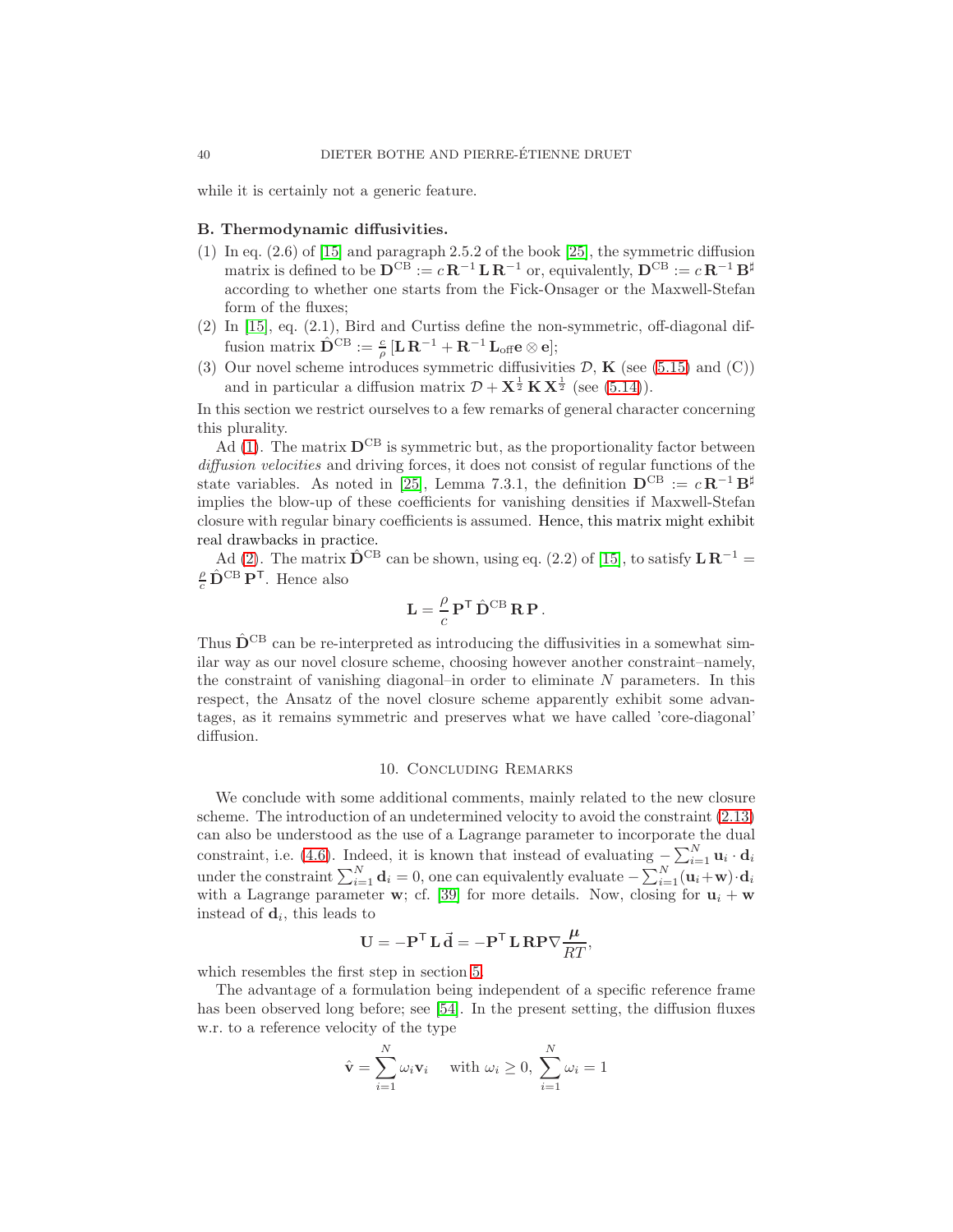is straightforward to express. Indeed,

$$
\hat{\mathbf{u}}_i = \mathbf{v}_i - \hat{\mathbf{v}} = \mathbf{u}_i^* - \sum_{k=1}^N \omega_k \mathbf{u}_k^*,
$$

hence

$$
\hat{\mathbf{U}} = \mathbf{P}_{\boldsymbol{\omega}} \mathbf{U}^* \quad \text{ with } \mathbf{P}_{\boldsymbol{\omega}} = \mathbf{I} - \mathbf{e} \otimes \boldsymbol{\omega}
$$

are the diffusion velocities in the reference frame corresponding to  $\hat{\mathbf{v}}$ .

In numerical simulations, the inversion of the Maxwell-Stefan system in every time step and in every mesh cell, resp. for every cell face is computationally expensive and, hence, iterative schemes for approximate solutions have been developed; see [\[25\]](#page-42-6) and the references given there. Since the new closure scheme avoids such an inversion, it can provide an interesting alternative. For the same reason, in many simulations of (reactive) multicomponent flows, the simple Fickian closure, i.e.  $\mathbf{j}_i^* = -d_i \nabla c_i$ , is employed. In order to enforce the constraint [\(2.13\)](#page-5-5), a correction velocity **w** is introduced such that  $\sum_{i=1}^{N}(\mathbf{j}_{i}^{*} + \rho_{i}\mathbf{w}) = 0$ ; cf. [\[19\]](#page-42-20). This leads to

$$
\mathbf{j}_i = \mathbf{j}_i^* - y_i \sum_{k=1}^N \mathbf{j}_k^*,
$$

i.e.  $J = P^{T}J^*$  with  $P^{T} = I - y \otimes e$ . While there hence is a relationship to the new closure scheme, thermodynamic consistency can only be achieved if this correction by projection is already incorporated into the closure scheme as it has been introduced above. In other words, while this correction restores consistency with the continuity equation, it is not consistent with the second law of thermodynamics.

The new approach also sheds additional light on the Maxwell-Stefan closure. Note that

(10.1) 
$$
\langle \mathbf{U}, \mathbf{R} \nabla \frac{\mu}{RT} \rangle = \langle \mathbf{U}^*, \mathbf{P}^{\mathsf{T}} \mathbf{R} \nabla \frac{\mu}{RT} \rangle = \langle \mathbf{U}, \mathbf{P}^{\mathsf{T}} \mathbf{R} \nabla \frac{\mu}{RT} \rangle = \langle \mathbf{U}, \vec{\mathbf{d}} \rangle
$$

with  $\mathbf{d}_i$  from [\(4.5\)](#page-12-3), since  $\mathbf{P}^2 = \mathbf{P}$  and  $\mathbf{U} = \mathbf{P} \mathbf{U}^*$  with the unconstrained diffusion velocities U<sup>∗</sup> . While the second term allows for a direct closure of the (unconstrained) diffusion velocities, the third term cannot be used for a direct (unconstrained) closure for U. Instead, the Maxwell-Stefan approach exploits the constraint on the  $\mathbf{d}_i$ to get the implicit relations for the  $\mathbf{u}_i$  as shown above.

Out of the three closure schemes discussed above, the novel scheme is the only one for which a diagonal coefficient matrix leads to sensible, actually realistic diffusion fluxes. Of course all three closure schemes are equivalent in the sense that with fully occupied coefficient matrix with entries depending on the primitive thermodynamic variables, the same classes of diffusion fluxes are admissible. But the different approaches of course lead to different functional dependencies. In this context, the novel closure scheme yields a better understanding of the multicomponent Darken equation, showing that the main cross-effect is introduced by the projection  $P$  which is needed to account for the constraint  $(2.13)$ . Consequently, there is no "true" cross-diffusion in this case, but rather a cross-coupling because of the continuity equation plus a weak cross-effect since the diagonal diffusivities dependent on the composition. Nevertheless, this link between the novel closure and the multicomponent Darken equation, together with the fact that the latter describes simulated diffusivities rather accurately in several case, indicates that the novel closure might constitute a more appropriate way to represent the intrinsic structure of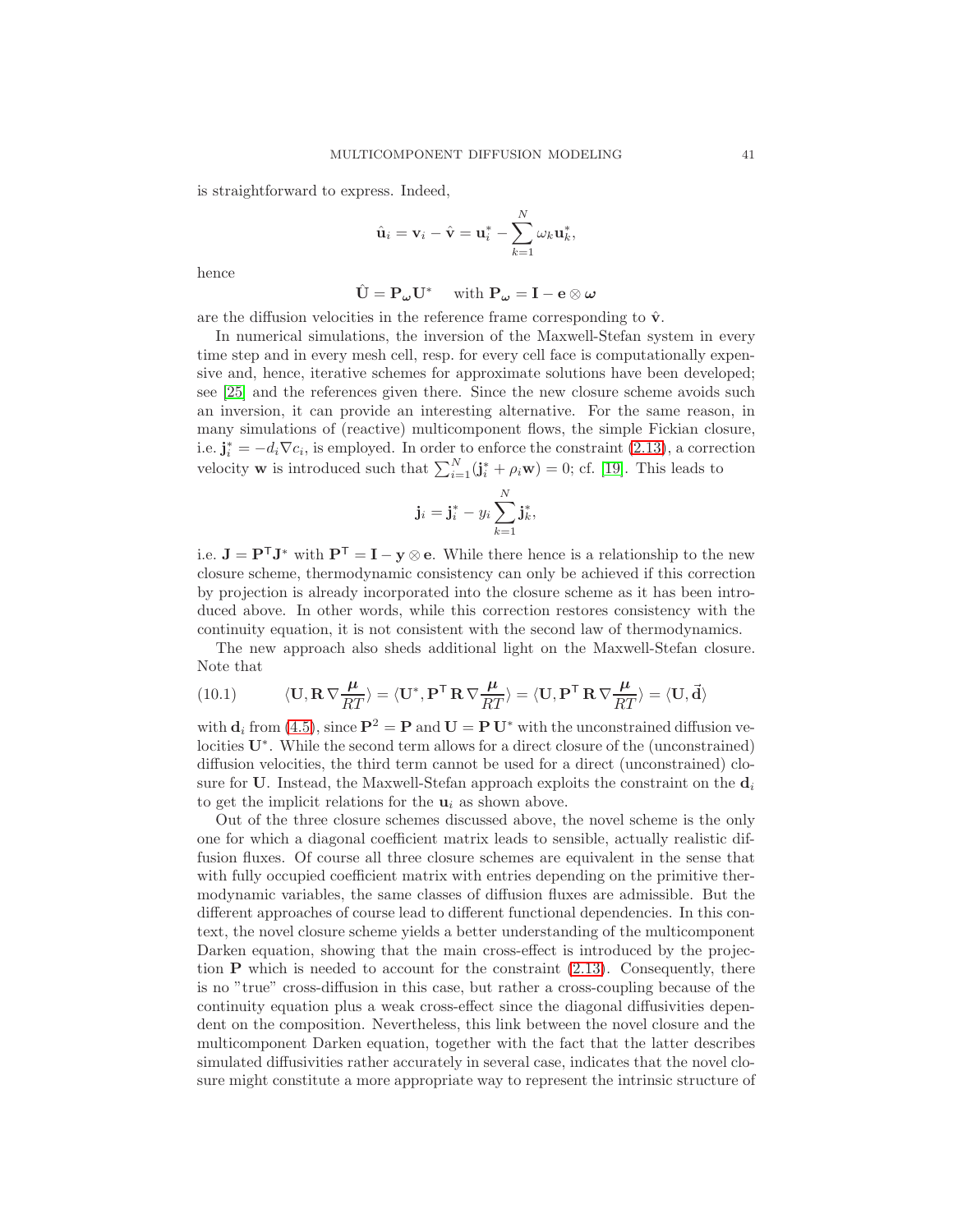the continuum thermodynamical mass diffusion fluxes. It might, therefore, also be employed for a more efficient and accurate fitting of diffusion coefficients obtained from experiments or molecular dynamics simulations. In particular, it would be very interesting to see how far the core-diagonal case from section [8](#page-30-0) with general diagonal entries  $d_i = d_i(T, c, \mathbf{x})$  is already able to model cross-diffusivities obtained from MD simulations for non-ideal, complex mixtures.

As a final remark, let us note that–surprisingly–it turns out that ternary systems are always core-diagonal as it is shown in the appendix. In terms of the Maxwell-Stefan diffusivities  $\mathcal{D}_{ik}$ , the reciprocals  $1/d_i(\mathbf{y})$  of the diagonal elements  $d_i(\mathbf{y})$  of  $\mathcal{D} = \text{diag}(d_1(\mathbf{y}), d_2(\mathbf{y}), d_3(\mathbf{y}))$  are

$$
(10.2) \frac{y_1 \text{ }^1\text{ }^1\text{ }^2\text{ }^3\text{ }^3\text{ }^1\text{ } + \frac{y_2}{\text{ }^1\text{ }^1\text{ }^2} + \frac{y_3}{\text{ }^1\text{ }^1\text{ }^3\text{ }^1\text{ }^1\text{ }^1\text{ }^1\text{ }^1\text{ }^1\text{ }^1\text{ }^1\text{ }^1\text{ }^1\text{ }^1\text{ }^1\text{ }^1\text{ }^1\text{ }^1\text{ }^1\text{ }^1\text{ }^1\text{ }^1\text{ }^1\text{ }^1\text{ }^1\text{ }^1\text{ }^1\text{ }^1\text{ }^1\text{ }^1\text{ }^1\text{ }^1\text{ }^1\text{ }^1\text{ }^1\text{ }^1\text{ }^1\text{ }^1\text{ }^1\text{ }^1\text{ }^1\text{ }^1\text{ }^1\text{ }^1\text{ }^1\text{ }^1\text{ }^1\text{ }^1\text{ }^1\text{ }^1\text{ }^1\text{ }^1\text{ }^1\text{ }^1\text{ }^1\text{ }^1\text{ }^1\text{ }^1\text{ }^1\text{ }^1\text{ }^1\text{ }^1\text{ }^1\text{ }^1\text{ }^1\text{ }^1\text{ }^1\text{ }^1\text{ }^1\text{ }^1\text{ }^1\text{ }^1\text{ }^1\text{ }^1\text{ }^1\text{ }^1\text{ }^1\text{ }^1\text{ }^1\text{ }^1\text{ }^1\text{ }^1\text{ }^1\text{ }^1\text{ }^1\text{ }^1\text{ }^1\text{ }^1\text{ }^1\text{ }^1\text{ }^1\text{ }^1\text{ }^1\text{ }^1\text{ }^1\text{ }^1\text{ }^1\text{ }^1\text{ }^1\text{ }^1\text{ }^1\text{ }^1\text{ }^1\text{ }^1\text{ }^1\text{ }^1\text{ }^1\text{ }^1\text{ }^1\text{ }^1\text{ }^1\text{ }^1\
$$

$$
\frac{1}{d_1(\mathbf{y})} \rightarrow \frac{y_2}{\mathbf{D}_{12}} + \frac{y_3}{\mathbf{D}_{13}},
$$

apparently a reasonable expression for the diffusivity of the diluted component  $A_1$ against the mixture of  $A_2$  and  $A_3$ . Note that the  $\mathcal{D}_{ij}$  are themselves functions of the composition, so that the full dependence on y can be more complex, but also more simple. It would be desirable to understand why cross-diffusion in ternary systems is solely due to the constraint [\(2.13\)](#page-5-5). More generally, it would be very interesting to understand the meaning of additional –  $true$ ?! – cross-diffusion effects in multicomponent mixtures with  $N > 3$  constituents.

If large classes of multicomponent diffusion systems turn out to be core-diagonal– a question to be studied especially by means of molecular dynamics simulations–it would be very natural to also try benefiting from this structure for a rigorous mathematical wellposedness analysis

Acknowledgment. The authors cordially thank Wolfgang Dreyer (WIAS) for fruitful and intense scientific exchange over several years. They are also grateful to Jadran Vrabec (TU Berlin) for helpful discussions on the sign of Fickian diffusivities.

#### References

- <span id="page-41-3"></span>[1] H. Amann: Dynamic theory of quasilinear parabolic systems. III. Global existence. Math. Z. 202, 219-250 (1989).
- <span id="page-41-4"></span>[2] H. Amann: Nonhomogeneous linear and quasilinear elliptic and parabolic boundary value problems. pp. 9-126 in Function spaces, differential operators and nonlinear analysis (Friedrichroda, 1992), Vol. 133 of Teubner-Texte Math., Teubner, Stuttgart 1993.
- <span id="page-41-5"></span>[3] A. Ben Israel, Greville N.E. : Generalized Inverses. Theory and Applications., CMS Books in Mathematics, Springer, 2003.
- <span id="page-41-1"></span>[4] R.B. Bird, W.E. Stewart, E.N. Lightfoot: Transport Phenomena (2<sup>nd</sup> edition). Wiley, New York 2007.
- <span id="page-41-0"></span>[5] M. Briant, A. Bondesan: Perturbative Cauchy theory for a flux-incompressible Maxwell-Stefan system in a non-equimolar regime. Preprint avalaible at [arXiv:1910.03279](http://arxiv.org/abs/1910.03279) [math.AP], 2019.
- <span id="page-41-2"></span>[6] D. Bothe: On the Maxwell-Stefan equations to multicomponent diffusion, pp. 81-93 in Progress in Nonlinear Differential Equations and their Applications Vol. 60 (P. Guidotti, Chr. Walker et al., eds), Springer, Basel 2011.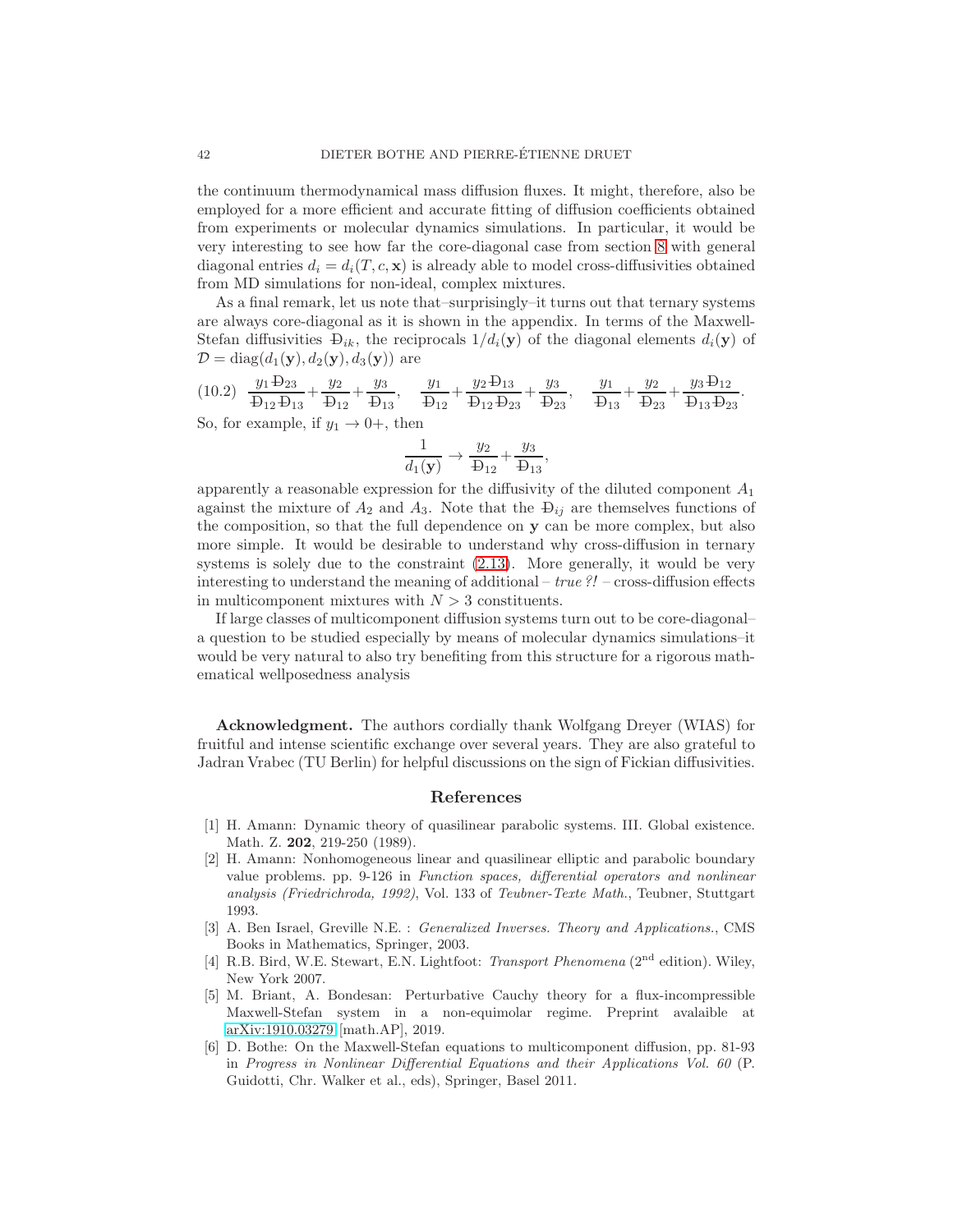- <span id="page-42-12"></span><span id="page-42-10"></span>[7] D. Bothe, W. Dreyer: Continuum thermodynamics of chemically reacting fluid mixtures, Acta Mechanica 226, 1757-1805 (2015).
- [8] D. Bothe, P.-E. Druet: Construction of thermodynamic potentials for compressible and incompressible multicomponent systems (in preparation).
- <span id="page-42-7"></span>[9] D. Bothe, P.-E. Druet: Mass transport in multicomponent compressible fluids: local and global well-posedness in classes of strong solutions for general class-one models (submitted), Preprint available at http://www.wias-berlin.de/preprint/2658/wias\_preprints\_2658.pdf and at [arXiv:2001.08970](http://arxiv.org/abs/2001.08970) [math.AP], 2019.
- <span id="page-42-18"></span>[10] D. Bothe, J. Prüss: Modeling and analysis of reactive multi-component two-phase flows with mass transfer and phase transition – the isothermal incompressible case. Discrete Contin. Dyn. Syst. Ser. S 10, 673–696 (2017).
- <span id="page-42-4"></span>[11] B. Chakraborty, J. Wang, J. Eapen: Multicomponent diffusion in molten LiCl-KCl: Dynamical correlations and divergent Maxwell-Stefan diffusivities. Phys. Rev. E 87, 052312 (2013).
- <span id="page-42-15"></span>[12] A. Constantin, J. Escher: Global solutions for quasilinear parabolic problems. J. Evol. Equ. 2, 97-111 (2002).
- <span id="page-42-19"></span>[13] Q. Chen, A. Engström, J. Agren: On Negative Diagonal Elements in the Diffusion Coefficient Matrix of Multicomponent Systems. J. Phase Equilib. Diffus., published online https://doi.org/10.1007/s11669-018-0648-x, 2018.
- <span id="page-42-8"></span>[14] X. Chen, A. Jüngel: Analysis of an incompressible Navier-Stokes-Maxwell-Stefan system. Commun. Math. Phys. 340, 471–497 (2015).
- <span id="page-42-14"></span>[15] C. F. Curtiss, R. B. Bird: Multicomponent Diffusion. Ind. Eng. Chem. Res. 38, 2515-2522 (1999).
- <span id="page-42-13"></span>[16] C. F. Curtiss, J. O. Hirschfelder: Transport properties of multicomponent gas mixtures. J. Chem. Phys. 17, 550-555 (1949).
- <span id="page-42-3"></span>[17] E. Cussler: Diffusion: Mass Transfer in Fluid Systems (3nd edition), Cambridge Series in Chemical Engineering. Cambridge: Cambridge University Press 2009.
- <span id="page-42-16"></span>[18] L.S. Darken: Diffusion, mobility and their interrelation through free energy in binary metallic systems. Trans. AIME 175, 184-201 (1948).
- <span id="page-42-20"></span>[19] R. Datta, S. A. Vilekar: The continuum mechanical theory of multicomponent diffusion in fluid mixtures, Chem. Eng. Sci. 65, 5976–5989 (2010).
- <span id="page-42-11"></span>[20] W. Dreyer, C. Guhlke, R. Müller: Bulk-surface electrothermodynamics and applications to electrochemistry, Entropy 20, 939,1-44 (2018).
- <span id="page-42-2"></span>[21] W. Dreyer, P.-E. Druet, P. Gajewski, C. Guhlke: Existence of weak solutions for improved Nernst-Planck-Poisson models of compressible reacting electrolytes. Z. Angew. Math. Phys. 71:119, Open access. https://doi.org/10.1007/s00033-020- 01341-5 (2020).
- <span id="page-42-9"></span>[22] P.-E. Druet: A Theory of Generalised Solutions for Ideal Gas Mixtures with Maxwell-Stefan Diffusion, Disc. Cont. Dyn. Sys. Ser. S, to appear (2020).
- [23] J.B. Duncan, H.L. Toor: An experimental study of three component gas diffusion. AIChE Journal 8, 38-41 (1962).
- <span id="page-42-6"></span><span id="page-42-0"></span>[24] A. Fick: Uber Diffusion. Annalen der Physik  $170, 59-86$  (1855).
- <span id="page-42-1"></span>[25] V. Giovangigli, *Multicomponent Flow Modeling*, Birkhäuser, Boston 1999.
- <span id="page-42-17"></span>[26] S.R. de Groot, P. Mazur: Non-Equilibrium Thermodynamics. Dover Publications, 1984.
- [27] G. Guevara-Carrion, R. Fingerhut, J. Vrabec: Fick Diffusion Coefficient Matrix of a Quaternary Liquid Mixture by Molecular Dynamics. J. Phys. Chem. B 124, 4527- 4535 (2020).
- <span id="page-42-5"></span>[28] M. Herberg, M. Meyries, J. Prüss, M. Wilke: Reaction-diffusion systems of Maxwell-Stefan type with reversible mass-action kinetics. Nonlinear Analysis 159, 264-284 (2017).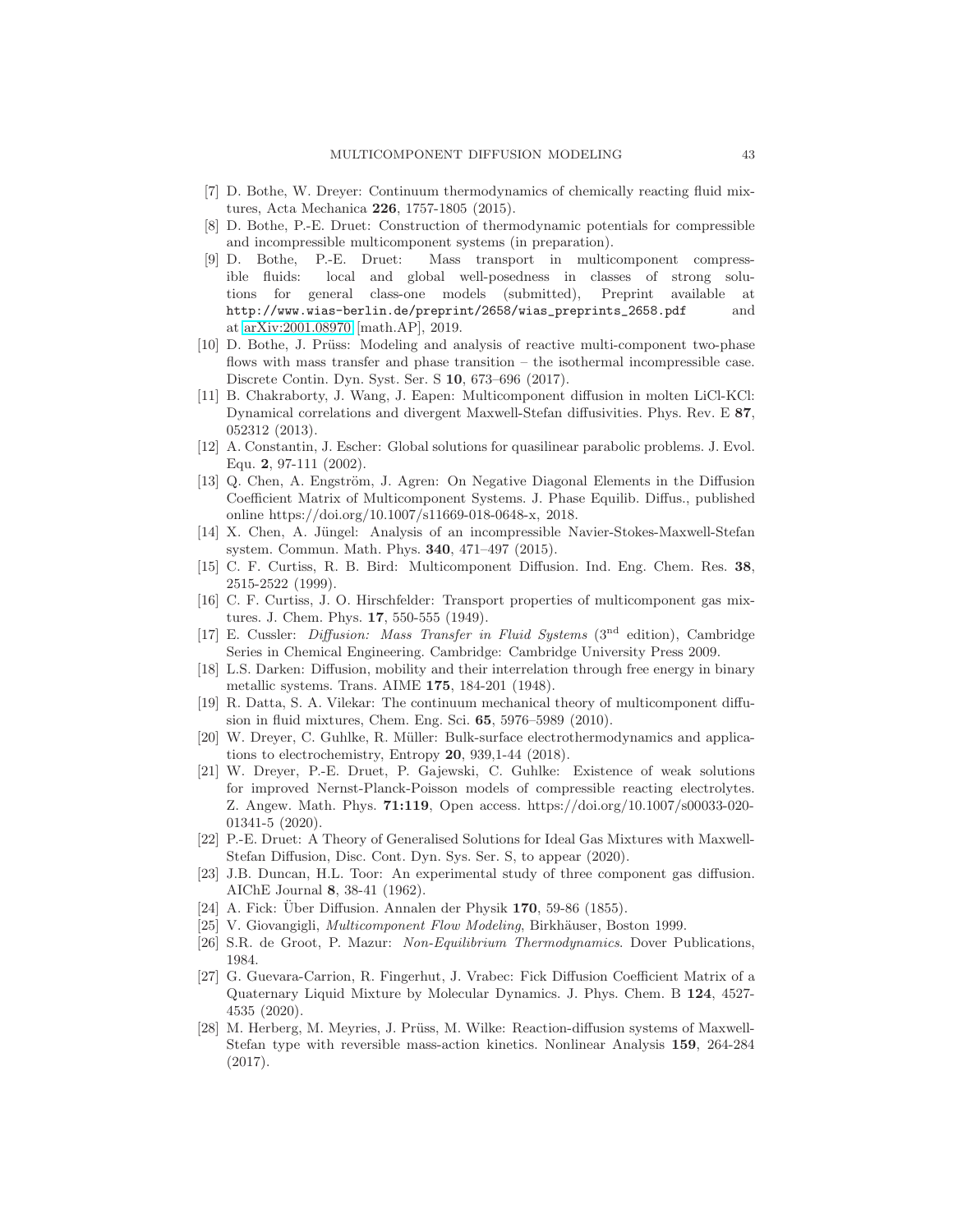- <span id="page-43-12"></span>[29] J.O. Hirschfelder, C.F. Curtiss, R.B. Bird: Molecular Theory of Gases and Liquids  $(2<sup>nd</sup> corrected printing). Wiley, New York 1964.$
- <span id="page-43-7"></span>[30] K. Hutter, K. Jöhnk, Continuum Methods of Physical Modeling, Springer, Heidelberg 2004.
- [31] P.J.A.M. Kerkhof, M.A.M. Geboers: Analysis and extension of the theory of multicomponent fluid diffusion. Chem. Eng. Sci. 60, 3129-3167 (2005).
- <span id="page-43-8"></span>[32] S. Kjelstrup, D. Bedeaux, Non-Equilibrium Thermodynamics of Heterogeneous Systems, in "Series on Advances in Statistical Mechanics – Volume 16", World Scientific, Singapore 2008.
- <span id="page-43-17"></span>[33] S. Kozlova, A. Mialdun, I. Ryzhkov, T. Janzen, J. Vrabec, V. Shevtsova: Do ternary liquid mixtures exhibit negative main Fick diffusion coefficients? Phys. Chem. Chem. Phys. 21, 2140 (2019).
- <span id="page-43-2"></span>[34] G. Kraaijeveld, J.A. Wesselingh: Negative Maxwell-Stefan Diffusion Coefficients. Ind. Eng. Chem. Res. 32, 738-742 (1993).
- <span id="page-43-14"></span>[35] R. Krishna: Diffusing uphill with James Clerk Maxwell and Josef Stefan. Chem. Eng. Sci. 195, 851-880 (2019).
- <span id="page-43-0"></span>[36] R. Krishna, J.M. van Baten: The Darken Relation for Multicomponent Diffusion in Liquid Mixtures of Linear Alkanes: An Investigation Using Molecular Dynamics (MD) Simulations. Ind. Eng. Chem. Res. 44, 6939-6947 (2005).
- <span id="page-43-13"></span>[37] R. Krishna, J.M. van Baten: Describing diffusion in fluid mixtures at elevated pressures by combining the MaxwellStefan formulation with an equation of state. Chem. Eng. Sci. 153, 174-187 (2016).
- [38] R. Krishna, J.A. Wesselingh: The Maxwell-Stefan approach to mass transfer. Chem. Eng. Sci. 52, 861-911 (1997).
- <span id="page-43-18"></span><span id="page-43-1"></span>[39] I-Shih Liu, Continuum Mechanics, Springer, 2002.
- [40] X. Liu, T.J.H. Vlugt, A. Bardow: Predictive Darken equation for Maxwell-Stefan diffusivities in multicomponent mixtures. Ind. End. Chem. Res. 50, 10350-10358 (2011).
- <span id="page-43-11"></span>[41] J.C. Maxwell: On the dynamical theory of gases, Phil. Trans. R. Soc. 157, 49-88 (1866).
- <span id="page-43-4"></span>[42] H. Mehrer, N.A. Stolwijk: Heroes and highlights in the history of diffusion. Diffusion Fundamentals 11, 1-32 (2009).
- <span id="page-43-19"></span>[43] C.D. Meyer Jr., M.W. Stadelmaier: Singular M-Matrices and inverse positivity. Linear Algebra and its Applications 22, 139-156 (1978).
- <span id="page-43-15"></span>[44] D. G. Miller, V. Vitagliano, R. Sartorio: Some comments on multicomponent diffusion: Negative main term diffusion coefficients, second law constraints, solvent choices, and reference frame transformations. J. Phys. Chem. 90, 1509-1519 (1986).
- <span id="page-43-5"></span>[45] I. Müller: Thermodynamics. Pitman 1985.
- [46] C. Muckenfuss: Stefan-Maxwell relations for multicomponent diffusion and the Chapman Enskog solution of the Boltzmann equations. J. Chem. Phys. 59, 1747-1752 (1973).
- <span id="page-43-6"></span>[47] K.R. Rajagopal, L. Tao: Mechanics of Mixtures. World Scientific Publishers, Singapore 1995.
- <span id="page-43-3"></span>[48] P.B. Mucha, M. Pokorny, E. Zatorska: Heat-conducting, compressible mixtures with multicomponent diffusion: construction of a weak solution. SIAM J. Math. Anal. 47, 3747-3797 (2015).
- <span id="page-43-16"></span>[49] J. W. Mutoru, A. Firoozabadi: Form of multicomponent Fickian diffusion coefficients matrix. J. Chem. Thermodynamics 43, 1192-1203 (2011).
- <span id="page-43-10"></span>[50] L. Onsager: Theories and problems of liquid diffusion, Ann. N. Y. Acad. Sci. 46, 241-265 (1945)
- <span id="page-43-9"></span>[51] M. Pekar, I. Samohyl: The Thermodynamics of Linear Fluids and Fluid Mixtures. Springer 2014.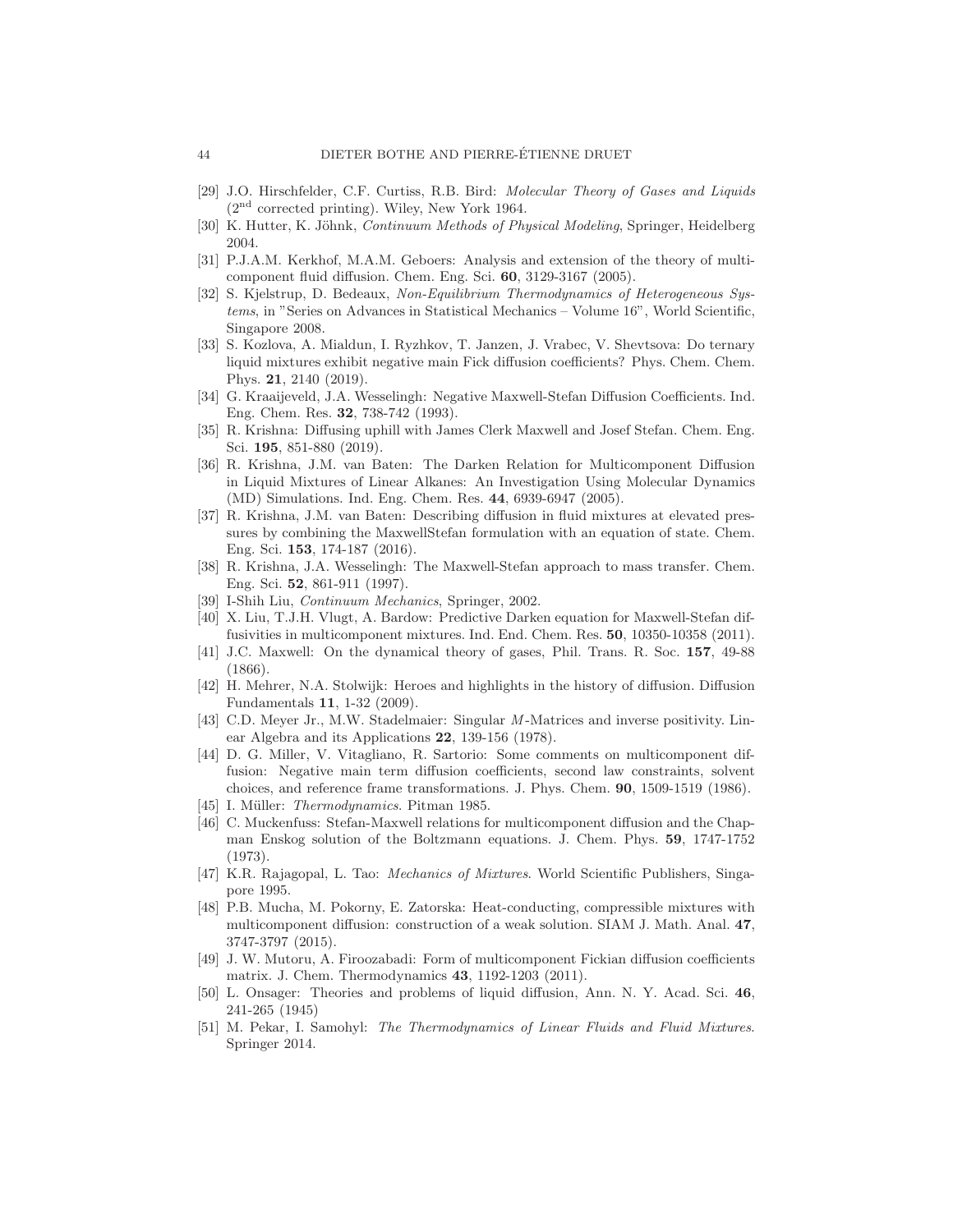- <span id="page-44-7"></span>[52] C. Peters, J. Thien, L. Wolff, H.-J. Koß, A. Bardow: Quaternary Diffusion Coefficients in Liquids from Microfluidics and Raman Microspectroscopy: Cyclohexane + Toluene + Acetone + Methanol. J. Chem. Eng. Data 65, 1273-1288 (2020).
- <span id="page-44-8"></span><span id="page-44-2"></span>[53] T. Piasecki, Y. Shibata, and E. Zatorska: On strong dynamics of compressible twocomponent mixture flow. SIAM J. Math. Anal 51, 2793–2849 (2019).
- [54] F.M. Snell, R.A. Spangler: A phenomenological theory of transport in multicomponent systems. J. Phys. Chem. 71, 2503-2510 (1967).
- <span id="page-44-0"></span>[55] G.L. Standart, R. Taylor, R. Krishna: The Maxwell-Stefan formulation of irreversible thermodynamics for simultaneous heat and mass transfer. Chem. Engng. Commun. 3, 277-289 (1979).
- <span id="page-44-4"></span>[56] J. Stefan: Über das Gleichgewicht und die Bewegung insbesondere die Diffusion von Gasgemengen, Sitzber. Akad. Wiss. Wien 63, 63-124 (1871).
- <span id="page-44-3"></span><span id="page-44-1"></span>[57] R. Taylor, R. Krishna: Multicomponent mass transfer. Wiley, New York 1993.
- [58] C. Truesdell: Rational Thermodynamics. McGraw-Hill Series in Modern Applies Mathematics, New York 1969.
- <span id="page-44-9"></span><span id="page-44-5"></span>[59] C. Truesdell: Mechanical basis of diffusion, J. Chem. Phys. 37, 2336-2344 (1962).
- [60] J.M. Varah: A lower bound for the smallest singular value of a matrix, Linear Algebra and its Applications 11, 3-5 (1975).
- <span id="page-44-6"></span>[61] L. Wolff, S.H. Jamali, T.M. Becker, O.A. Moultos, T.J.H. Vlugt, A. Bardow: Prediction of Composition-Dependent Self-Diffusion Coefficients in Binary Liquid Mixtures: The Missing Link for Darken-Based Models Ind. Eng. Chem. Res. 57, 14784-14794 (2018).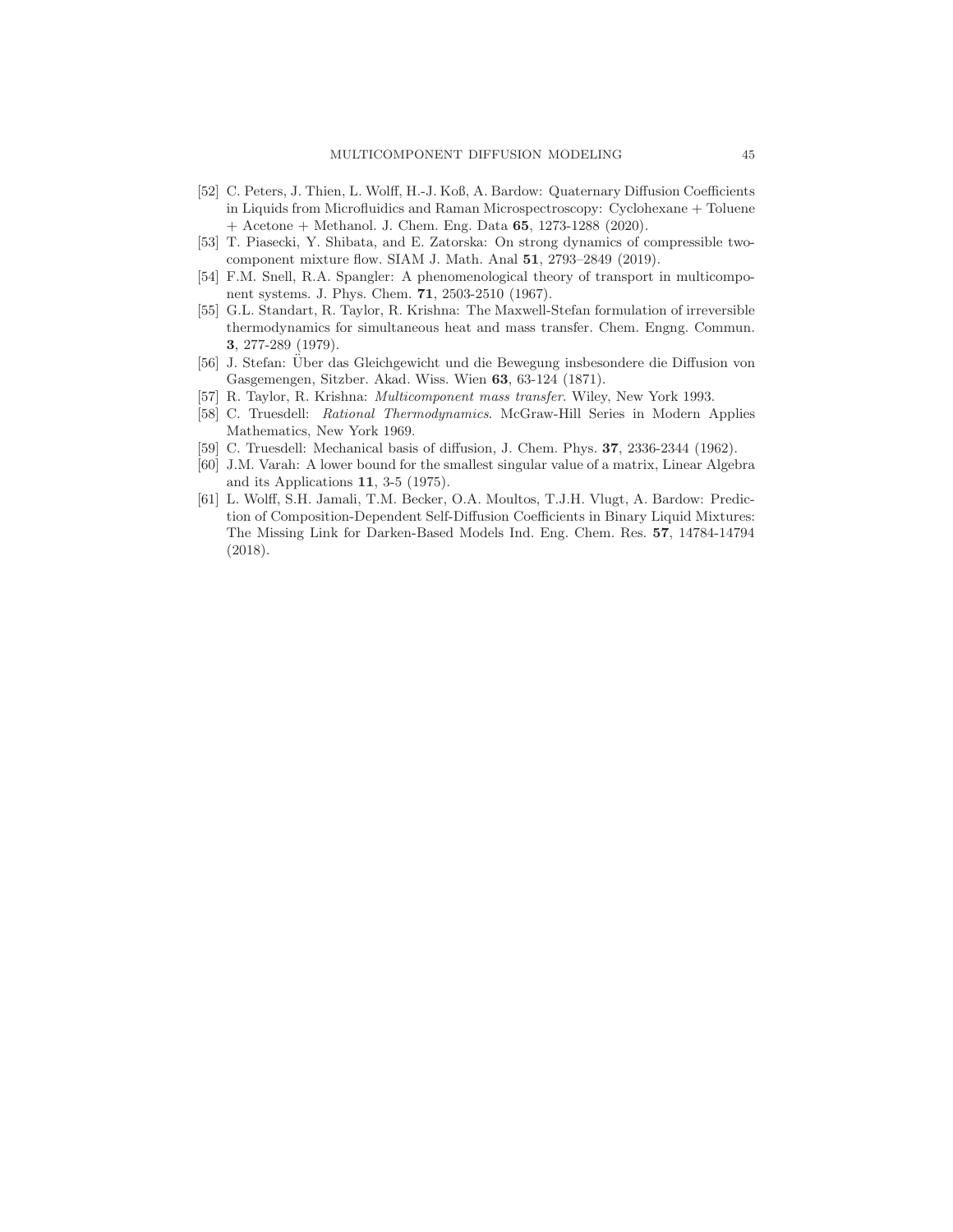Appendix A. The Molar-Based Maxwell-Stefan Equations

<span id="page-45-0"></span>In the Chemical Engineering literature, the molar-based variant of the Maxwell-Stefan equations is the common choice. This variant follows if one uses molar fractions  $x_i, x_k$  instead of  $y_i, y_k$  in [\(4.11\)](#page-13-2), i.e.

$$
(A.1) \t\t\t\t\t\tau_{ik} = -c f_{ik}^{\text{mol}} x_i x_k \t\t\t\tfor\t\ti, k = 1, ..., N
$$

with molar-based friction coefficients  $f_{ik}^{\text{mol}}$ . Since the  $f_{ik}$  and the  $f_{ik}^{\text{mol}}$  are functions of the state variables  $(T, \rho_1, \ldots, \rho_N)$  anyhow, this equivalent form just means to let

$$
f_{ik}^{\text{mol}} = f_{ik} M_i M_k \frac{c}{\rho} = f_{ik} M_i M_k \frac{\sum_l \rho_l / M_l}{\sum_l \rho_l}.
$$

Now, noticing that the  $f_{ik}^{\text{mol}}$  have the physical dimension of reciprocal diffusivities, one introduces the so-called Maxwell-Stefan diffusivities as

$$
\mathbf{B}_{ik} = \frac{1}{f_{ik}^{\text{mol}}}.
$$

Then the so-called generalized Maxwell-Stefan equations result which read as

<span id="page-45-1"></span>(A.3) 
$$
-\sum_{k=1}^{N} \frac{x_k \mathbf{j}_i^{\text{mol}} - x_i \mathbf{j}_k^{\text{mol}}}{\mathbf{b}_{ik}} = c_i \nabla \frac{\mu_i^{\text{mol}}}{RT} - y_i \sum_{k=1}^{N} c_k \nabla \frac{\mu_k^{\text{mol}}}{RT} \quad \text{for } i = 1, ..., N,
$$

where  $\mathbf{j}_i^{\text{mol}} := \mathbf{j}_i/M_i = c_i \mathbf{u}_i$  denote the molar mass fluxes and  $\mu_i^{\text{mol}} = M_i \mu_i$  are the molar-based chemical potentials. In condensed tensor notation, employing also the notation introduced in the main text, this reads as

(A.4) 
$$
- \mathbf{B}^{\text{mol}} \mathbf{J}^{\text{mol}} = \mathbf{P}^{\mathsf{T}} \mathbf{C} \nabla \frac{\boldsymbol{\mu}^{\text{mol}}}{RT}
$$

with

(A.5) 
$$
B_{ij}^{\text{mol}} = -\frac{x_i}{\mathbf{D}_{ij}} \text{ for } i \neq j, \quad B_{ii}^{\text{mol}} = \sum_{k \neq i} \frac{x_k}{\mathbf{D}_{ik}}.
$$

The system  $(A.3)$  is to be complemented by  $(2.13)$ , i.e. by the constraint

$$
\sum_{i=1}^{N} M_i \mathbf{j}_i^{\text{mol}} = 0.
$$

Employing [\(4.17\)](#page-15-5) in the form

(A.7) 
$$
\sum_{k=1}^{N} c_k \nabla \frac{\mu_k^{\text{mol}}}{T} = \frac{1}{RT} \nabla p + \rho h \nabla \frac{1}{RT},
$$

we obtain the equivalent version

<span id="page-45-2"></span>
$$
\text{(A.8)} \quad -\sum_{k=1}^{N} \frac{x_k \mathbf{j}_i^{\text{mol}} - x_i \mathbf{j}_k^{\text{mol}}}{\mathbf{D}_{ik}} = c_i \nabla \frac{\mu_i^{\text{mol}}}{RT} - \frac{y_i}{RT} \nabla p - \rho_i h \nabla \frac{1}{RT} \quad \text{for} \quad i = 1, \dots, N.
$$

Being mainly interested in the diffusion velocities, this yields

<span id="page-45-3"></span>(A.9) 
$$
-\sum_{k=1}^{N} \frac{x_k(\mathbf{u}_i - \mathbf{u}_k)}{\mathbf{B}_{ik}} = \nabla \frac{\mu_i^{\text{mol}}}{RT} - \frac{M_i}{\rho RT} \nabla p - M_i h \nabla \frac{1}{RT} \quad \text{for } i = 1, ..., N.
$$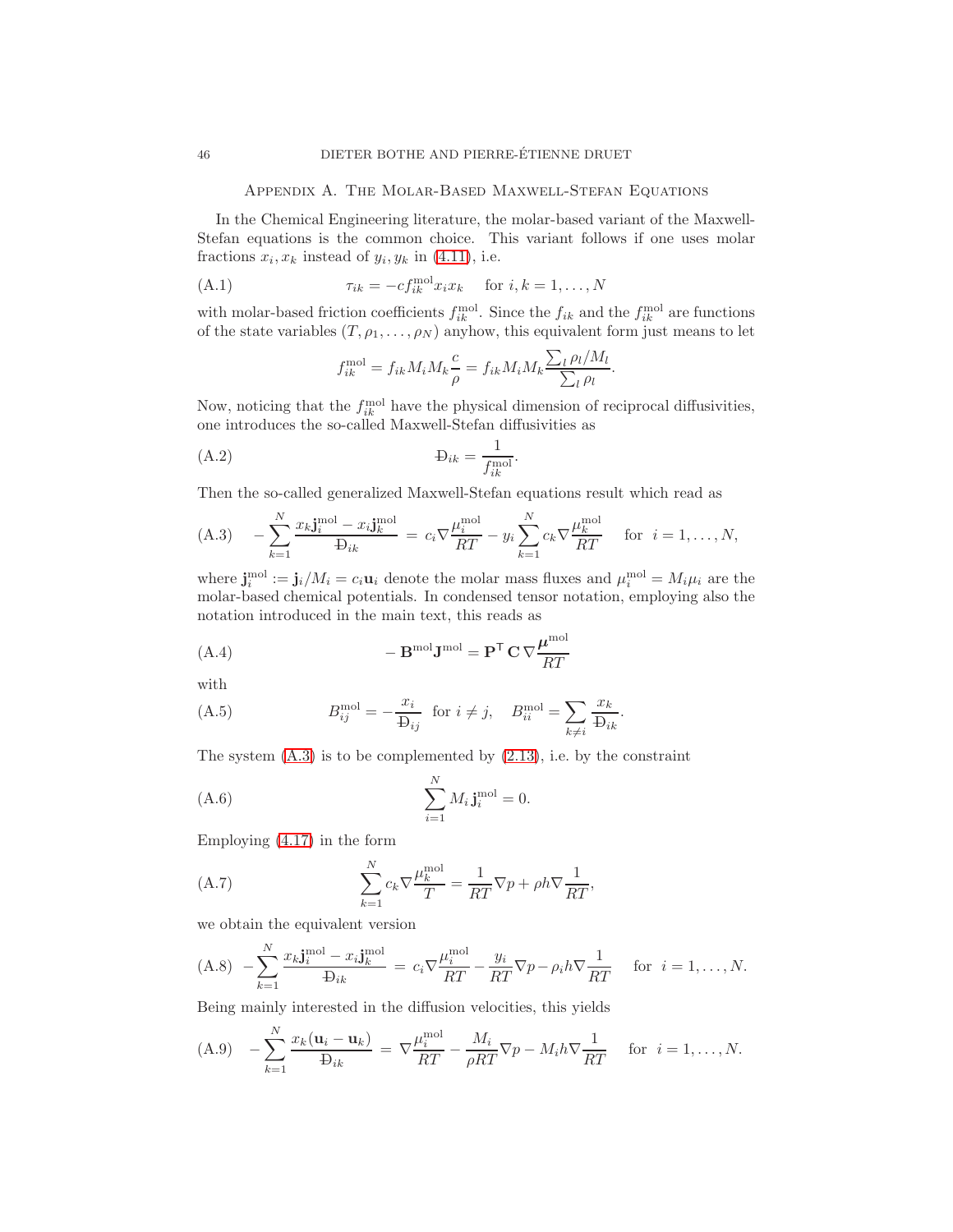The formulations [\(A.8\)](#page-45-2) and [\(A.9\)](#page-45-3) of the Maxwell-Stefan equations, but with the partial enthalpy  $h_i$  instead of h for the reason explained above, are those which are common in the chemical engineering literature; see, e.g., [\[4\]](#page-41-1).

Appendix B. The Ternary Case

<span id="page-46-0"></span>Elimination of  $j_N$  by means of [\(2.13\)](#page-5-5) leads to the reduced system

(B.1) 
$$
- \tilde{\mathbf{B}} \left[ \mathbf{j}_1 | \cdots | \mathbf{j}_{N-1} \right]^{\mathsf{T}} = \left[ \mathbf{d}_1 | \cdots | \mathbf{d}_{N-1} \right]^{\mathsf{T}}
$$

with  $\mathbf{d}_i$  from [\(4.5\)](#page-12-3), where the  $(N-1) \times (N-1)$ -matrix  $\tilde{\mathbf{B}}$  is given by

(B.2) 
$$
\tilde{B}_{ij} = \begin{cases} y_i(f_{iN} - f_{ij}) & \text{for } i \neq j, \\ y_i f_{iN} + \sum_{k \neq i} y_k f_{ik} & \text{for } i = j \text{ (with } y_N = 1 - \sum_{m < N} y_m). \end{cases}
$$

In the ternary case  $(N = 3)$  this corresponds to

(B.3) 
$$
\tilde{\mathbf{B}} = \begin{bmatrix} (1 - y_2)f_{13} + y_2f_{12} & y_1(f_{13} - f_{12}) \\ y_2(f_{23} - f_{12}) & (1 - y_1)f_{23} + y_1f_{12} \end{bmatrix}.
$$

It is easy to check that

(B.4) 
$$
\det \tilde{\mathbf{B}} = y_1 f_{12} f_{13} + y_2 f_{12} f_{23} + y_3 f_{13} f_{23} = \text{trace}(\text{adj}(\mathbf{B})),
$$

in which **B** is the original  $3 \times 3$  Maxwell-Stefan matrix of  $(4.20)$  or condition  $(B)$ . We thus see that det  $\mathbf{B} > 0$ : In the case of strictly positive  $f_{ik}$ , we clearly obtain that det  $\mathbf{\tilde{B}} \ge \min\{f_{12}f_{13}, f_{12}f_{23}, f_{13}f_{23}\} > 0$  while, if we start from the assumption that  $\mathbf{B} \mathbf{Y} \geq d_0 \mathbf{P}^{\mathsf{T}} \mathbf{M}^{-1} \mathbf{Y} \mathbf{P}$  is strictly positive definite on  $\{\mathbf{e}\}^{\perp}$ , the techniques of Theorem [7.2](#page-26-0) imply that trace  $(\text{adj}(\mathbf{B})) \ge (d_0/||\mathbf{M}||_{\infty})^{N-1}$ . Hence

(B.5) 
$$
\tilde{\mathbf{B}}^{-1} = \frac{1}{\det \tilde{\mathbf{B}}} \begin{bmatrix} (1 - y_1) f_{23} + y_1 f_{12} & -y_1 (f_{13} - f_{12}) \\ -y_2 (f_{23} - f_{12}) & (1 - y_2) f_{13} + y_2 f_{12} \end{bmatrix}.
$$

After some straightforward manipulations, this yields

$$
(B.6) \ [\mathbf{j}_1|\mathbf{j}_2|\mathbf{j}_3]^{\mathsf{T}} = \frac{1}{\det \tilde{\mathbf{B}}} \begin{bmatrix} (1-y_1)f_{23} & -y_1f_{13} & -y_1f_{12} \\ -y_2f_{23} & (1-y_2)f_{13} & -y_2f_{12} \\ -y_3f_{23} & -y_3f_{13} & (1-y_3)f_{12} \end{bmatrix} [\mathbf{d}_1|\mathbf{d}_2|\mathbf{d}_3]^{\mathsf{T}}.
$$

Interestingly, the diffusion fluxes are hence of the form [\(5.16\)](#page-19-0) without off-diagonal terms. Indeed,

$$
\mathbf{J} = -\mathbf{P}^{\mathsf{T}} \left[ \tilde{\mathcal{D}} + \mathbf{Y} \tilde{\mathbf{K}} \right] \mathbf{P}^{\mathsf{T}} \mathbf{R} \nabla \frac{\mu}{RT}
$$

with

(B.7) 
$$
\tilde{\mathcal{D}} = \frac{1}{\det \tilde{\mathbf{B}}} \begin{bmatrix} f_{23} & 0 & 0 \\ 0 & f_{13} & 0 \\ 0 & 0 & f_{12} \end{bmatrix} \text{ and } \tilde{\mathbf{K}} = \mathbf{0}.
$$

At a first glance, the diagonal entries look somewhat strange, but notice the prefactor. Rewritten in terms of Maxwell-Stefan diffusivities, the reciprocals  $d_i(y)^{-1}$ of the diagonal elements of  $\mathcal{D} = \text{diag}(d_1(\mathbf{y}), d_2(\mathbf{y}), d_3(\mathbf{y}))$  are

(B.8) 
$$
\frac{y_1 \text{ }+ y_2}{\text{ } 2 \text{ } 2 \text{ } 2 \text{ } 3 \text{ } 3} + \frac{y_2}{\text{ } 2 \text{ } 2 \text{ } 3 \text{ } 4} + \frac{y_3}{\text{ } 2 \text{ } 3 \text{ } 3}
$$
\n
$$
\frac{y_1}{\text{ } 2 \text{ } 2 \text{ } 2 \text{ } 2 \text{ } 3} + \frac{y_2 \text{ }+ y_3}{\text{ } 2 \text{ } 2 \text{ } 2 \text{ } 3} + \frac{y_3}{\text{ } 2 \text{ } 2 \text{ } 3 \text{ } 2} + \frac{y_4}{\text{ } 2 \text{ } 2 \text{ } 3} + \frac{y_3 \text{ }+ y_2}{\text{ } 2 \text{ } 2 \text{ } 3 \text{ } 4} + \frac{y_4 \text{ }+ y_3 \text{ }+ y_4}{\text{ } 2 \text{ } 2 \text{ } 3 \text{ } 4} + \frac{y_5}{\text{ } 2 \text{ } 2 \text{ } 3 \text{ } 4} + \frac{y_6 \text{ }+ y_6}{\text{ } 2 \text{ } 2 \text{ } 3 \text{ } 4} + \frac{y_7}{\text{ } 2 \text{ } 2 \text{ } 3 \text{ } 4} + \frac{y_8}{\text{ } 2 \text{ } 2 \text{ } 3 \text{ } 4} + \frac{y_9}{\text{ } 2 \text{ } 2 \text{ } 3 \text{ } 4} + \frac{y_9}{\text{ } 2 \text{ } 2 \text{ } 3 \text{ } 4} + \frac{y_9}{\text{ } 2 \text{ } 2 \text{ } 3 \text{ } 4} + \frac{y_9}{\text{ } 2 \text{ } 2 \text{ } 3 \text{ } 4} + \frac{y_9}{\text{ } 2 \text{ } 2 \text{ } 3 \text{ } 4} + \frac{y_9}{\text{ } 2 \text{ } 2 \text{ } 3 \text{ } 4} + \frac{y_9}{\text{ } 2 \text{ } 2 \text{ } 3 \text{ } 4} + \frac{y_9}{\text{ } 2 \text{ } 2 \text{ } 3 \text{ } 4} + \frac{y_9}{\
$$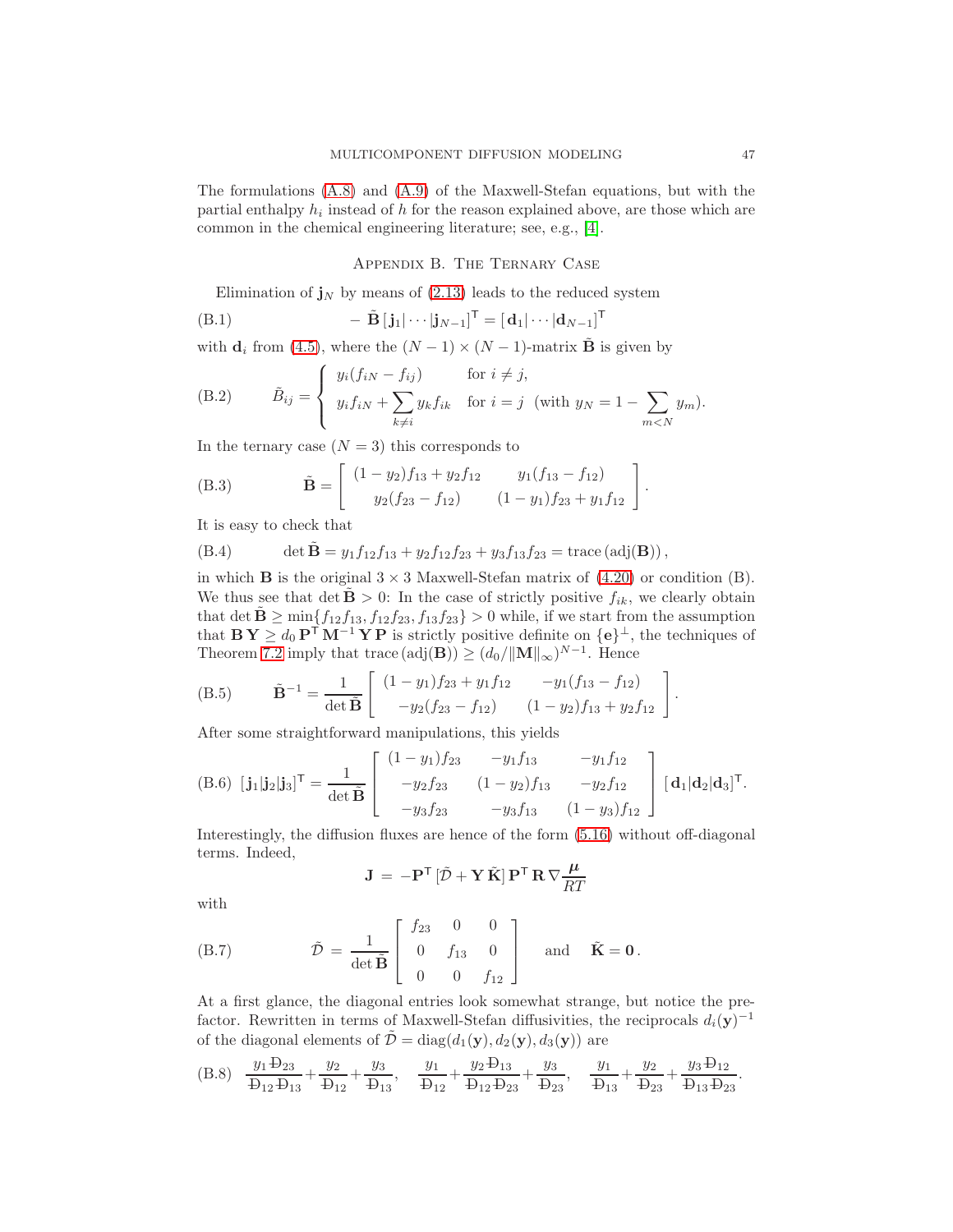So, for example, if  $y_1 \rightarrow 0^+$ , then

$$
\frac{1}{d_1(\mathbf{y})} \rightarrow \frac{y_2}{\mathbf{D}_{12}} + \frac{y_3}{\mathbf{D}_{13}},
$$

apparently a reasonable expression for the diffusivity of the diluted component  $A_1$ against the mixture of  $A_2$  and  $A_3$ . Note that the  $\mathcal{D}_{ij}$  are themselves functions of the composition, so that the full dependence on y could be different.

This result has a remarkable implication: the cross-diffusion in a ternary system are solely due to the constraint [\(2.13\)](#page-5-5).

#### Appendix C. The Group Inverse

<span id="page-47-0"></span>The application of generalized inverses in the context of Maxwell-Stefan closure equations was initiated in the book [\[25\]](#page-42-6). Here we apply the concept of group inverse or Drazin inverse of a matrix. For the definition and more background information, we refer to the book [\[3\]](#page-41-5), Chapter 4, or to [\[25\]](#page-42-6), Section 7.3.4. We will also use some properties exposed in the paper [\[43\]](#page-43-19). Here we recall only a few preliminaries directly needed in our proofs for the theorems [7.1](#page-23-1) and [7.2.](#page-26-0)

Let  $\mathbf{A} \in \mathbb{R}^{N \times N}$ . The index Ind (A) of the matrix **A** is the smallest positive integer k such that  $\text{Dim im}(\mathbf{A}^{k+1}) = \text{Dim im}(\mathbf{A}^k)$ . The system of equations

(C.1) 
$$
A X A = A, X A X = X, AX = X A,
$$

possesses a unique solution **X** if and only if  $Ind(A) = 1$  (see [\[3\]](#page-41-5), Ch. 4, Th. 2). The solution **X** is called the group inverse of **A**, denoted by  $A^{\sharp}$ . The *Drazin inverse*, denoted by  $A^D$ , is a generalization of the group inverse which is not needed in the present context. We afore mention some straightforward properties, to compare with Proposition 7.3.6 of [\[25\]](#page-42-6).

<span id="page-47-1"></span>**Remark C.1.** Suppose that  $\mathbf{A} \in \mathbb{R}^{N \times N}$  has index one.

- (1) If **A** is symmetric, then  $A^{\sharp}$  is symmetric;
- (2) If **A** is moreover positive semi-definite, so is  $A^{\sharp}$ ;
- (3) ker( $\mathbf{A}$ ) = ker( $\mathbf{A}^{\sharp}$ ) and im( $\mathbf{A}$ ) = im( $\mathbf{A}^{\sharp}$ ).

Suppose that, (i),  $\mathbf{A} \in \mathbb{R}^{N \times N}$  is a matrix of rank  $N-1$ , and that, (ii), there are two eigenvectors **b**,  $\mathbf{c} \in \mathbb{R}^N$  with strictly positive components such that  $\mathbf{A}^T \mathbf{c} =$  $0 = A b$ . Then, zero is a simple eigenvalue of A. Since there are positive left and right eigenvectors, we might follow the argument of Lemma 1 in [\[43\]](#page-43-19) showing that the index of **A** is equal to 1, and that the group inverse  $A^{\sharp}$  also satisfies (i), (ii), together with the identities

$$
\mathbf{A}^{\sharp} \mathbf{A} = \mathbf{A} \mathbf{A}^{\sharp} = \mathbf{I} - \mathbf{b} \otimes \mathbf{c},
$$

where we assume that **b**, **c** are normalized such that  $\langle \mathbf{b}, \mathbf{c} \rangle = 1$ . The statements in the paper [\[43\]](#page-43-19) concern the so-called Drazin inverse of the matrix A. For a matrix of index 1, we have  $\mathbf{A}^D = \mathbf{A}^{\sharp}$ .

For all  $t \neq 0$ , the matrix  $\mathbf{A}+t \mathbf{b} \otimes \mathbf{c}$  is invertible, and  $(\mathbf{A}+t \mathbf{b} \otimes \mathbf{c})^{-1} = \mathbf{A}^{\sharp} + \mathbf{b} \otimes \mathbf{c}/t$ (see [\[43\]](#page-43-19), page 150). Thus, for  $0 < t$  sufficiently small, the matrix  $\mathbf{A} + t \mathbf{b} \otimes \mathbf{c}$  is always inverse positive (see [\[43\]](#page-43-19), Theorem 2). We denote by  $adj(A)$  the adjugate of A.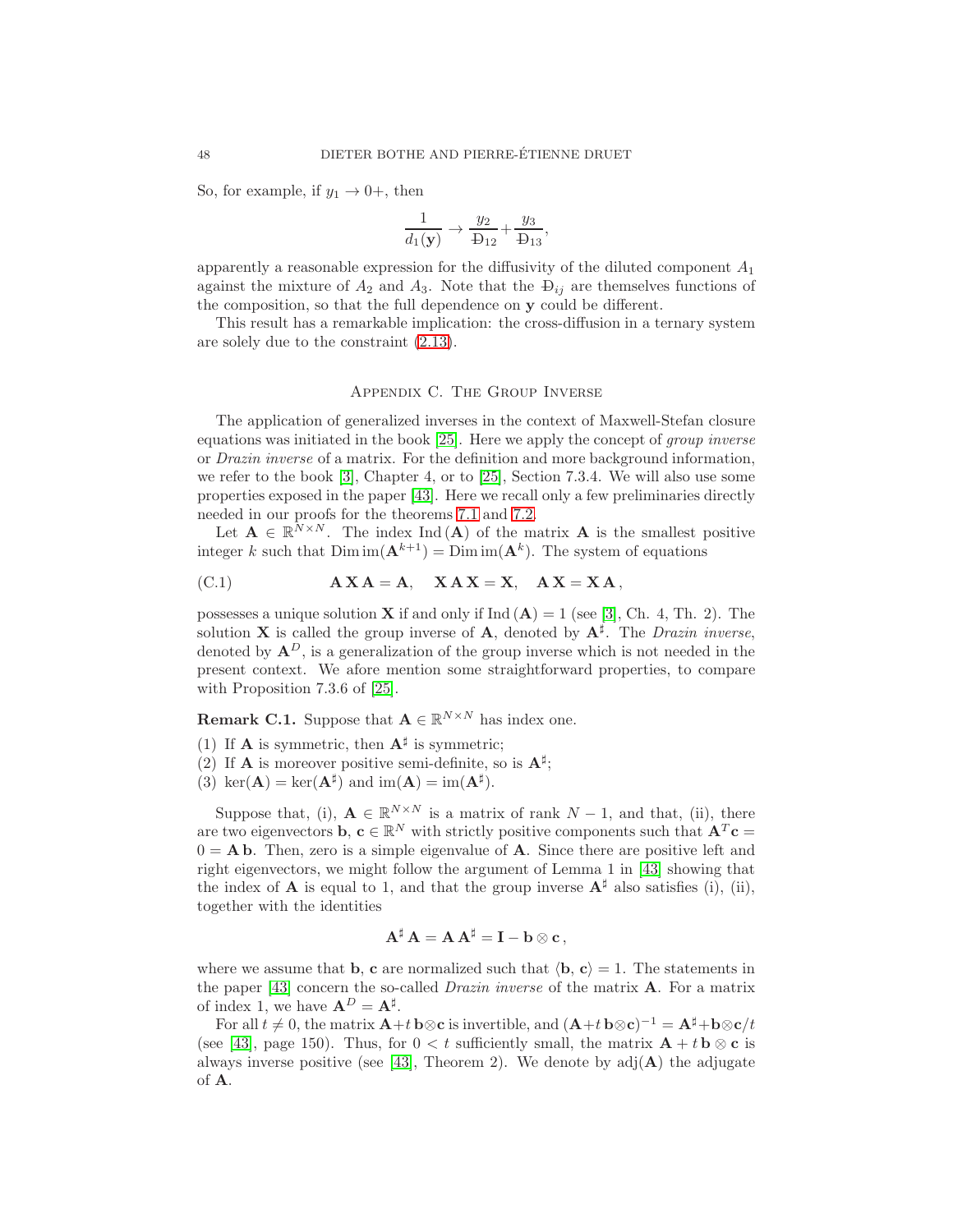<span id="page-48-1"></span>**Lemma C.2.** Let **A** satisfy (i), (ii). Then for  $t > 0$ ,  $\det(A + t \mathbf{b} \otimes \mathbf{c}) = D_0 t$  with  $D_0 = \text{trace}(\text{adj}(\mathbf{A})) \neq 0$ . Moreover

<span id="page-48-0"></span>(C.2) 
$$
\mathbf{A}^{\sharp} = \frac{1}{t D_0} \left( \mathrm{adj}(\mathbf{A} + t \mathbf{b} \otimes \mathbf{c}) - D_0 \mathbf{b} \otimes \mathbf{c} \right).
$$

*Proof.* We note that  $(\mathbf{A} + t \mathbf{b} \otimes \mathbf{c})^{-1} \mathbf{b} = (\mathbf{A}^{\sharp} + \frac{1}{t} \mathbf{b} \otimes \mathbf{c}) \mathbf{b} = \frac{1}{t} \mathbf{b}$ . Using Jacobi's differential formula for the determinant, we have

$$
\frac{d}{dt} \det(\mathbf{A} + t \mathbf{b} \otimes \mathbf{c}) = \text{trace}(\text{adj}(\mathbf{A} + t \mathbf{b} \otimes \mathbf{c}) \cdot \mathbf{b} \otimes \mathbf{c})
$$
\n
$$
= \det(\mathbf{A} + t \mathbf{b} \otimes \mathbf{c}) \text{trace}((\mathbf{A} + t \mathbf{b} \otimes \mathbf{c})^{-1} \cdot \mathbf{b} \otimes \mathbf{c})
$$
\n
$$
= \frac{\det(\mathbf{A} + t \mathbf{b} \otimes \mathbf{c})}{t} \text{trace}(\mathbf{b} \otimes \mathbf{c}).
$$

Since trace( $\mathbf{b} \otimes \mathbf{c}$ ) = 1, the function det( $\mathbf{A} + t \mathbf{b} \otimes \mathbf{c}$ ) = :  $g(t)$  satisfies the ordinary differential equation  $g' = g/t$ . Moreover,  $g(0) = det(\mathbf{A}) = 0$  implies that  $g(t) = D_0 t$ for some constant  $D_0 \neq 0$ .

Since further  $(\mathbf{A} + t \mathbf{b} \otimes \mathbf{c})^{-1} = \mathbf{A}^{\sharp} + \frac{1}{t} \mathbf{b} \otimes \mathbf{c}$ , we have also

$$
\mathrm{adj}(\mathbf{A} + t \mathbf{b} \otimes \mathbf{c}) = \det(\mathbf{A} + t \mathbf{b} \otimes \mathbf{c}) (\mathbf{A}^{\sharp} + \frac{1}{t} \mathbf{b} \otimes \mathbf{c}) = D_0 (t \mathbf{A}^{\sharp} + \mathbf{b} \otimes \mathbf{c}).
$$

We directly obtain the representation [\(C.2\)](#page-48-0) of  $\mathbf{A}^{\sharp}$ . Letting moreover  $t \to 0$ , we find that  $adj(A) = D_0$  ( $b \otimes c$ ). Thus, it also follows that  $D_0 = \text{trace}(\text{adj}(A))$ .

Notice that Lemma [C.2](#page-48-1) characterizes  $D_0$  as the sum of the principal minors of leading order of **A**:  $D_0 = \sum_{i=1}^{N} \det(\mathbf{A}[i|i]),$  where  $\mathbf{A}[i|i]$  is the  $(N-1) \times (N-1)$ matrix obtained by canceling rows i and column i of  $A$ .

If the function  $1/D_0$  is bounded, [\(C.2\)](#page-48-0) shows that the entries of  $A^{\sharp}$  are regular functions (polynomials) of the entries of  $A$ ,  $b$  and  $c$ .

In the case that **A** is a singular M-matrix (for instance  $\mathbf{A} = \mathbf{B}(\mathbf{y})$  is the Maxwell-Stefan matrix with positive friction coefficients), a bound for  $1/D_0$  is obtained using the strict diagonal dominance by columns of each matrix by  $A[i|i]$ . For the sake of completeness concerning the analysis of the Maxwell-Stefan equations, we sketch this application of the group inverse just hereafter.

Consider the Maxwell-Stefan equation  $\mathbf{B}(\mathbf{y}) \mathbf{J} = -\mathbf{d}$  (see [\(4.16\)](#page-14-2)) in which

$$
b_{ik}(\mathbf{y}) = -y_i f_{ik}(\mathbf{y}) \text{ for } k \neq i, \qquad b_{ii}(\mathbf{y}) := \sum_{k \neq i} f_{ik}(\mathbf{y}) y_k,
$$

in which **y** are the mass fractions and  $\mathbf{d} := \mathbf{R} \mathbf{P}(\mathbf{y}) \nabla \frac{\mu}{RT}$ . For strictly positive  $f_{ik}$ which are regular functions of y, the rank of  $\mathbf{B}(\mathbf{y})$  is  $N-1$  and  $\mathbf{e}^{\mathsf{T}}\mathbf{B}(\mathbf{y})=0$  =  $B(y) y$ .

In order to show that the entries of  $\mathbf{B}^{\sharp}(\mathbf{y})$  are regular functions of y, it is, as seen, sufficient to show that  $D_0(y) := \sum_{i=1}^N \det(\mathbf{B}(y)[i|i])$  remains strictly positive. Now  $(\mathbf{B}(y)[i|i])^{\mathsf{T}}$  being diagonally dominant by rows, classical results give  $\|(\mathbf{B}(y)[i|i])^{-1}\|_{\infty} \le 1/(y_i \min_{j \neq i} f_{ji})$  (see [\[60\]](#page-44-9)).

Since  $\det((\mathbf{B}(y)[i|i])^{-1}) \leq ||(\mathbf{B}(y)[i|i])^{-1}||_{\infty}^{N-1}$ , we have  $[\det(\mathbf{B}(y)[i|i])]$ <sup> $\frac{1}{N-1} \geq y_i \min_{j \neq i} f_{ji}$ ,</sup>

and this yields  $D_0 \geq c_0(N) (\min_{i \neq j} f_{ij})^{N-1}$  with a certain constant  $c_0(N) > 0$ depending only on N.